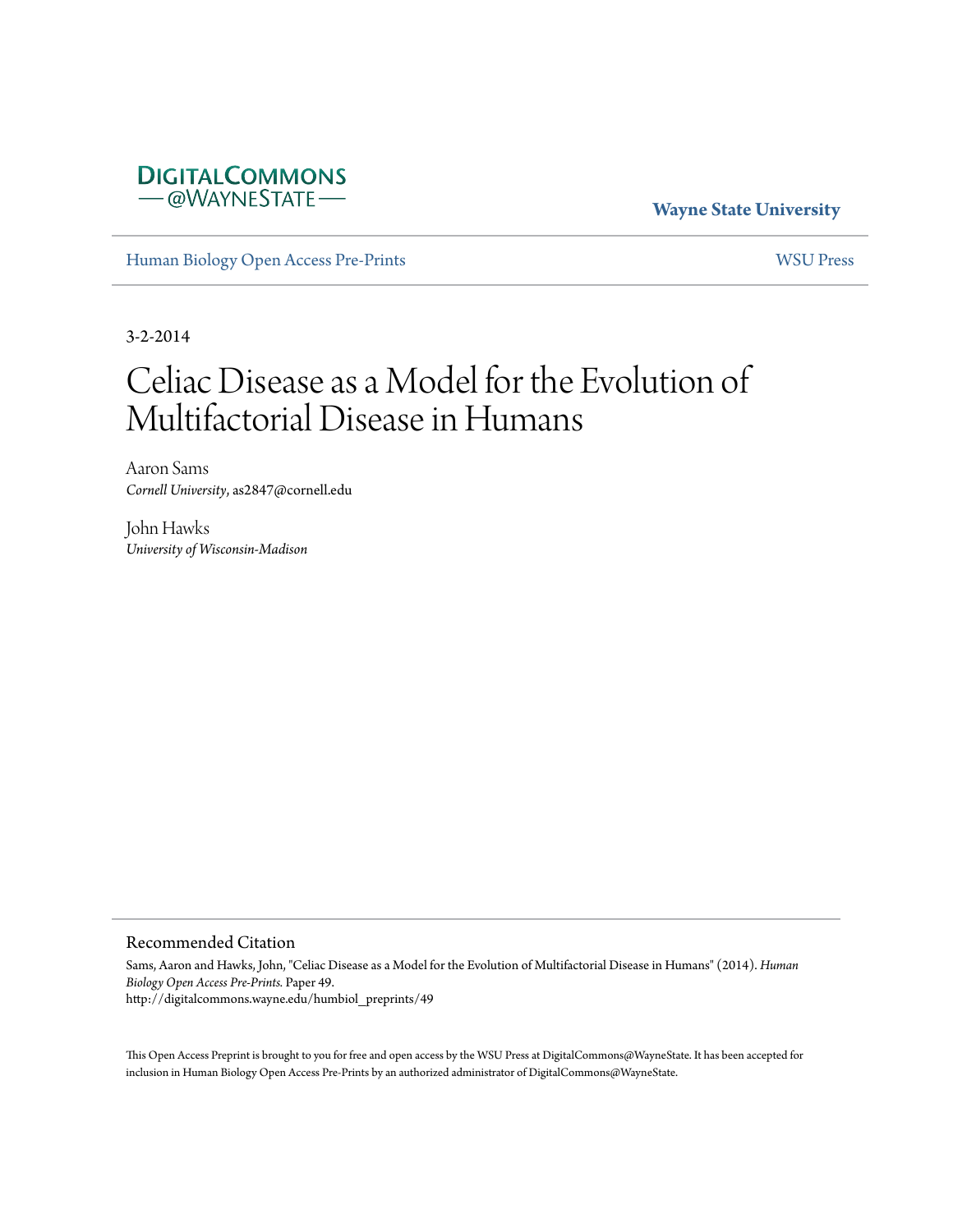# **Celiac Disease as a Model for the Evolution of Multifactorial**

### **Disease in Humans**

Aaron Sams<sup>1\*</sup> and John Hawks<sup>2</sup>

<sup>1</sup>Cornell University

<sup>2</sup>University of Wisconsin-Madison

\*Correspondence to: Aaron Sams, Department of Biological Statistics and Computational Biology, Cornell University, 102B Weill Hall, Ithaca, NY 14853. E-mail: as2847@cornell.edu.

# **Key words: Celiac disease, gene networks, complex traits, natural selection. short title: Celiac Disease and Evolution of Disease in Humans**

**Abstract.** Celiac disease (CD) is a multifactorial chronic inflammatory condition that results in injury of the mucosal lining of the small intestine upon ingestion of wheat gluten and related proteins from barley and rye. Although the exact mechanisms leading to CD are not fully understood, the genetic basis of CD has been relatively well characterized. In this review we briefly review the history of discovery, clinical presentation, pathophysiology, and current understanding of the genetics underlying CD risk. Then, we discuss what is known about the current distribution and evolutionary history of genes underlying CD risk in light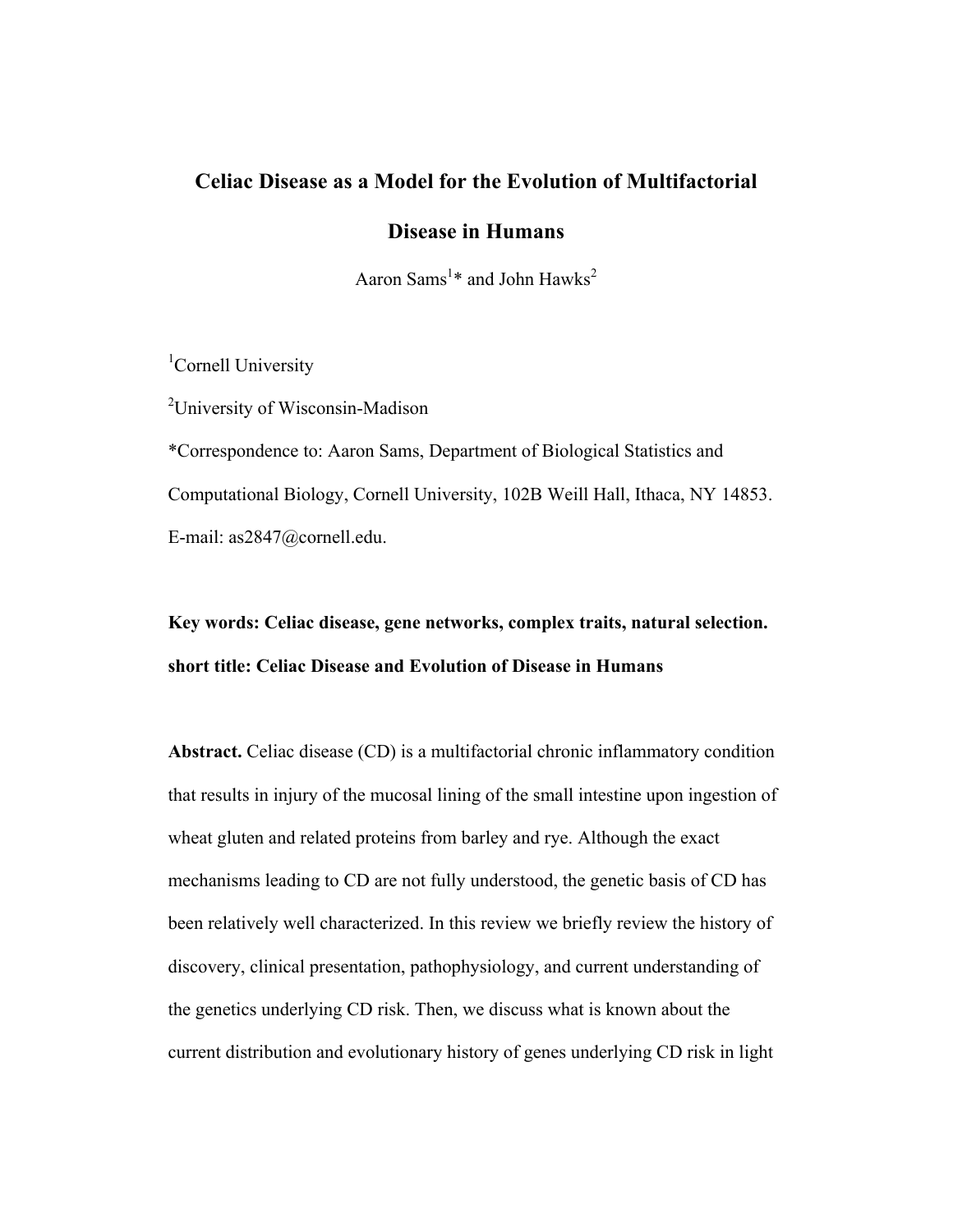of other evolutionary models of disease. Specifically, we conclude that the set of loci underlying CD risk did not cohesively evolve as a response to a single past selection event such as the development of agriculture. Rather, deterministic and stochastic evolutionary processes have both contributed to the present distribution of variation in CD risk loci. Selection has shaped some components of this network, but this selection appears to have occurred at different points in the past. Other parts of the CD risk network have likely arisen due to stochastic processes such as genetic drift.

Celiac disease (CD) is a multifactorial chronic inflammatory condition that results in injury of the mucosal lining of the small intestine. The earliest descriptions of a condition with symptoms like CD date back to the first and second century writings of the Greek physician Arataeus (Simoons 1981; Losowsky 2008). The first modern description of CD is attributed to English physician Samuel Jones Gee, who was familiar with the writings of Arataeus. In 1888 (Dowd and Walker-Smith 1974; Simoons 1981; Losowsky 2008) Gee described the 'coeliac affection' as a condition of chronic indigestion associated with diarrhea, wasting, and weakness and common in people of all ages. Gee's report was the first to hypothesize dietary factors as a primary cause of the condition (Dowd and Walker-Smith 1974), and during the early twentieth century some workers noted the value of a starch free diet for prevention of CD (Haas 1924). Dicke and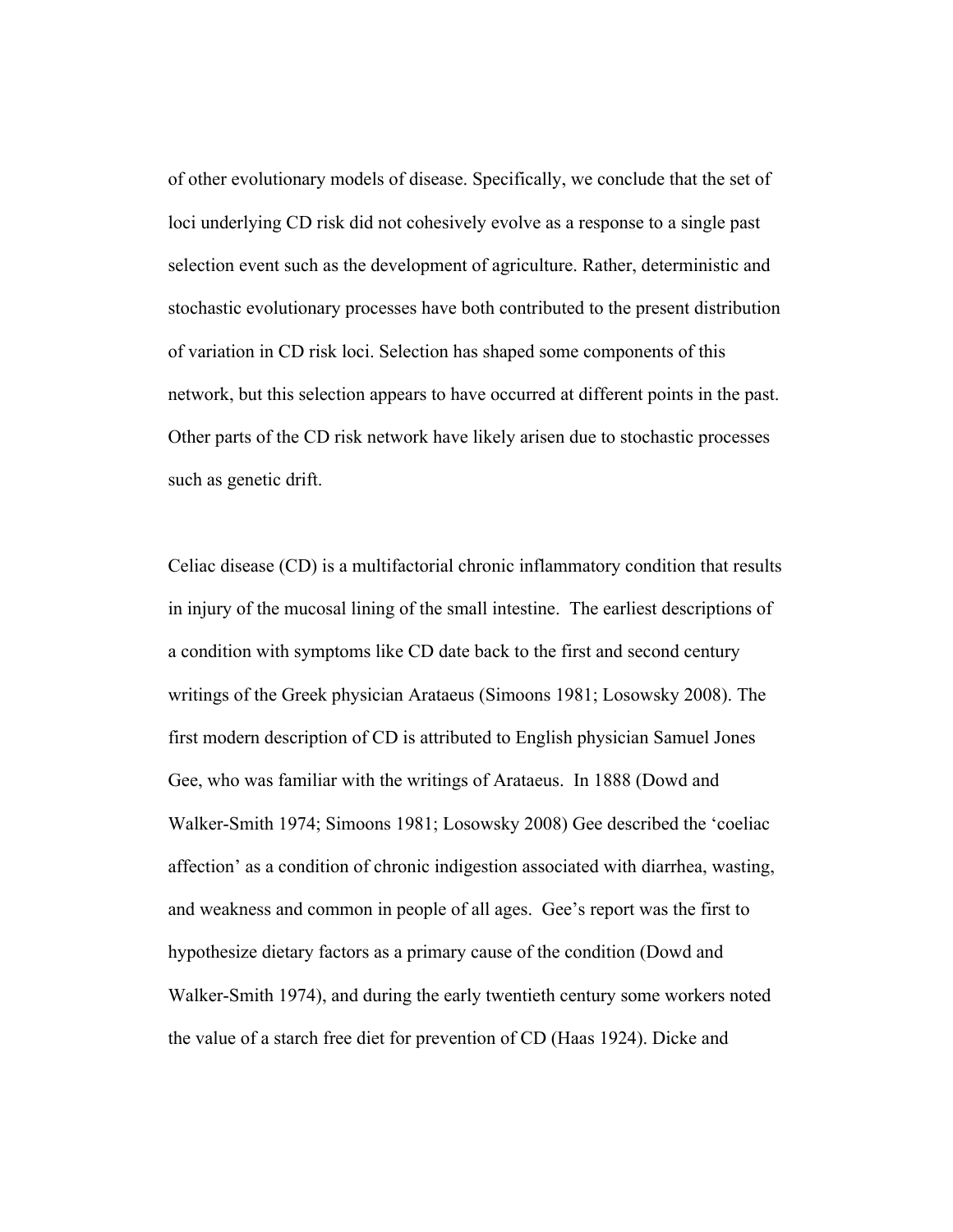colleagues (1950, 1953) observed the detrimental effect of wheat flour (but not wheat starch) on CD patients experimentally confirming a role for diet as a driver of CD. Shortly thereafter, Anderson and colleagues (Anderson et al. 1952; Alvey et al. 1957) confirmed the effect of wheat on CD and identified wheat gluten as the primary culprit.

CD appears to be an evolutionary paradox. Only since the 1950s have clinicians recognized that a gluten-free diet is an effective treatment (Barker and Liu 2008). Before that time, diagnosed and undiagnosed CD reduced the health and fitness of sufferers, with juvenile cases leading to malnutrition or death, and adult cases causing wasting, lack of adequate nutrition, greater susceptibility to infection, and direct reductions in fertility (Corrao et al. 2001; Soni and Badawy 2010). Despite these apparent costs, CD is common today  $(>1\%)$  in several populations with long histories of wheat agriculture, including Europe, the Near East, and North Africa (Catassi et al. 1996; Corrao et al. 1996; Mäki et al. 2003; Rubio-Tapia et al. 2012). CD occurs at even higher frequencies in some parts of these regions, reaching 5–6% among the Saharawi of northern Africa (Catassi et al. 1999, 2001). There is little evidence that the present incidence of CD in these populations can be explained by shifts in the environment, such as the "hygiene effect" of lower pathogen and parasite loads that has been suggested to explain increases in allergies and asthma. Both historical and archaeological evidence show that CD was present in these populations before industrialization. Recent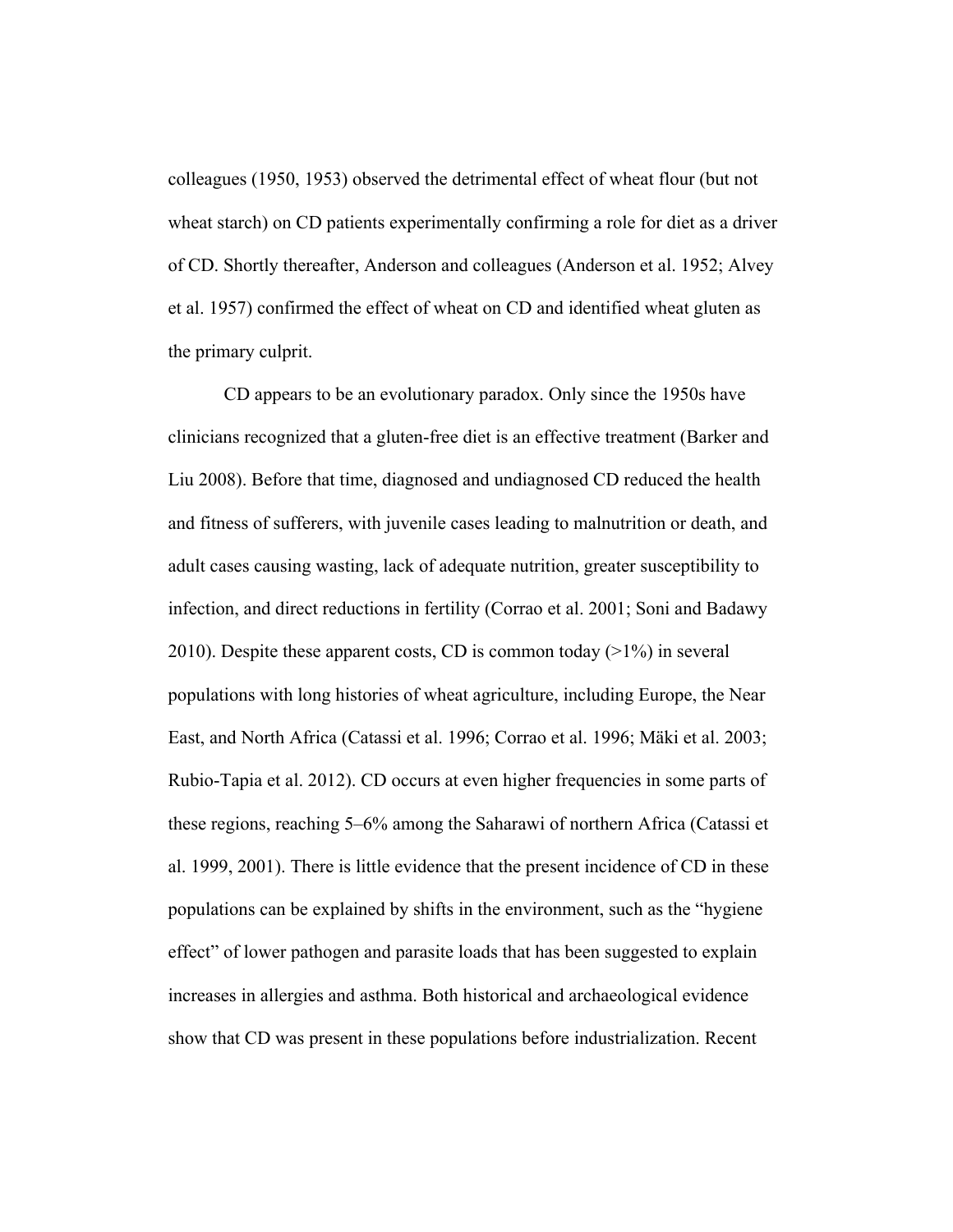diet shifts across much of this region have likely decreased the role of dietary gluten, due to the adoption of maize, rice and other staple alternatives to wheat, and more widespread use of refined flours with low gluten content.

The paradox of high CD incidence in these populations despite the evident fitness costs seems to require some evolutionary explanation. Similarly, common human disorders that have a fitness cost in one or more populations, such as variegate porphyria, sickle-cell anemia, and cystic fibrosis, have been explained either as a result of selective balances or founder effects. In contrast to such examples, in which a single locus is implicated, CD is genetically complex. The additive variance underlying CD risk can so far be attributed to more than 40 genetic loci identified in genome-wide association or case-control studies. The strongest of these associations are in the Human Leukocyte Antigen (HLA) region of the genome, which much evidence shows to be subject to recent natural selection (Albrechtsen et al. 2010). But the larger network of more than 40 other risk loci presents a potentially much more complex story than the well-known single-gene examples of founder effects and balancing selection.

In this review we briefly cover the clinical presentation, pathophysiology, and current understanding of the genetics underlying CD risk. Then, we discuss what is known about the current distribution and evolutionary history of genes underlying CD risk in light of other evolutionary models of disease.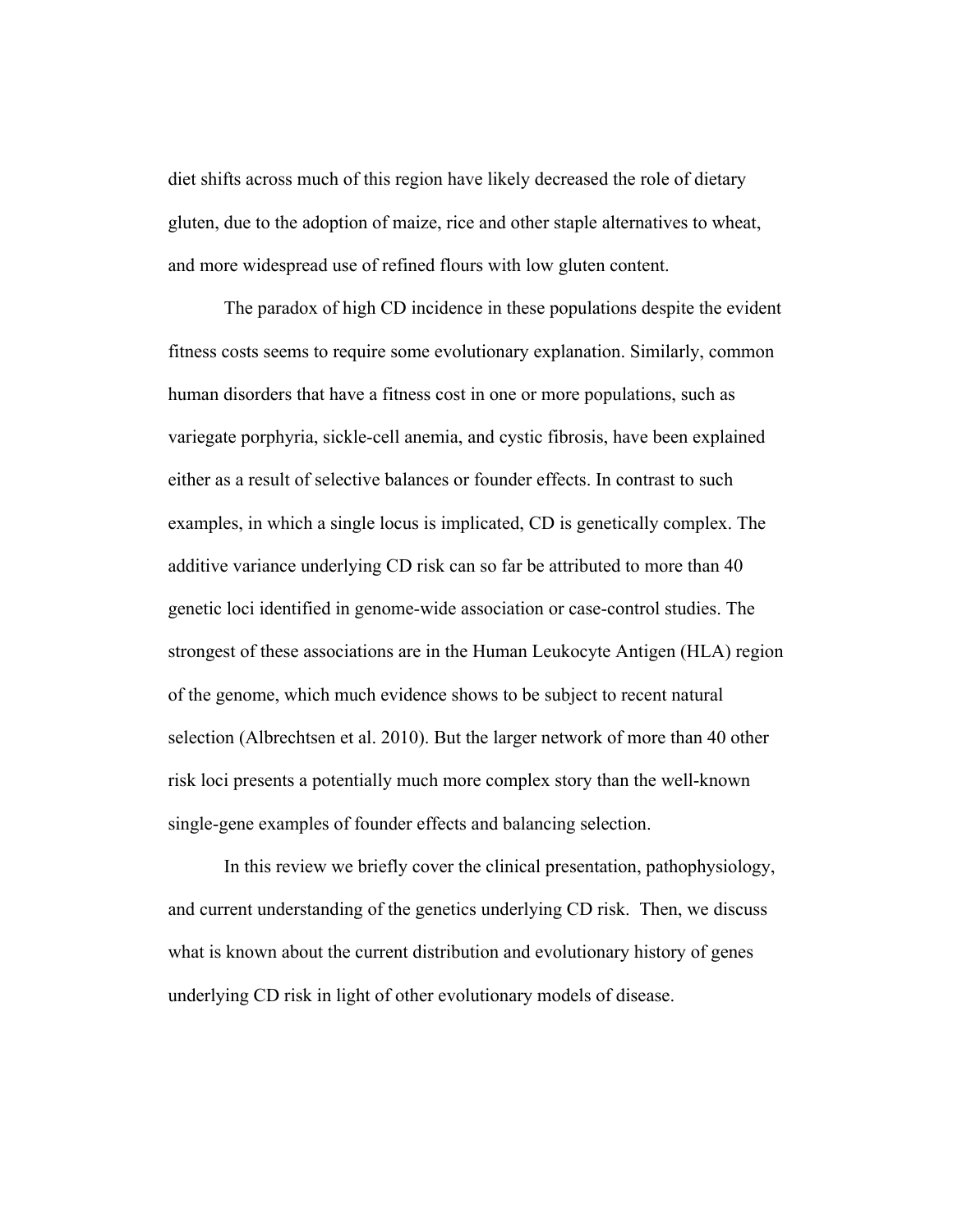### **Presentation, Pathophysiology, and Genetics of CD**

**Clinical Presentation and Treatment.** The clinical presentation of CD is highly variable and depends on age (Fasano 2005; Barker and Liu 2008). Classical symptoms include abdominal pain and distension, diarrhea, malnutrition, and failure to thrive within the first few years of life (Barker and Liu 2008). CD is often recognized based on its characteristic damage to the mucosal lining of the small intestine. The scoring system developed by Marsh (1992) ranges from normal upper intestinal histology to increasing levels of crypt hyperplasia often accompanied by intraepithelial lymphocytes and ending in any degree of villous atrophy. Recent diagnoses have been assessed using the presence of tissue transglutaminase (TGase) autoantibodies, such as immunoglobulin A (IgA), and then confirmed after intestinal biopsy by response to treatment with a gluten-free diet (GFD) (Farrell and Kelly 2002).

The complications of CD go far beyond the classical symptoms into other aspects of biology and health. CD can cause vitamin (D and K) and micronutrient (calcium, iron, folate) deficiencies, with prolonged cases often leading to conditions such as rickets, osteoporosis, and anemia (Farrell and Kelly 2002; Fasano 2005; Green and Cellier 2007). Linear enamel hypoplasias on the teeth, a marker of nutritional stress, have been noted in greater than twenty percent of CD cases in children (Bucci et al. 2007; Campisi et al. 2007; Cheng et al. 2010, but see Procaccini et al. 2007, for a contrasting result). Neurological abnormalities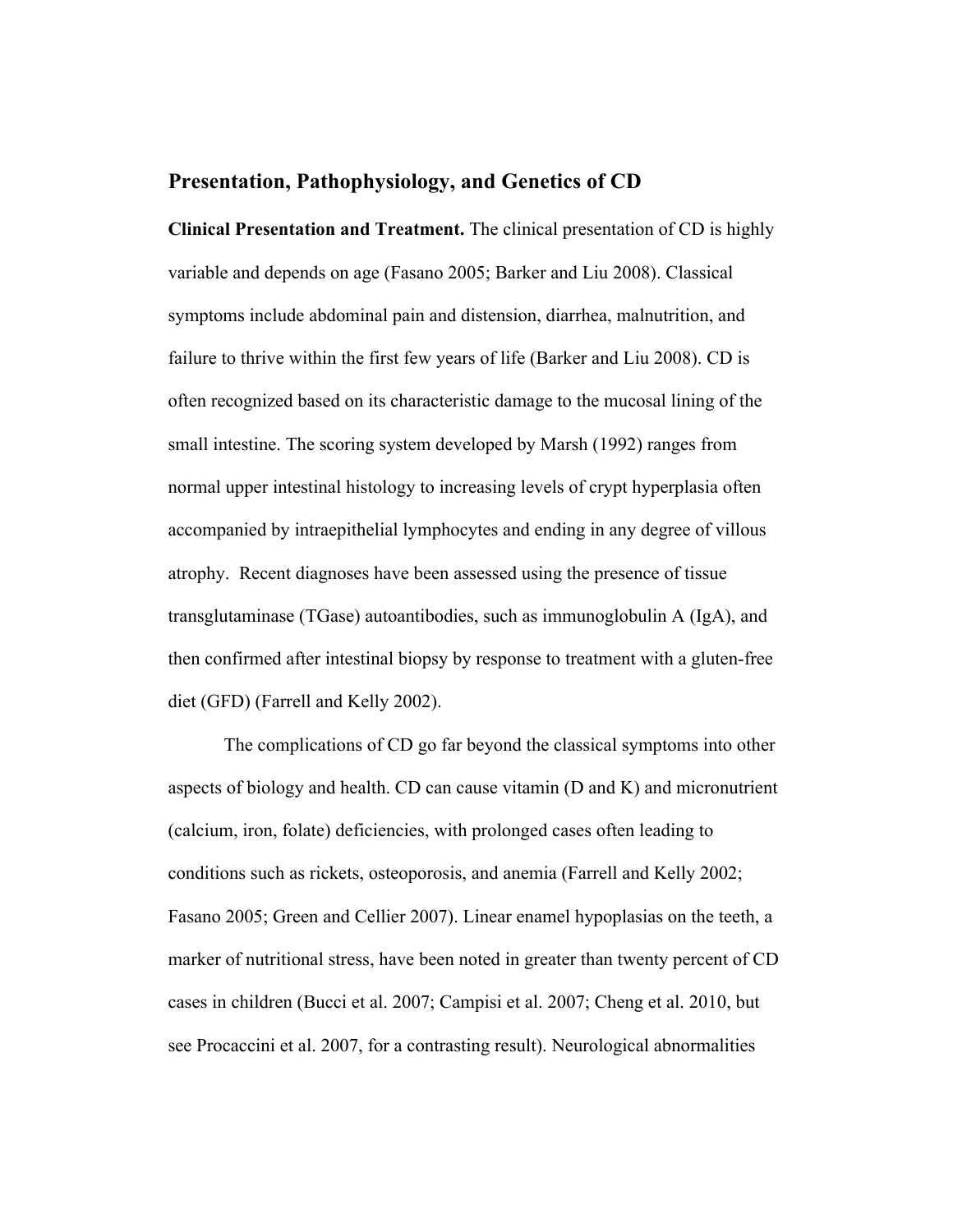including hypotonia, developmental delay, learning disorders and ADHD, headache, and cerebellar ataxia have also been reported to be more common in children with CD (Zelnik et al. 2004). Patients with CD have a slightly increased risk for developing gastrointestinal malignancies such as adenocarcinoma (Barker and Liu 2008). As noted above, complications from CD may also include reduced fertility and increased mortality (Corrao et al. 2001; Soni and Badawy 2010).

Celiac disease is unusually common among certain autoimmune disease cohorts. Several researchers have noted a high occurrence of CD in patients diagnosed with type 1 diabetes mellitus (T1DM) (Greco et al. 2012; Pham Short et al. 2012). Increased prevalence of CD among autoimmune thyroid disease sufferers has also been frequently noted (reviewed in Ch'ng et al. 2007). These conditions share with CD an association with risk haplotypes HLA-DQ2 and HLA-DQ8 (Ch'ng et al. 2007; Pham Short et al. 2012). In addition to T1DM, shared (non-HLA) genetic risk factors with CD have been noted for Crohn's disease (CrD) (Festen et al. 2011) and rheumatoid arthritis (RA) (Zhernakova et al. 2011).

The wide range of clinical symptoms and complications associated with CD, particularly those that are more severe in children, support the interpretation of CD as an evolutionary paradox. Prior to the recent discovery of gluten as the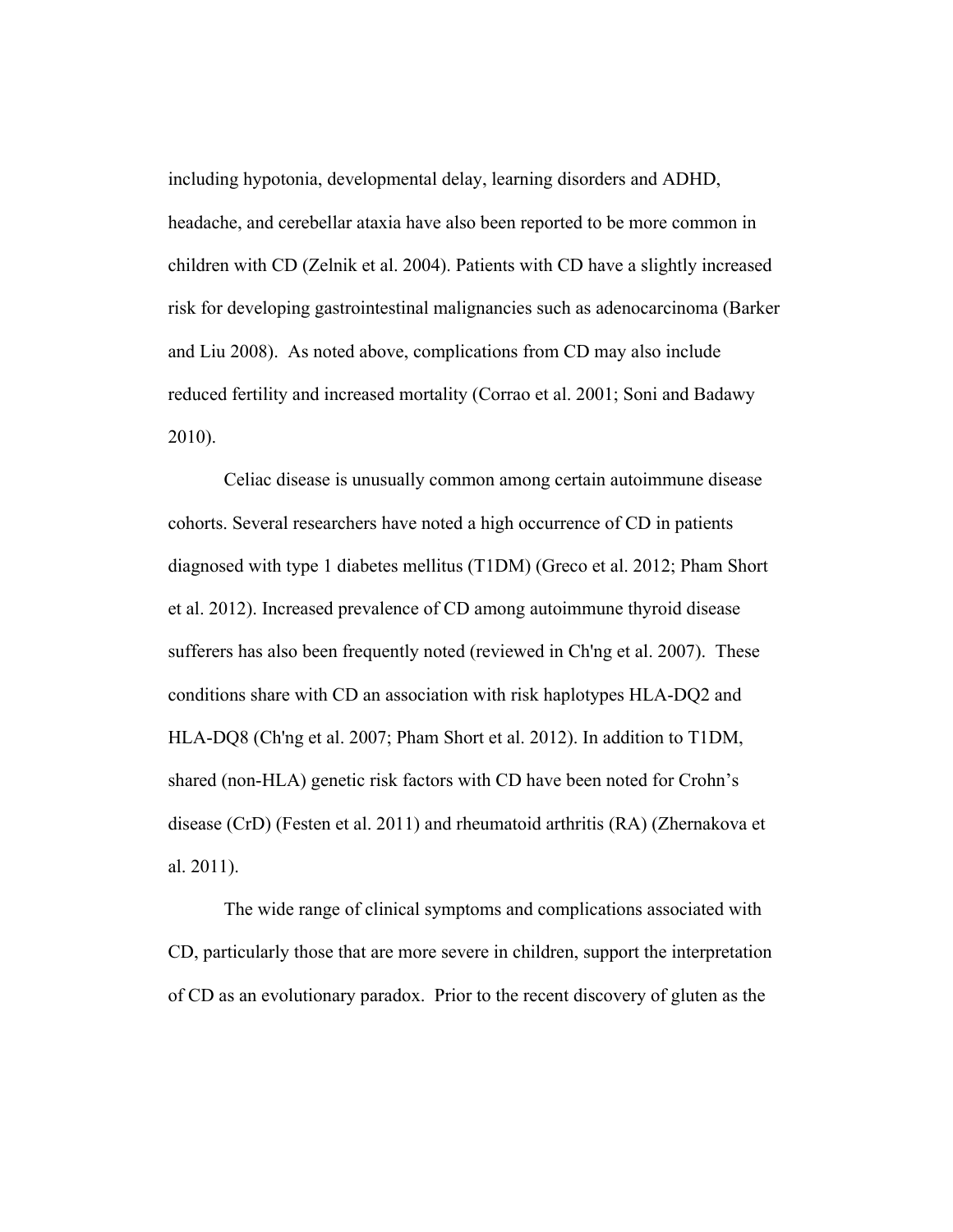primary environmental driver of CD, we might expect CD to have lowered evolutionary fitness in individuals in the past afflicted with the condition.

**Diet, HLA, and the Pathophysiology of CD.** Celiac disease is activated by proline-rich and glutamine-rich gluten proteins found in wheat and related proteins in rye and barley (Kagnoff 2007), and in rare cases oats (Koning 2012). Gluten is composed of two major protein types, gliadins and glutenins. The high proline content of these peptides prohibits their complete digestion by gastric, pancreatic, and brush border enzymes in the gastrointestinal tract (Shan et al. 2002). Once ingested, gluten is partially digested into large high-proline and high-glutamine peptides, such as the 33 amino acid  $\alpha$ -gliadin peptide, which can accumulate in the small intestine.

Although wheat gluten and related proteins are clearly the primary environmental trigger of CD, diet alone is not a sufficient explanation for the occurrence of the disease (Green and Cellier 2007; Kagnoff 2007). The genetic factors that influence pathogenesis of CD became evident and have been confirmed by various family and twin studies of CD (Risch 1987; Petronzelli et al. 1997; Bevan et al. 1999; Greco 2002; Nistico 2006). This work has securely established HLA genes as the largest genetic components of CD risk. HLA molecules are antigen-presenting molecules, which bind antigenic peptides and present them to samples of circulating T-cells (Lawlor et al. 1990). More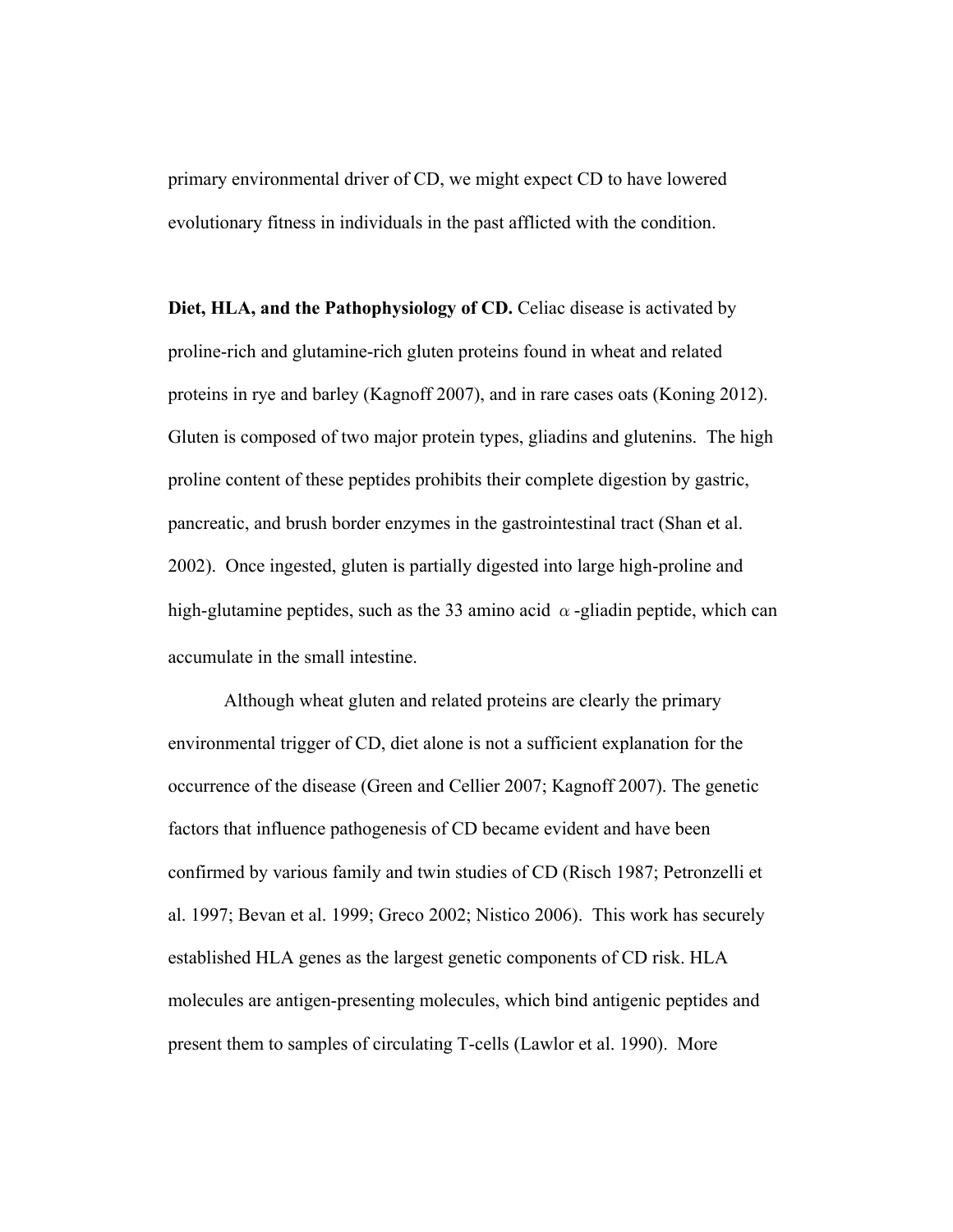precisely, with respect to the cell, HLA class I molecules bind endogenous antigenic peptides and class II molecules bind exogenous antigenic peptides (Townsend and Bodmer 1989; Lawlor et al. 1990). Although early findings supported association to HLA class I alleles (Falchuk et al. 1972) and the class II HLA-DR locus (DeMarchi et al. 1979), further research has demonstrated that CD is most strongly associated with specific HLA class II alleles comprising HLA-DQ. Specifically, the alleles encoding the HLA-DQ2 and HLA-DQ8 molecules are necessary, but not singularly responsible for CD risk. The majority of CD cases (90–95%) are associated with the HLA-DQ2 heterodimer, which is encoded by the alleles HLA-DQA1\*05 and HLA-DQB1\*02 either in *cis*, on the same haplotype, or in *trans* (Sollid 1989; Sollid and Thorsby 1990; Spurkland et al. 1990). Additionally, a gene dosage effect has been observed for individuals homozygous for HLA-DQB1\*02 (Karinen et al. 2006; Murray et al. 2007). Of the approximately ten percent of cases not carrying the HLA-DQ2 heterodimer, half carry the HLA-DQ8 heterodimer (HLA-DQA1\*03/HLA-DQB1\*03:02) and the other half carry either HLA-DQA1\*05 or HLA-DQB1\*02 alone (Karell et al. 2003). Further research has demonstrated the likely involvement of other genes in the extended HLA region in CD risk (Margaritte-Jeannin et al. 2004; Ahn et al. 2012).

The role of the HLA-DQ2 and HLA-DQ8 heterodimers in CD pathogenesis is well understood. HLA-DQ2 and HLA-DQ8 molecules contain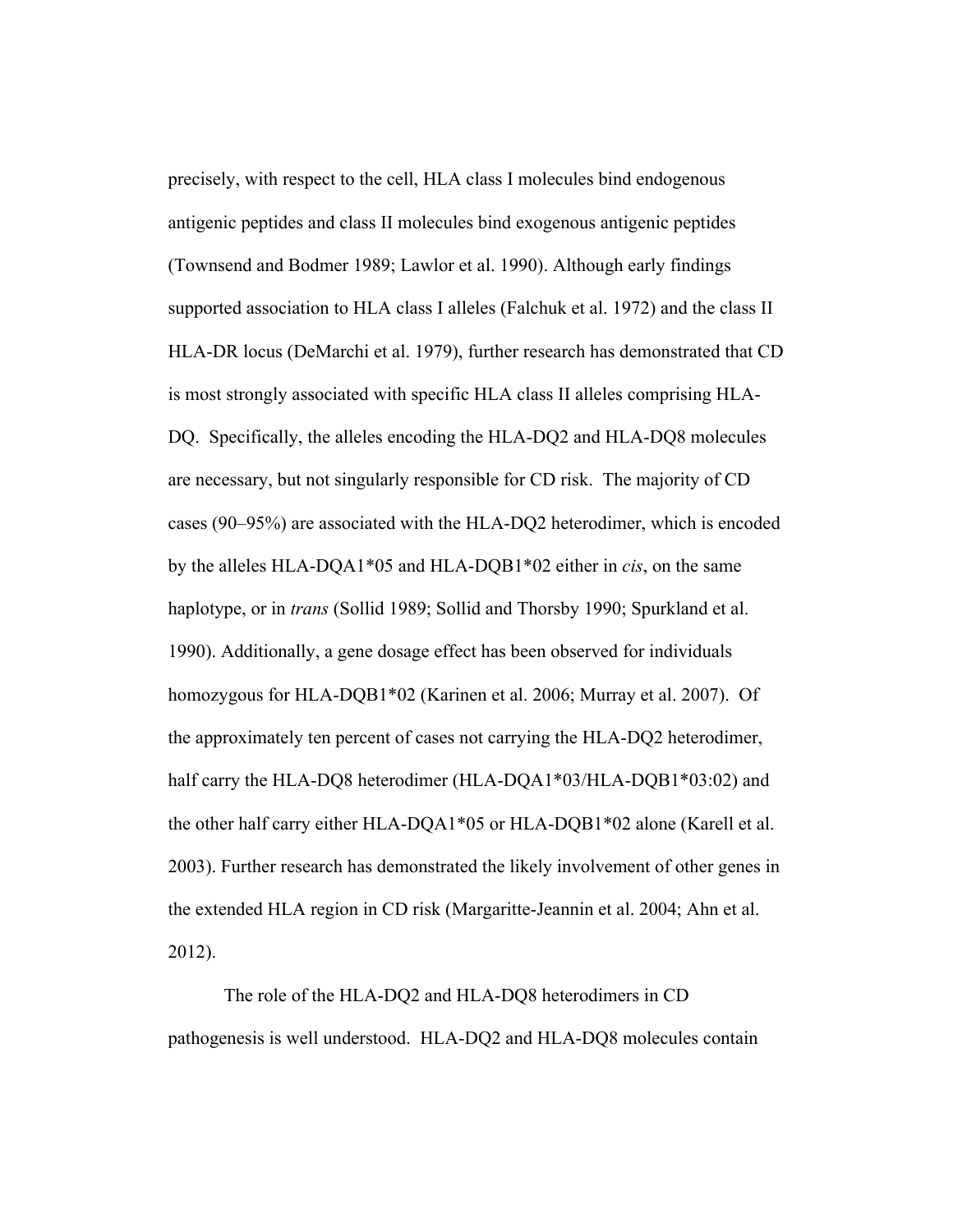positively charged pockets, which preferentially bind to negatively charged peptides. HLA-DQ heterodimers on antigen-presenting cells bind gluten peptides in which glutamine has been deamidated (converted to negatively charged glutamic acid) via tissue transglutaminase (Dieterich et al. 1997; Molberg et al. 1998; van de Wal et al. 1998; Fleckenstein et al. 2002; Fleckenstein 2004). The bound gluten-HLA-DQ complexes are then presented to populations of CD4+ Tcells in the lamina propria of the small intestine. The T-cells that recognize the gluten-HLA-DQ complexes then produce pro-inflammatory cytokines such as interferon- $\gamma$ , which likely play a role in the mucosal damage that is characteristic of CD (Nilsen et al. 1998). Importantly, different wheat, rye, and barley each contain a variable repertoire of immunogenic peptides. Not all CD patients respond to the same sets of peptides (Koning 2012), which renders difficult the development of non-immunogenic grains (Kagnoff 2007; Koning 2012).

In addition to the adaptive immune response described above, gliadin peptides can also activate an innate immune response. This innate immune response, which is characterized by an increase in the number of intra-epithelial lymphocytes (IELs) in CD patients is probably related to ongoing pathogenesis of CD such as the development of refractory CD (non-responsive villous atrophy and malabsorption) and the development of enteropathy-associated T-cell lymphoma (Kagnoff 2007). Interleukin-15 (IL-15) is up-regulated in the lamina propria and the epithelium during the course of CD pathogenesis (Mention et al.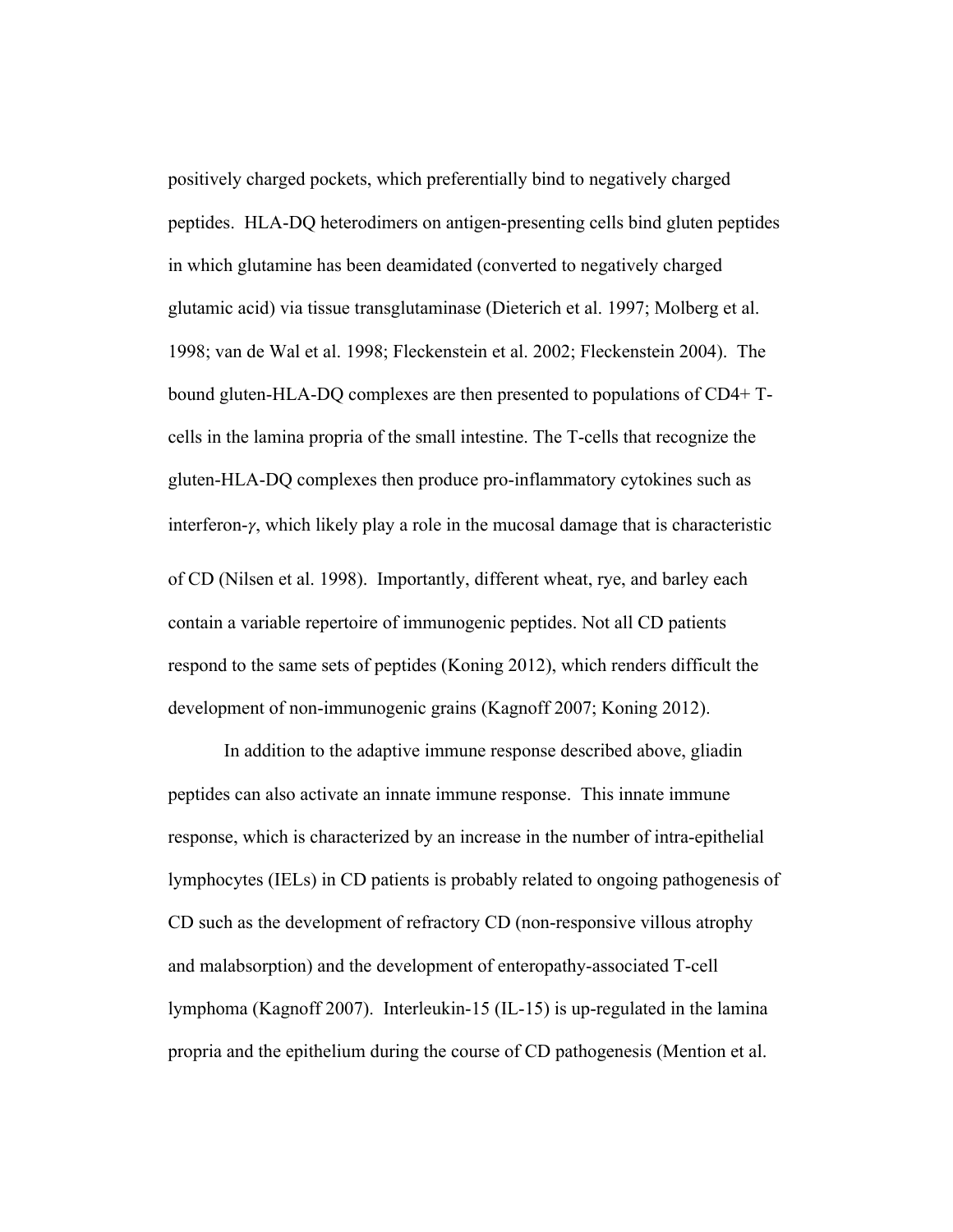2003). The increased presence of IL-15 results in the activation of IEL's expressing the natural killer immunoreceptor NK-G2D. Activated IELs then become cytotoxic and kill enterocytes with MIC cell-surface expression (Hüe et al. 2004; Meresse et al. 2004; Green and Cellier 2007). For a more thorough review of CD pathogenesis see (Green and Cellier 2007; Kagnoff 2007; Abadie et al. 2011).

### **Non-HLA Genetic Factors: GWAS and Fine-Mapping Studies.** Although

HLA comprises only 40% of the genetic variance of CD risk, no compelling non-HLA loci were shown to be associated with CD prior to the advent of genomewide association studies (GWAS) (Kumar et al. 2012). The first GWA study of CD in 2007 (Van Heel et al.) included a cohort of 778 CD individuals and 1,422 controls from the UK. This study tested for association to approximately 310,000 single-nucleotide polymorphisms (SNPs) and identified a single risk locus in an LD block harboring IL2-IL21. Two follow up studies on the same sample (Hunt et al. 2008; Trynka et al. 2009) identified an additional nine non-HLA loci. A later CD GWAS by Dubois and colleagues (2010) included over 4,500 CD cases and over 11,000 controls from four populations (Finland, Italy, the Netherlands, the UK). This study included replication of the 131 top SNPs in seven European cohorts comprising approximately 5,000 CD cases and 5,500 controls and added another 13 risk loci to the list of CD associated genomic regions. Importantly,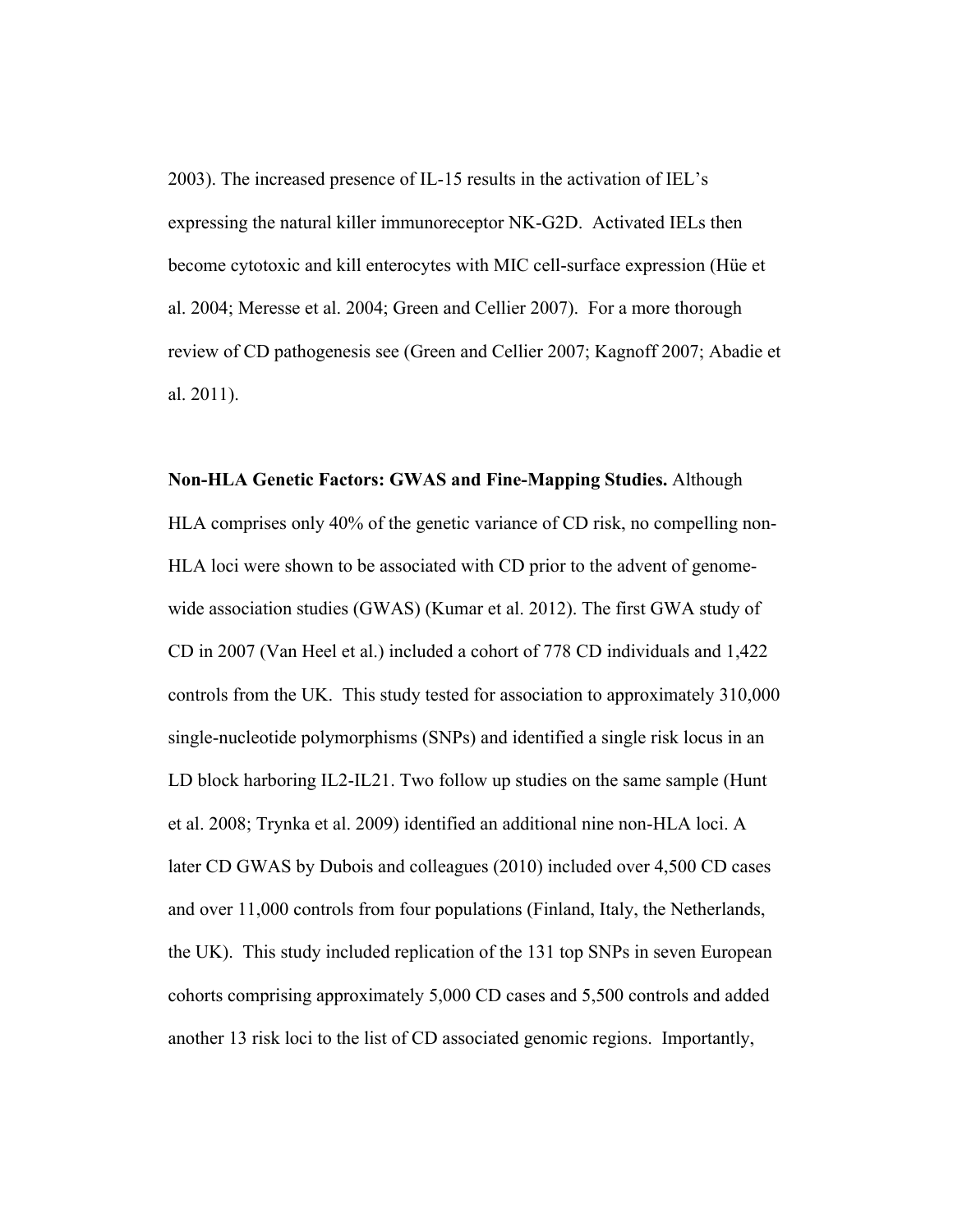this study also demonstrated that nearly 50% of CD risk SNPs are in close proximity to expression quantitative trait loci (eQTLs), suggesting a likely role for changes in levels of gene expression in CD. As mentioned above, additional GWA studies have identified risk loci shared between CD and other autoimmune conditions such as T1DM, RA, CrD, and ulcerative colitis (UC) (Zhernakova et al. 2007, 2011; Smyth et al. 2008; Barrett et al. 2009; Festen et al. 2009, 2011; Cotsapas et al. 2011; Gutierrez-Achury et al. 2011). These studies have illuminated the tremendously pleiotropic nature of loci underlying autoimmune and other immune related conditions. For a comprehensive review of risk allele sharing among autoimmune diseases, see Ricaño-Ponce and Wijmenga (2013).

A major step forward in the identification and resolution of risk loci underlying CD was a fine-mapping study conducted by Trynka and colleagues (2011). Rather than using the same genotype arrays as earlier CD studies, which contained 300,000 to 550,000 SNPs ascertained primarily in Europeans and dispersed throughout the genome, this study utilized the Immunochip (Cortes and Brown 2011), a custom Illumina array designed to increase SNP coverage density in regions with existing associations to 12 immune-mediated diseases (including CD) in Europeans  $(\sim 200,000$  SNPs total). Trynka and colleagues (2011) identified a total of 40 genomic loci (including HLA) associated with CD. However, the additional resolution from the Immunochip array allowed the researchers to identify multiple independent signals in 13 loci, for which alleles of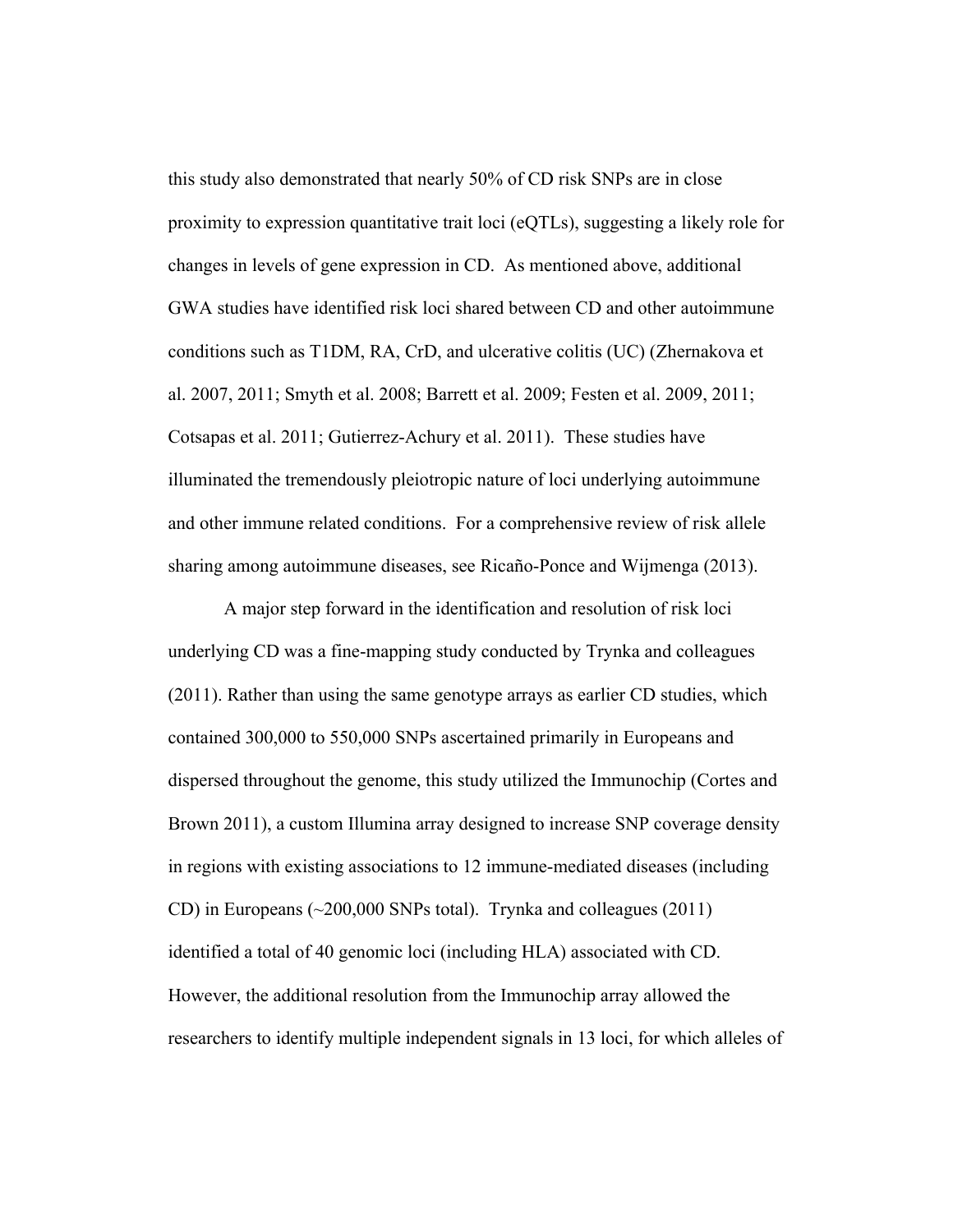different SNPs in the same genomic region contribute independently to risk across CD cases. This brought the total number of non-HLA CD associated loci to 39 with 57 independently associated SNPs and 29 signals confined to single genes.

**Genetic Architecture and Heritability.** A large proportion of risk for CD can be attributed to genetic factors. The most recent large-scale twin-study of heritability has estimated the narrow-sense heritability ( $h^2$ ) of CD at between 57% and 87%, with variation in the  $h^2$  estimate due to the assumed population prevalence (1/1000 and 1/91, respectively). (Nistico 2006). This estimate was not age specific. Rather, mean age at diagnosis of twins in this study ranged from 0.5 to 57 years. However, 50% of twins were diagnosed before age three. Further, this study did not explicitly control for the presence of gluten in the diet. The finemapping study by Trynka and colleagues (2011) has brought the total percentage of that genetic variance currently explained to  $\sim$  53.7%, with 40% due to the primary HLA risk variants. Some combination of other effects likely explains the remainder of the genetic variance that is expected from population data.

Traditional GWAS approaches are statistically underpowered to identify causal rare-variants due to the fact that sample sizes needed to establish a significant association with rare variants ( $MAF < 1\%$ ) are much larger than needed for common variants (Gorlov et al. 2008). Further, traditional genotyping arrays primarily consist of common variants. It has been proposed that rare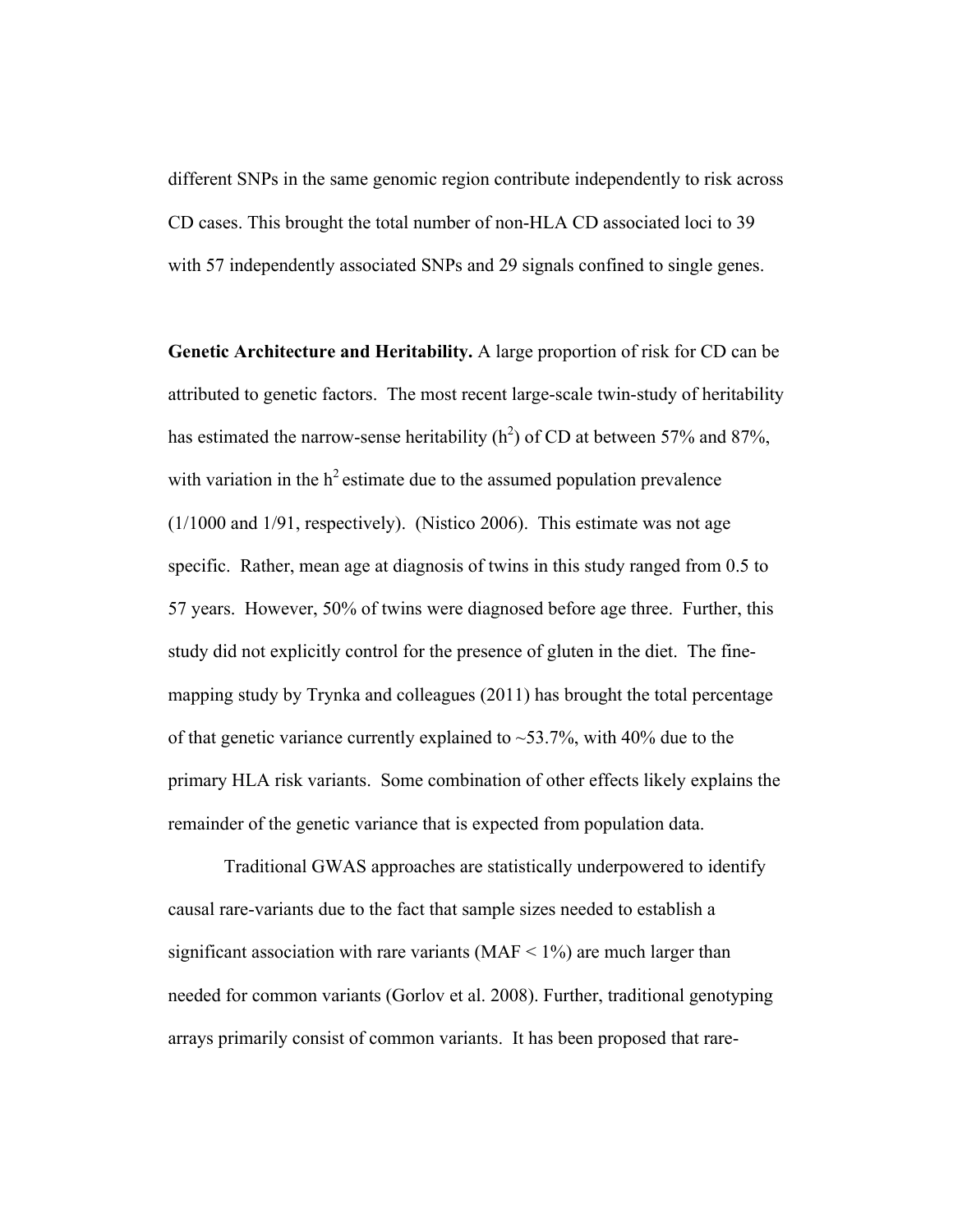variants may explain larger proportions of risk than common variants in certain cases (Bodmer and Bonilla 2008; Asimit and Zeggini 2010), particularly those that are population specific (Kumar et al. 2012). Therefore, although much of CD risk can be explained by a common disease/common variant model, new methods for identifying rare-variant associations hold the promise to discover additional rare risk loci underlying this condition (Asimit and Zeggini 2010). Still, widespread support for a major role of low-frequency variants remains unsupported. The dense genotyping Immunochip analysis by Trynka and colleagues (2011) identified lower frequency variants ( $\leq$  5%) at four loci (CD28-CTLA4-ICOS, PTPN2, RGS1, SOCS1-PRM1-PRM2), all of low effect size (OR < 1.7). An exome sequencing study of a family of six segregating for CD failed to identify any rare causal variants (Szperl et al. 2011). Finally, in a recent highcoverage exome sequencing study of 20 risk loci with overlapping associations to six autoimmune diseases in 25 individuals, Hunt and colleagues (2013) estimate that rare variants contribute to less than 3% of the heritability explained by common variants at the risk loci included in the study. Though rare-variants in coding regions appear to contribute little to disease risk, exploration of noncoding regions may prove more fruitful. The statistical factors making identification of rare causal variants with larger effect sizes also make it impossible for current GWAS approaches to identify common variants with very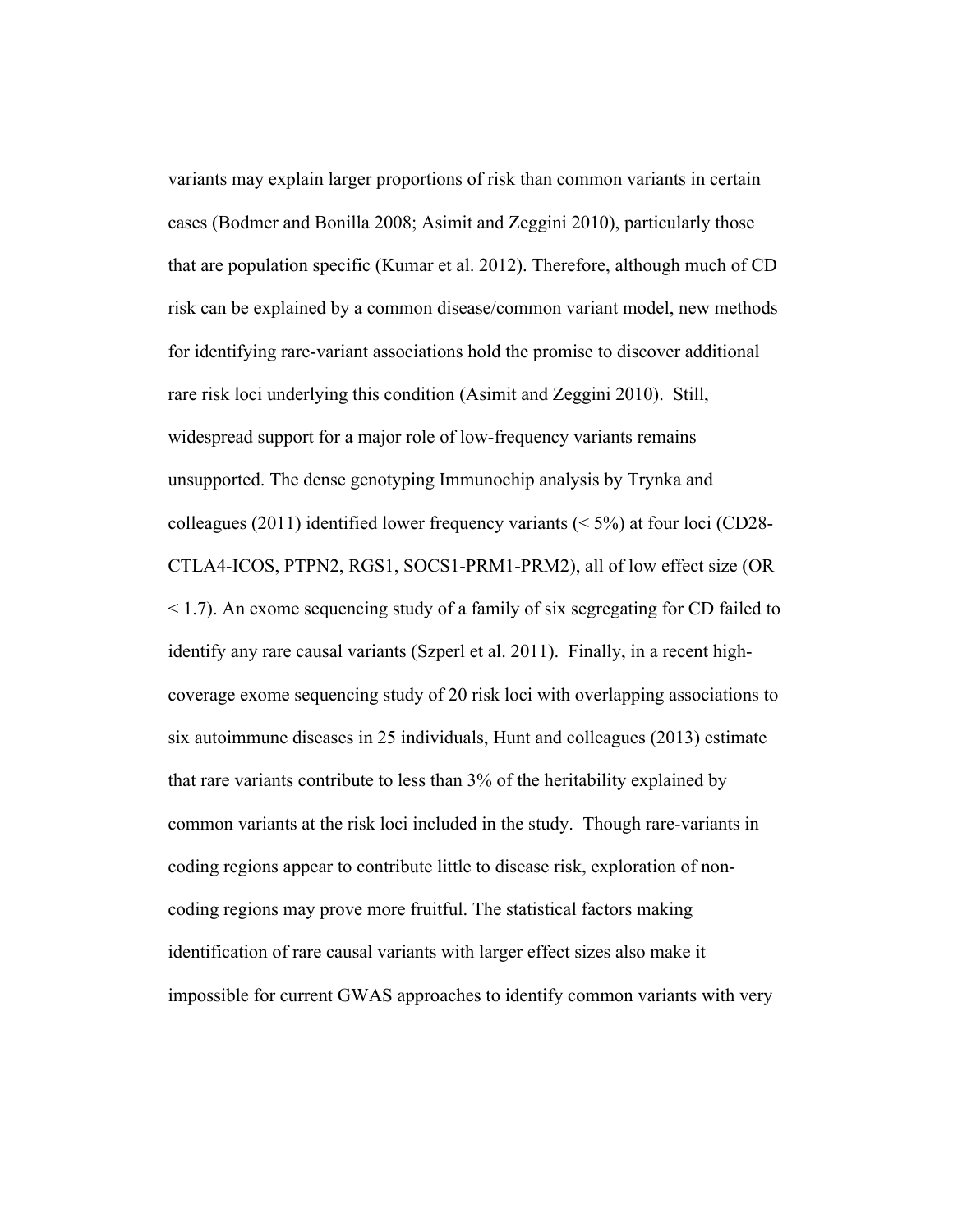small effect sizes. Doing so would require extremely large cohort sizes (Kumar et al. 2012).

Further, traditional models used to estimate  $h<sup>2</sup>$  from population occurrence data typically assume that the trait does not involve gene-gene interactions (epistasis). Failure to include epistasis in models of  $h<sup>2</sup>$  where it does exist inflates the estimate of  $h^2$  for the trait (Zuk et al. 2012). Recent developments in identifying epistatic interactions (Rao et al. 2011; Ma et al. 2012; Rajapakse et al. 2012) hold promise for explaining some of the "missing"  $h^2$  underlying CD risk.

**Environmental Risk Factors.** The remainder of CD risk must lie in environmental risk factors and gene by environment interactions. Although the pathophysiology of CD is well understood, mysteries remain. For example, environmental factors such as enteric viruses (Kagnoff 1984; Stene et al. 2006; Kagnoff 2007) may in some cases affect the permeability of the mucosal lining of the small intestine, allowing gluten peptides to access the underlying mucosal layers. Additionally, variation in immunogenic peptides in wheat, rye, and barley may explain some of the variation in CD symptoms (Koning 2012). A more complete understanding of the non-genetic factors that contribute to CD will improve our ability to study the evolutionary history of this condition.

While ingestion of gluten and related proteins are well established as the driver of CD, the fact that such a small percentage of those with increased genetic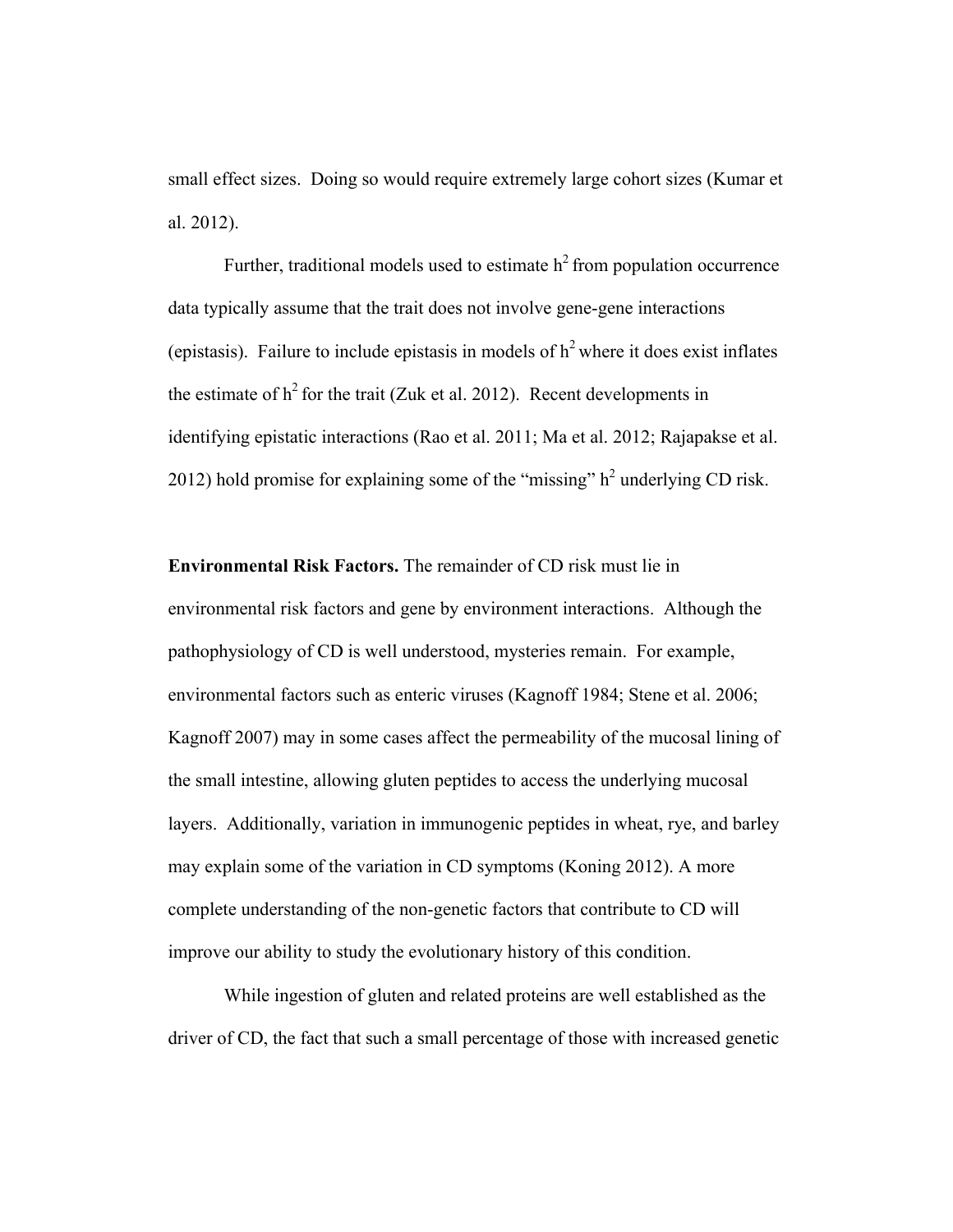risk actually develop the condition suggests that other environmental triggers are likely involved in the pathogenesis of CD.

Much focus has been placed on understanding the relationship(s) between the human gut microbiota and disease pathogenesis (Fujimura et al. 2010). Recently, study of the human gut microbiome has been applied to CD pathogenesis (Sellito et al. 2012; Cheng et al. 2013; Sjöberg et al. 2013). Almost a decade ago, Forsberg and colleagues (2004) noted the presence of rod-shaped bacteria in CD patients, but not control, suggesting a potential role for bacterial infection in breaking gluten tolerance in children. More recently, a prospective study by Sellitto and colleagues (2012) tested the hypothesis that the entire gut microbial ecosystem is involved in the switch from gluten tolerance to autoimmune response in genetically susceptible individuals. The authors tracked the changes in gut microbiome composition from birth to 24 months in 34 infants with HLA-DQ2 and/or HLA-DQ8 risk genotypes and known to be first-degree relatives of biopsy proven CD patients. The infants were randomly assigned to two groups; one fed a gluten-free diet from 6-12 months, the other a glutenincluded diet. All infants resumed normal feeding at 12 months. The sample included 13 infants from each group that completed all protocol, 8 infants from each group were chosen randomly for final analysis. The researchers show a significant increase in anti-gliadin antibodies (AGA), specifically immunoglobulin G (IgG) in the early exposure group compared to the late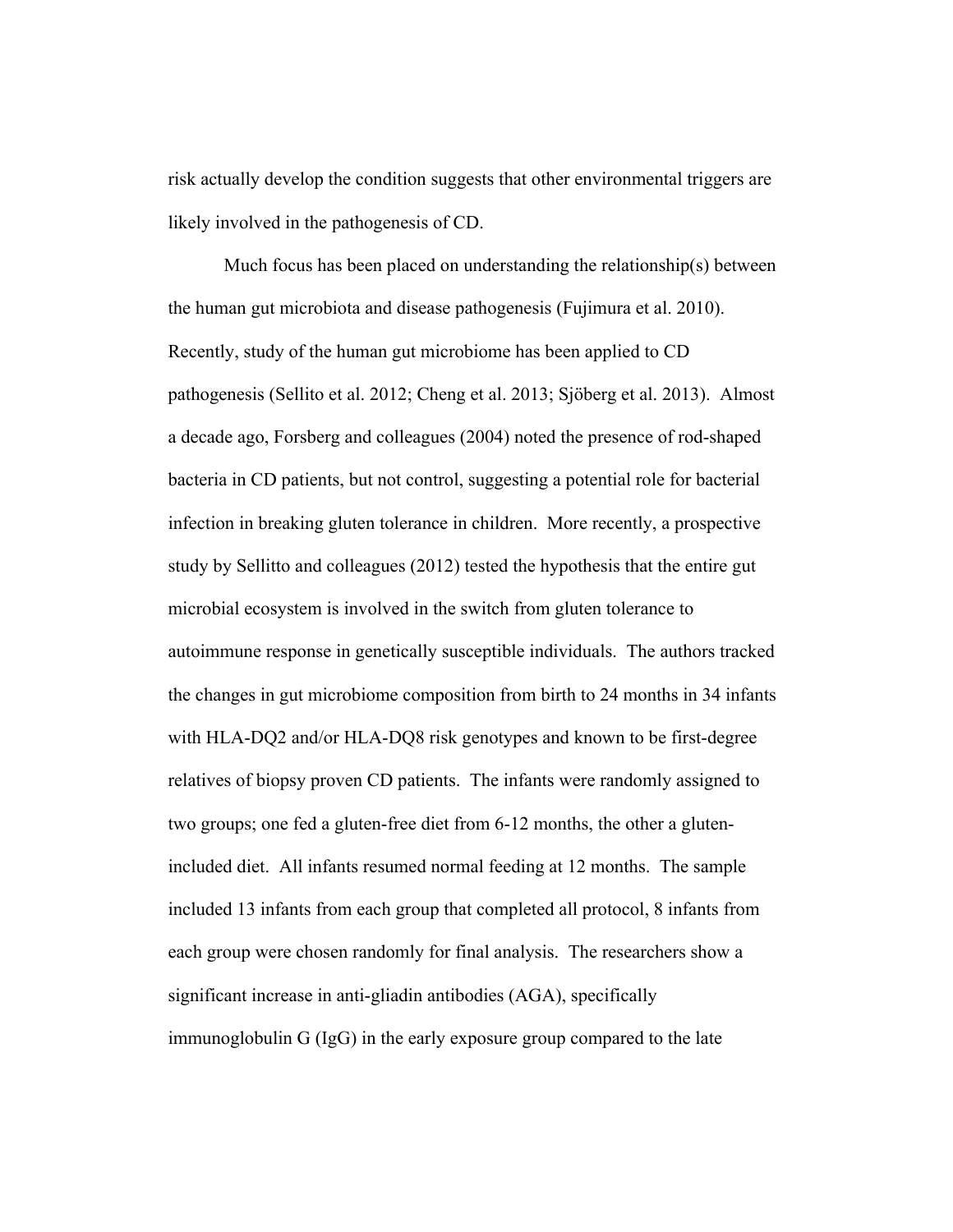exposure group after normalizing by time of exposure. Additionally, they show that the gut microbiota of at-risk infants were lacking in members of the phylum Bacteroidetes and had higher abundance of the phylum Fermicutes, a composition directly opposed to that of non at-risk infants. An earlier study by Palmer and colleagues (2007) illustrated that in healthy infants, the microbial ecosystem reaches a profile similar to that of adults within the first year of life. In contrast, Sellitto and colleagues (2012) find that the gut microbiota of infants at risk for CD maintain immature gut microbiota, characterized by low levels of Bacteroidetes and high levels of Firmicutes, throughout the first two years of life. The authors show that delayed exposure to gluten had an overall positive effect on prolonging gluten tolerance and delaying onset of CD autoimmunity. They hypothesize that the introduction of gluten in an immature gut microbiome could trigger the development of autoimmunity.

In contrast, a slightly later study by Cheng and colleagues (2013) found no significant differences in the overall composition and diversity of gut microbiota (including Bacteroidetes) between a sample of 10 children with newly diagnosed CD (aged 3–14) and 9 healthy controls (aged 4–16). Thus, the differences observed by Sellitto and colleagues (2012) may not persist into later childhood. Cheng and colleagues (2013), however, did identify a sub-population profile of eight genus-like bacteria that differed significantly between the CD cases and healthy controls.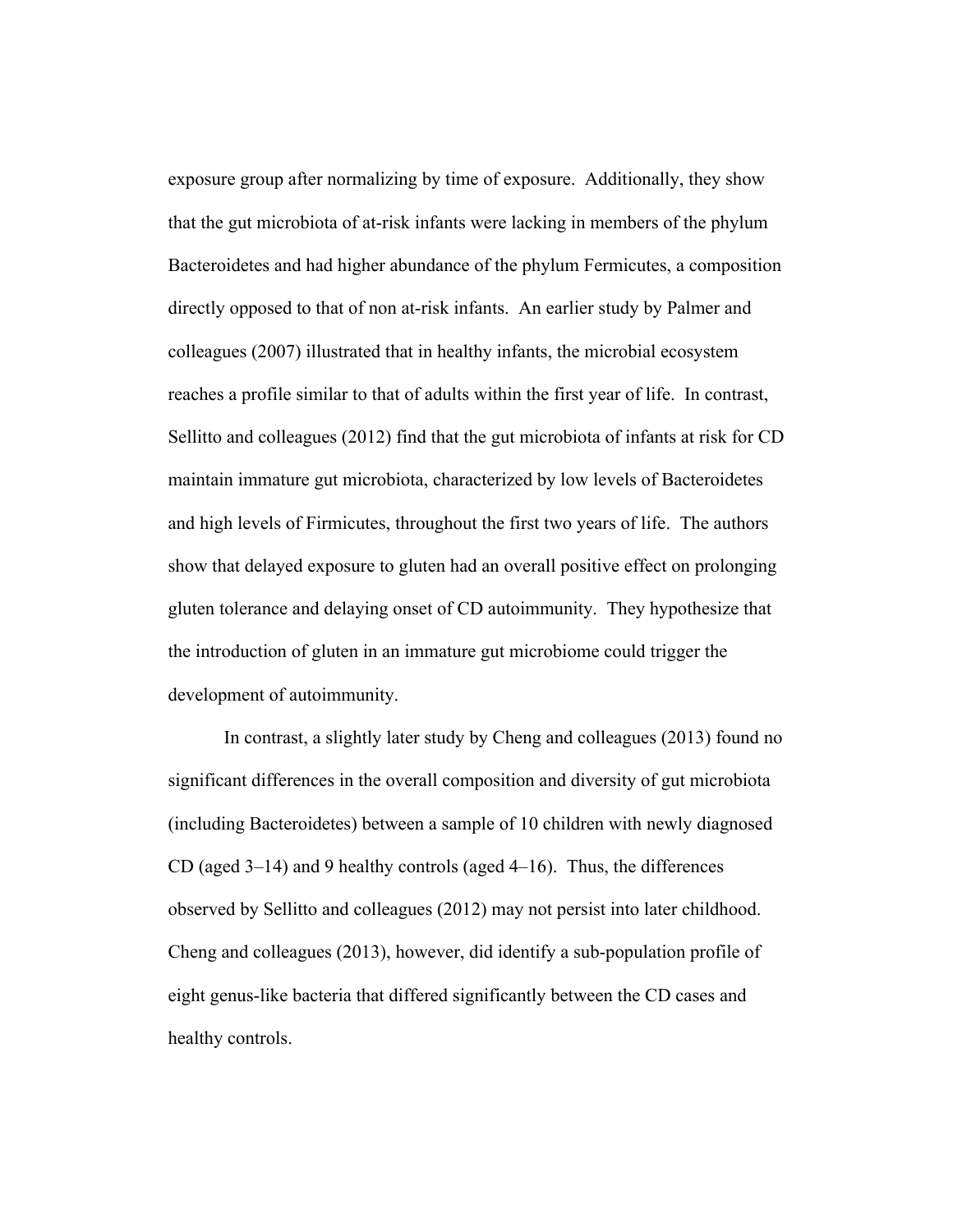Others have noted a relationship between gut bacteria and CD development (Forsberg et al. 2004; Ou et al. 2009; Sanz et al. 2011; Sjöberg et al. 2013). Most recently, Sjöberg and colleagues (2013) demonstrate a relationship between IL-17A, a proinflammatory cytokine involved in antibacterial defense, gut microbiome composition, and CD pathogenesis. The authors suggest that both gluten and CD associated bacteria, such as the rod-shaped bacterium *Lachnoanaerobaculum umeaense* provoke IL-17A production in the intestinal mucosa of CD patients. They argue that the magnitude of the IL-17A reaction to gluten is largely influenced by the makeup of the gut microbiota, particularly the amount of CD associated bacteria present. In line with the results of Sellitto and colleagues (2012) mentioned above, these authors posit that conditions leading to disturbances in the composition of the gut microbiota early in life can lead to long-term dysbiosis with surpluses of CD associated bacteria. These abnormal microbiota compositions may influence the amount of IL-17A responses to gluten and constitute a major risk factor for contraction of CD in genetically at risk children.

While investigation of the human gut microbiota has revealed a potential role for variation in gut associated bacteria in CD development, the connection between genes and environmental risk factors have provided no clear understanding of the breakdown of gluten tolerance leading to downstream tissue damage.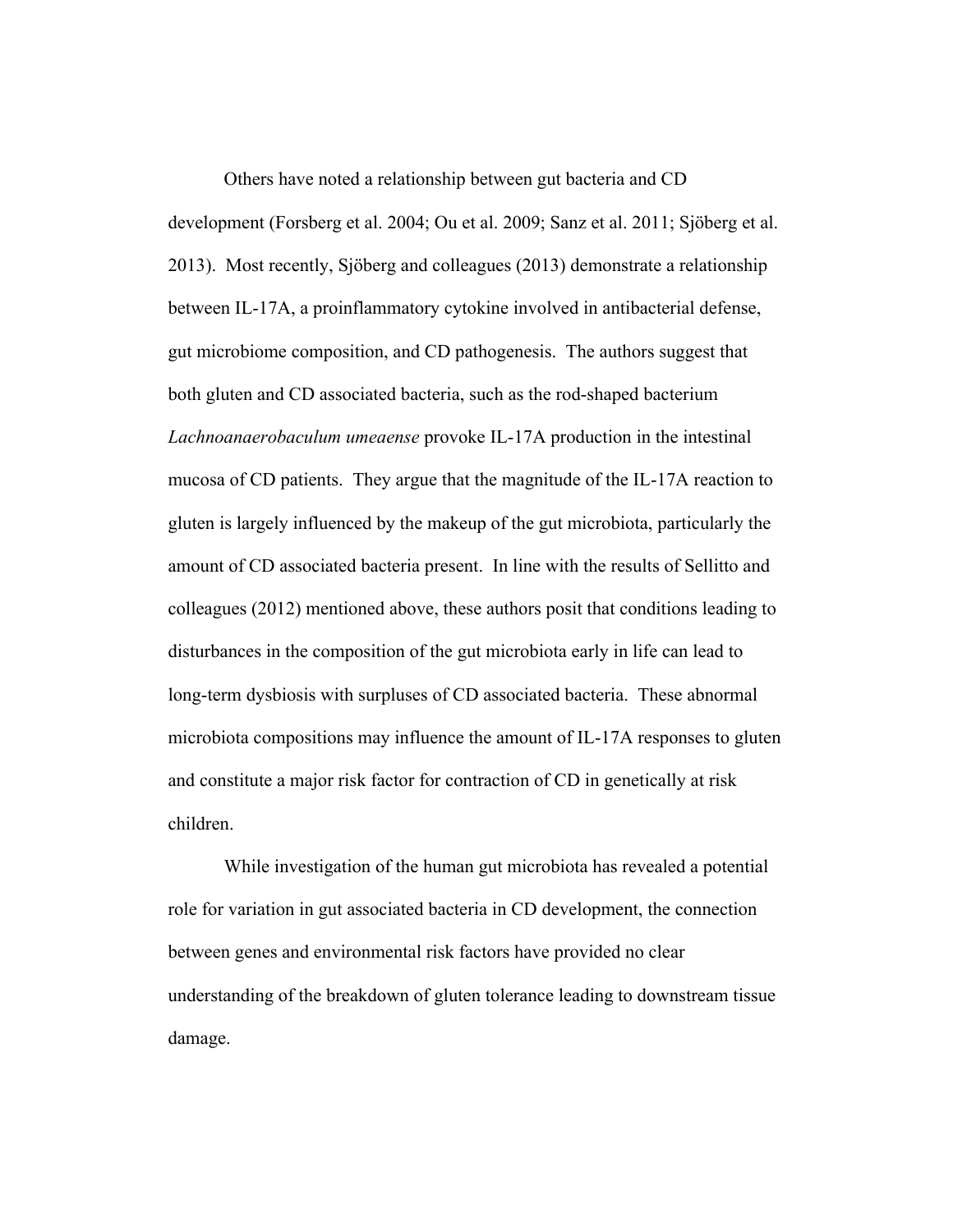Fortunately, the primary environmental risk factor underlying CD risk (gluten) is known, which makes CD a useful model for studying the evolutionary genetics of complex disease, particularly within a biocultural evolutionary framework. The well-understood history of grain domestication (Kilian et al. 2009; Willcox 2012) by humans gives us additional information that we can use to illuminate the evolutionary history of CD. Several researchers have argued that CD likely rose to its current frequency due to positive selection on risk variants from some beneficial effect on the immune system within the context of increasing human population density (Barreiro and Quintana-Murci 2010; Zhernakova et al. 2010; Abadie et al. 2011). However, a more complex model of CD may be necessary to explain the history of the full network of genes eliciting the CD response.

### **Evolution of CD Risk**

**The CD Paradox.** Knowledge of the worldwide prevalence of CD is incomplete but growing (Gandolfi et al. 2000; Catassi et al. 2001; Mäki et al. 2003; Greco et al. 2012; Riddle et al. 2012; Rubio-Tapia et al. 2012). Human populations consume the cereals that can induce CD in widely varying amounts (Abadie et al. 2011). CD is more common among populations with European and Near Eastern ancestry, even though these are precisely the populations with the longest history of wheat, rye, and barley agriculture (Tresset and Vigne 2011; Zeder 2011).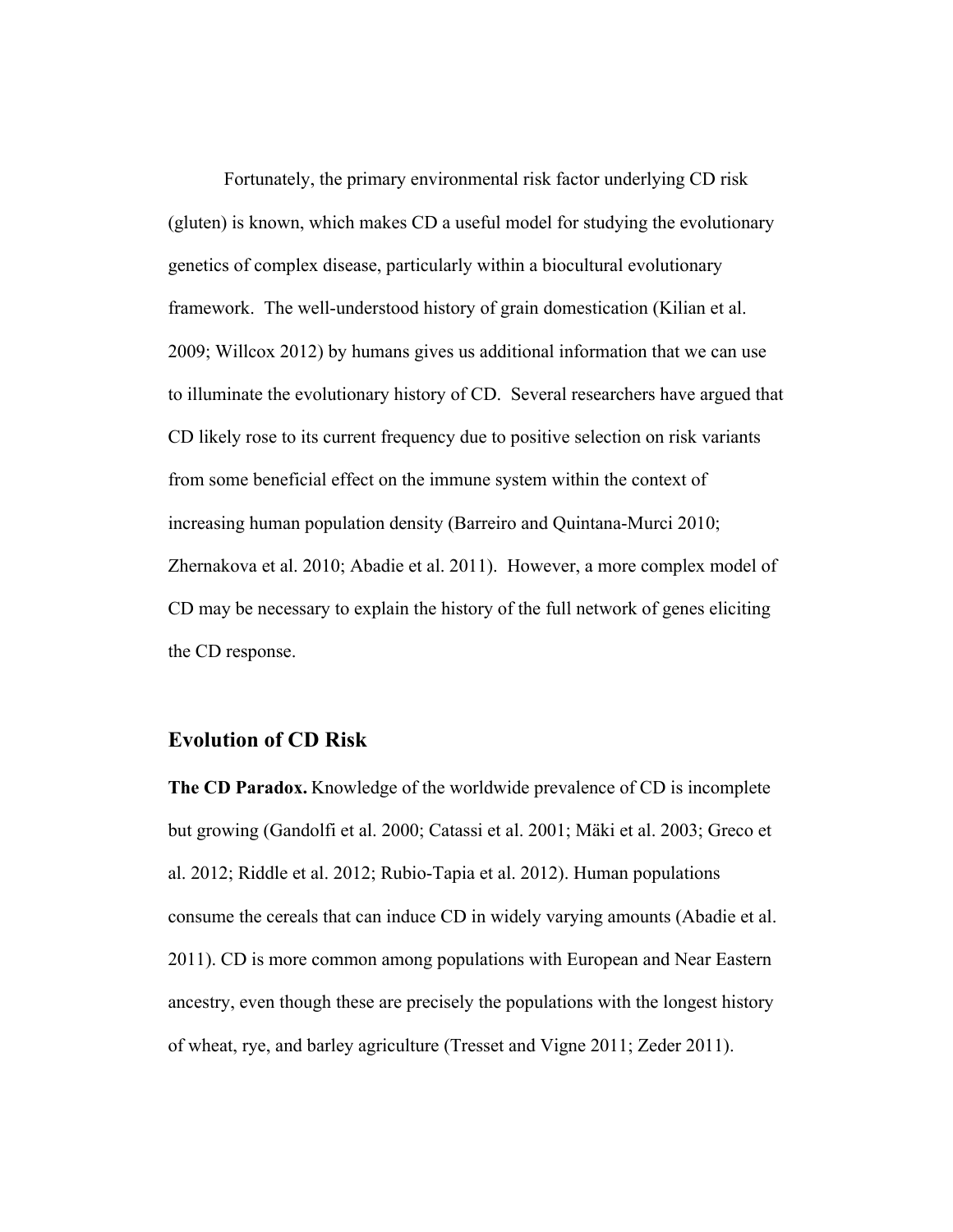Although the analogy is not entirely apt, we can contrast the pattern of CD with the global pattern of lactose intolerance (lactase persistence), in which the populations with the longest history of dairying and milk consumption are those with the greatest adaptation to lactose digestion.

The population incidence of CD increases with age, but it is nonetheless notable in children and young adults before and during the reproductive lifespan. Mortality and morbidity associated with CD would have exerted fitness costs in past populations. The persistence of CD therefore requires some explanation.

Several hypotheses present possible explanations:

- 1. Founder effects in ancient populations might have increased the frequency of deleterious CD risk alleles in at-risk populations.
- 2. CD risk alleles may have been increased in frequency by positive selection due to pleiotropic effects on other, non-CD phenotypes.
- 3. The genetic architecture of CD may be such that most loci contributing to CD risk have only minor effects on risk, meaning that selection against CD would have miniscule to nonexistent effects on any single risk locus (Stranger et al. 2011).
- 4. Balancing or frequency-dependent selection may have maintained some risk-associated variants at high frequencies in past populations. In particular, it seems likely that either long-term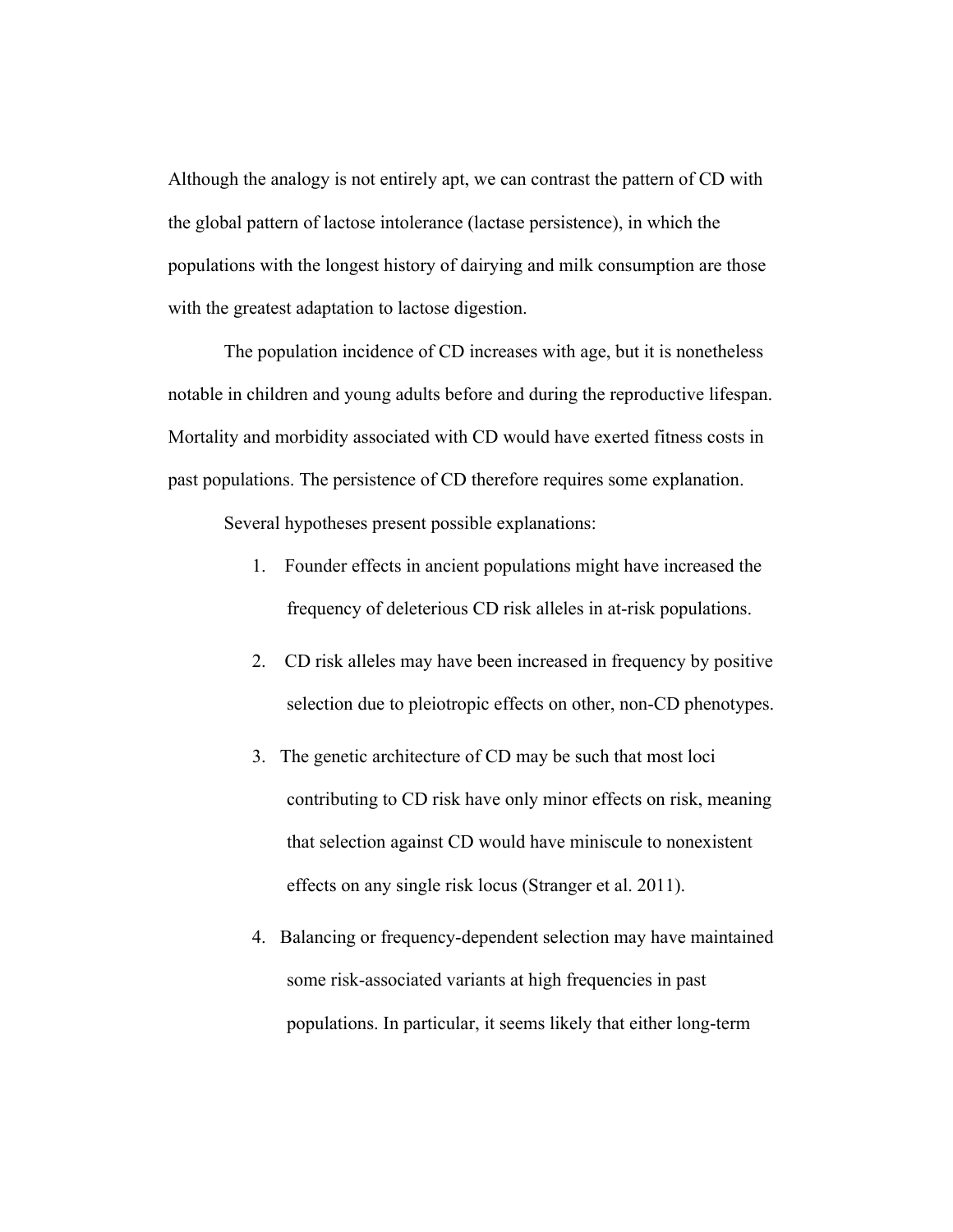balancing selection, including overdominance, frequencydependent selection, or selection in a fluctuating (pathogen) environment has led to the current distribution of HLA risk variants in the ancestors of present at-risk populations (Albrechtsen et al. 2010).

**HLA and Balancing Selection.** Balancing selection is a common evolutionary mechanism underlying risk for many diseases in present populations. The classic single-gene disease models with balancing selection are haemoglobinopathies, structural abnormalities of globin proteins. The most famous case is sickle-cell disease (Frenette and Atweh 2007), in which the sickle-cell gene has been selected due to the advantage of heterozygous individuals in resisting malaria. Recognition of this evolutionary history was facilitated by the geographic association of hemoglobinopathies with historic malaria incidence, and the clear fitness costs to homozygotes in both the presence and absence of malaria.

Much evidence supports the role of recent natural selection in shaping the HLA region (Albrechtsen et al. 2010). Some HLA haplotypes have been directionally selected in recent human populations, but there is no clear pattern of directional selection on CD-risk-associated HLA haplotypes (Abadie et al. 2011). HLA has long been observed to be under balancing selection in human populations and ancestral hominins. In fact, many HLA Class II alleles pre-date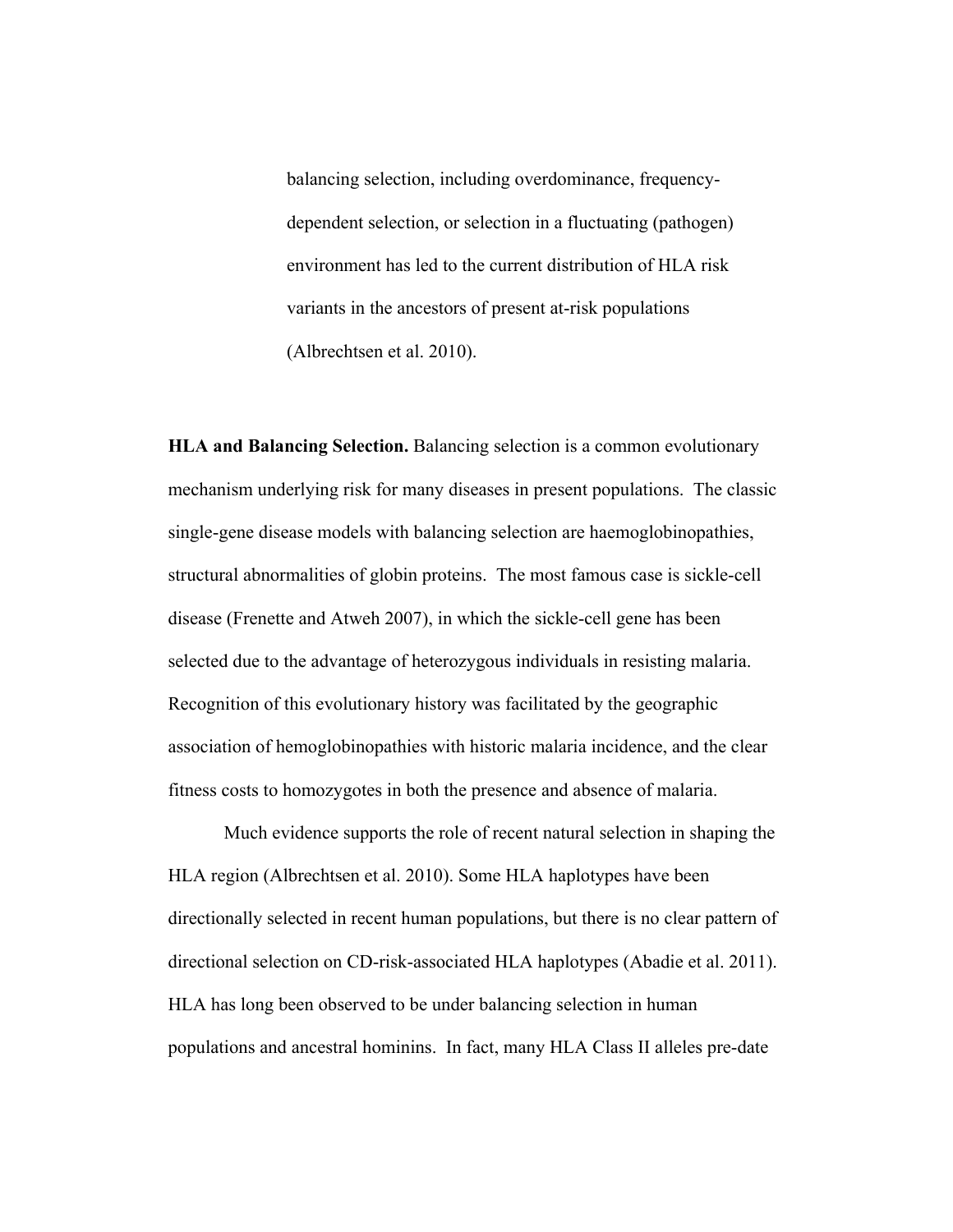the divergence of all hominids (Humans & Apes) (Bergström and Gyllensten 1995). In fact, Bergström and Gyllensten (1995) found that DQB1 and DQA1 in hominids possess some of the oldest polymorphism of all class II genes according to the ratio of nonsynonymous to synonymous polymorphism at non-antigen recognition site (ARS) codons. While the DQ loci appear to possess some of the oldest allelic variation of all class II genes, they also maintain a relatively small number of alleles indicating long-term balancing selection in hominids.

This pattern holds within the human species as well. In the largest sequence study of the HLA complex in humans to date, Buhler and Sanchez-Mazas (2011) analyzed 2,062 DNA sequences representing seven HLA genes (A, B, Cw, DRB1, DQA1, DQB1, DPB1) in a sample of 23,500 individuals from 200 worldwide populations. The researchers found that DQA1 and DQB1 have the highest percentage of significant Tajima's D values across human populations. DQA1 in particular has significantly positive values of Tajima's D across nearly every European sample in the study, suggesting the maintenance of allelic variation due to some type of balancing or diversifying selection. Relative to most other HLA loci, DQB1 alleles are less diverse in pairwise comparisons of populations within regions. Buhler and Sanchez-Mazas (2011) suggest that this lack of allelic diversity may reflect purifying selection on DQB1 due to structural constraints on the formation of HLA-DQ heterodimers, but this hypothesis has yet to be formally tested.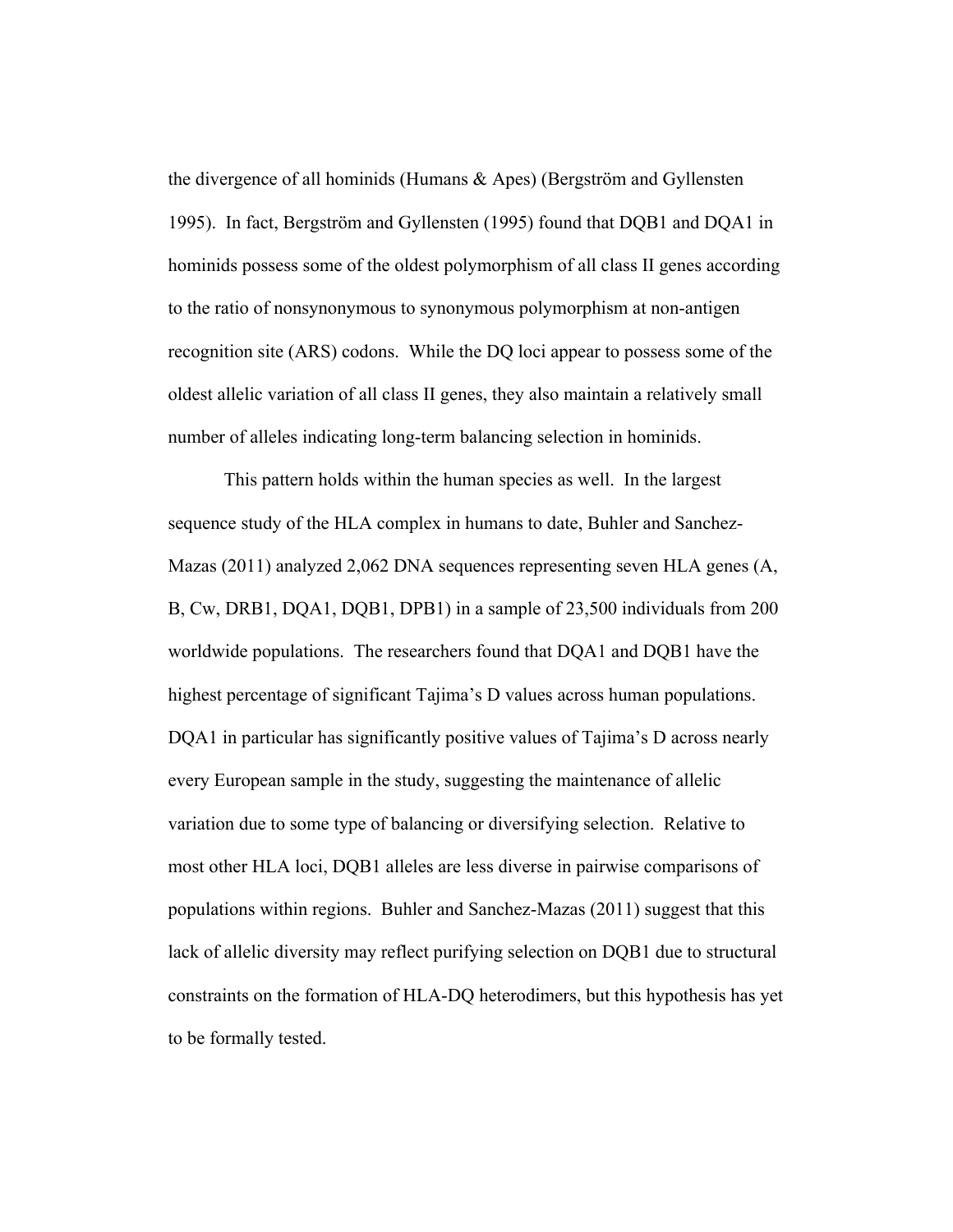An earlier study by Solberg and colleagues (2008) found a similar result after examining the Ewens-Watterson test of homozygosity in a large composite global dataset of HLA allele frequencies to demonstrate that balancing selection is widespread among HLA loci. The class II genes HLA-DQA1 and HLA-DQB1 are among the most strongly selected loci in this study, showing signals of balancing selection in Europe, North Africa, and Southwest Asia, precisely where CD is most common. The primary causal CD heterodimer (DQ2) is present at substantial frequencies  $(>1%)$  in many populations worldwide but reaches frequencies as high as 25% in populations of North Africa and Europe where CD is most common (Traherne 2008; Gonzalez-Galarza et al. 2011). The relatively high frequency of this heterodimer in Europeans may be, in part, due to recent expansion of the COX long-range HLA haplotype approximately 25,000 years ago (Smith et al. 2006; Traherne 2008).

Some researchers have argued that the cause of balancing selection in HLA is overdominance (Takahata and Nei 1990; Takahata et al. 1992) within environments with particular pathogen communities. Recent evidence pertaining to this hypothesis is mixed. Balancing selection based on fitness overdominance does not tend to increase identity-by-descent (IBD) in the region linked to a selected locus, yet Albrechtsen and colleagues (2010) found strong IBD signals for HLA. Strong IBD is itself a sign of selection, but is more likely produced by fluctuating selection due to coevolution of immunity with pathogens, for example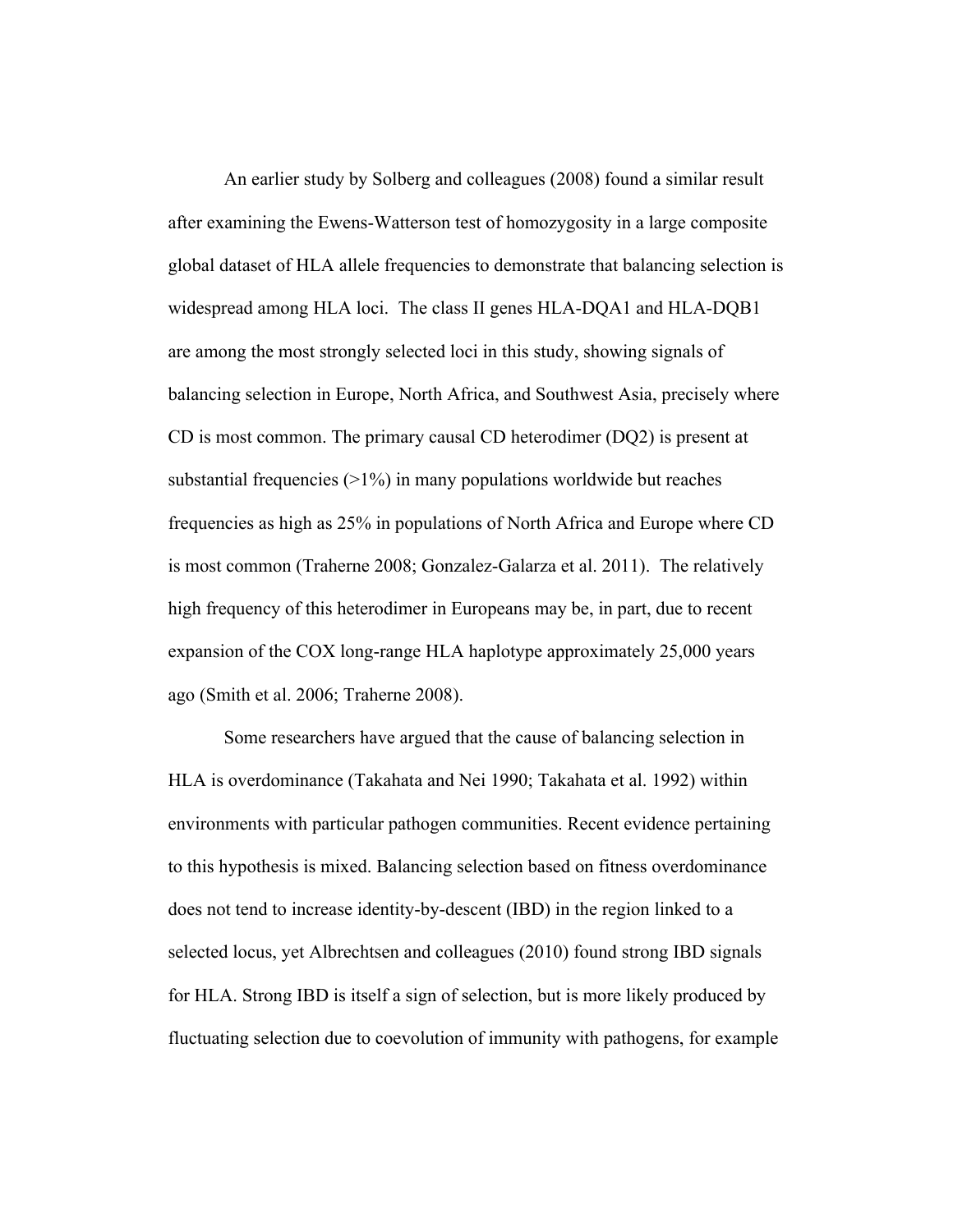in a frequency-dependent pattern. HLA risk alleles account for approximately 40% of the additive variance underlying CD risk, suggesting that balancing selection may in part explain the occurrence of CD in European and North African populations today.

Under this hypothesis, CD is a fitness-reducing side effect of selection associated with pathogens. Bioarchaeological evidence demonstrates that dietary and demographic transitions of the Holocene were detrimental to human health (Larsen 2006). Dietary specialization led to nutritional deficits and denser living conditions created ideal conditions for the spread of new pathogens, as documented by higher rates of porotic hyperostosis, cribra orbitalia, dental caries, linear enamel hypoplasias, tuberculosis, and trepanematoses in populations after the onset of agricultural production (Armelagos and Harper 2005; Larsen 2006). Genetic and archaeological evidence show the importance of adaptive evolution concurrent with large-scale demographic change over the last 10,000 years (Hawks et al. 2007). These observations provoke the hypothesis that the Holocene transition to agriculture was a time of strong natural selection on genes important to immunity. Providing that the genetic locus of largest effect in CD is HLA (Trynka et al. 2011), and that genetic loci associated with autoimmune diseases in general are enriched for long-range haplotype signals of recent positive selection (Barreiro and Quintana-Murci 2010), a plausible hypothesis to explain the present distribution of CD is that the recent shift in demography and settlement patterns in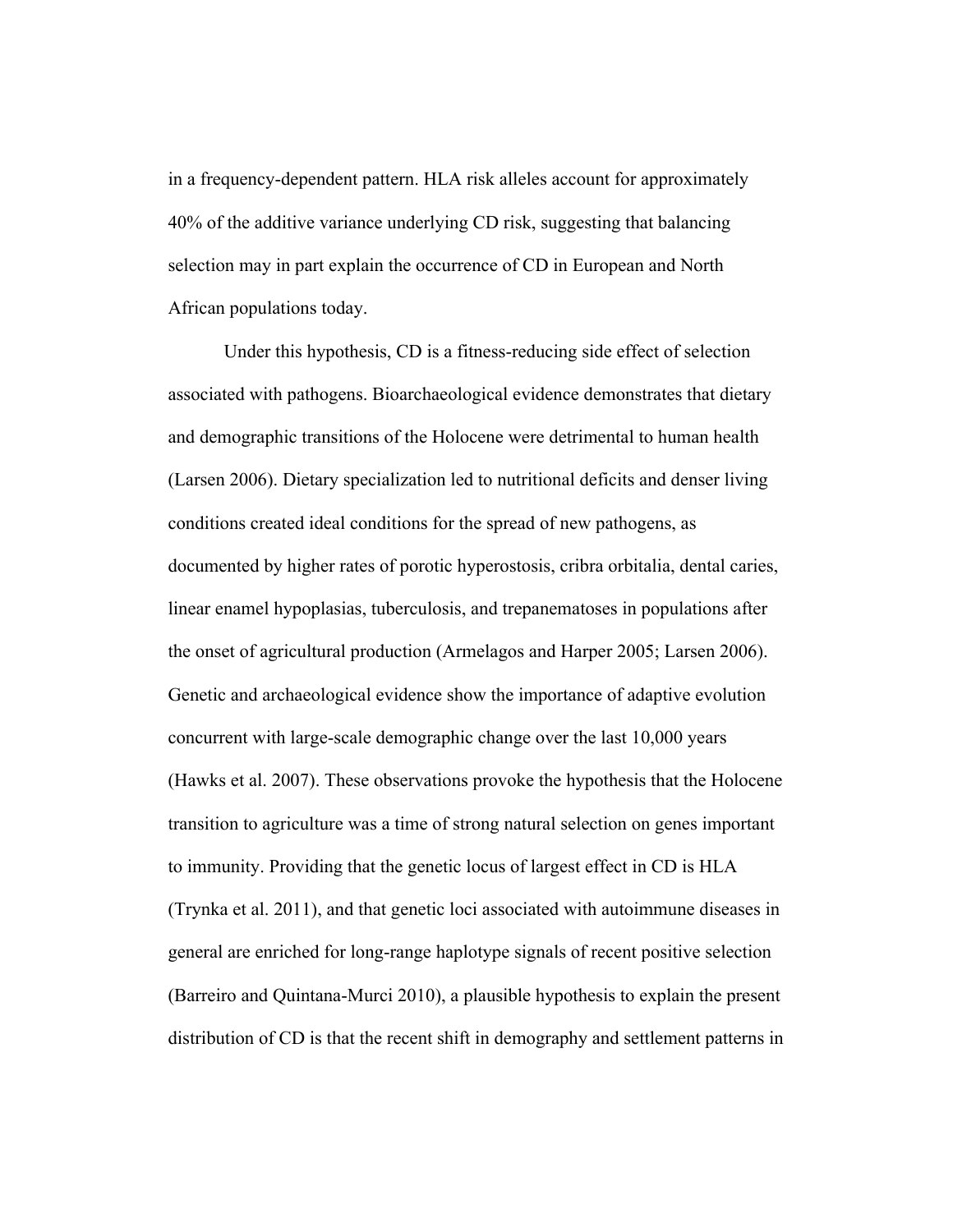human populations led to increased selection on immune-related genes due to elevated pathogen pressure.

**GWAS, Genetic Architecture, and Selection on Complex Traits.** HLA is only one component of the overall additive genetic variance in CD risk. A large network of other loci is known to explain some of the additive variance. We refer to these loci as "background risk" loci, because (a) each contributes to CD risk only conditioned upon the presence of the major HLA risk alleles, and (b) each makes only a small contribution to CD risk. The evolution of this set of loci may have been shaped mainly by other phenotypic associations or by random genetic drift, meaning that they may show very heterogeneous patterns of variation with respect to each other. In order to discuss the evolution of background risk of CD, we must more deeply probe the dynamics of this broader set of loci.

GWAS have provided nearly all the links between non-HLA loci and CD risk. GWAS is an unbiased statistical approach to identify phenotype/allelic correlations, with respect to genomic structure and the etiology of the phenotype under consideration (Stranger et al. 2011). A major goal of GWAS is to provide information about the underlying biology of a trait. Systems genetics approaches, which analyze GWAS and other association data in combination with functional genomics data, can be combined with database information approaches, such as gene ontology (GO) (Botstein et al. 2000), gene-set enrichment analysis (GSEA)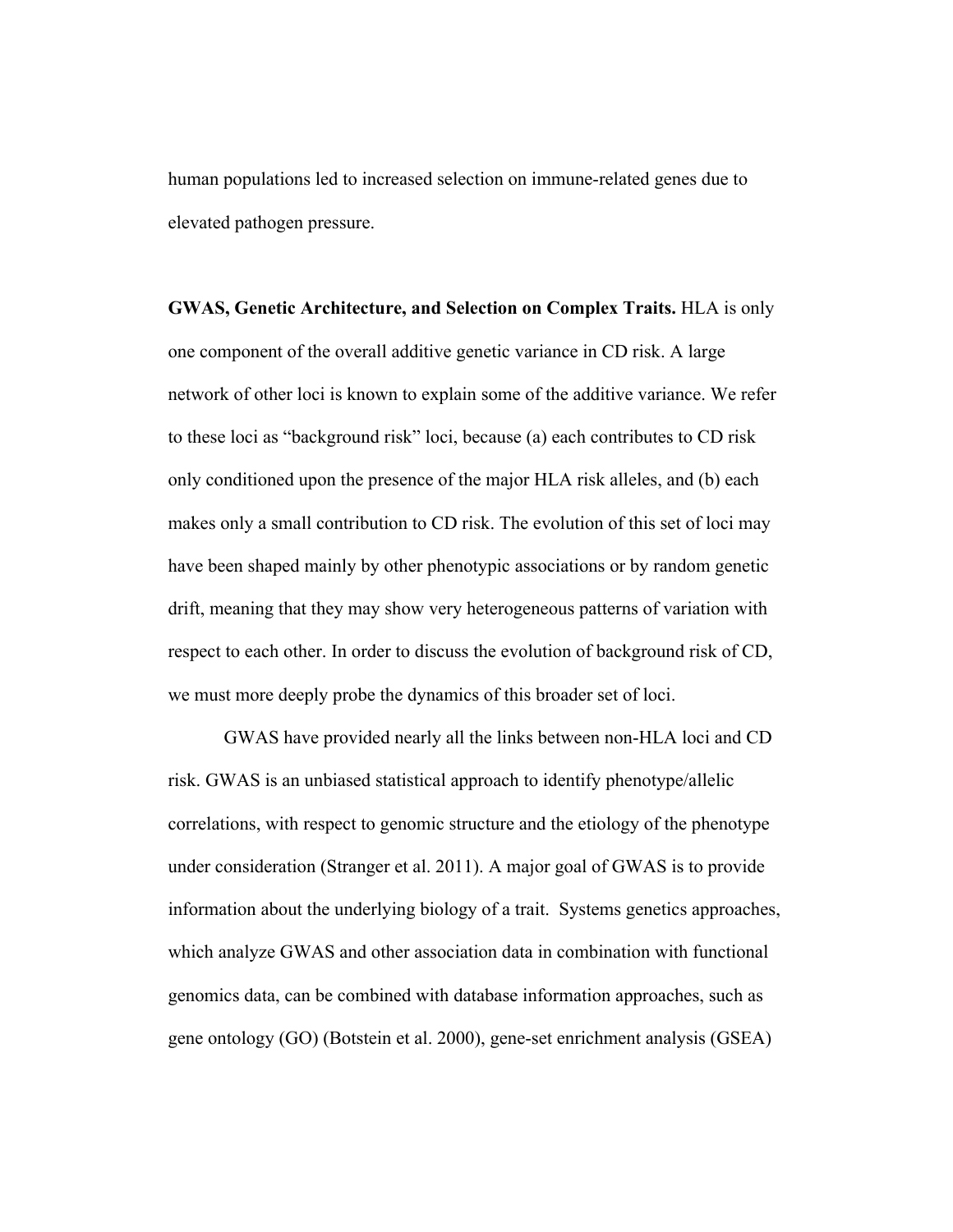(Subramanian et al. 2005) and similar types of analysis (Stranger et al. 2011), to provide avenues for identifying the complete network that underlies a complex trait.

At this point it is important to clarify the term "network." CD risk loci that have been identified by GWAS represent a network strictly in their joint association with the CD phenotype. Pathway analysis can additionally examine whether some or all of these genes interact via co-expression or co-involvement in other phenotypes. In the case of CD, pathway analysis of GWAS loci has facilitated the identification of several biochemical pathways underlying CD including T-cells, NK-cells, B-cells, and neutrophils (Kumar et al. 2012), greatly contributing to our understanding of CD pathogenesis. In that sense, different CD background risk loci are parts of different functionally integrated networks of genes, each related to a discrete biochemical pathway. Dietary gluten can, within a certain biochemical context, have major effects on these different pathways, and the pathogenesis of CD is modified by certain genes within those pathways. Yet these pathways have many phenotypic consequences beyond CD, and many of the genes in these pathways are not associated with CD risk. In that respect, the functional integration of CD risk loci is unclear.

In contrast to functional integration, *evolutionary integration* provides an alternative way of describing genetic systems. When different genes respond together to a single environmental pressure, independent or semi-distinct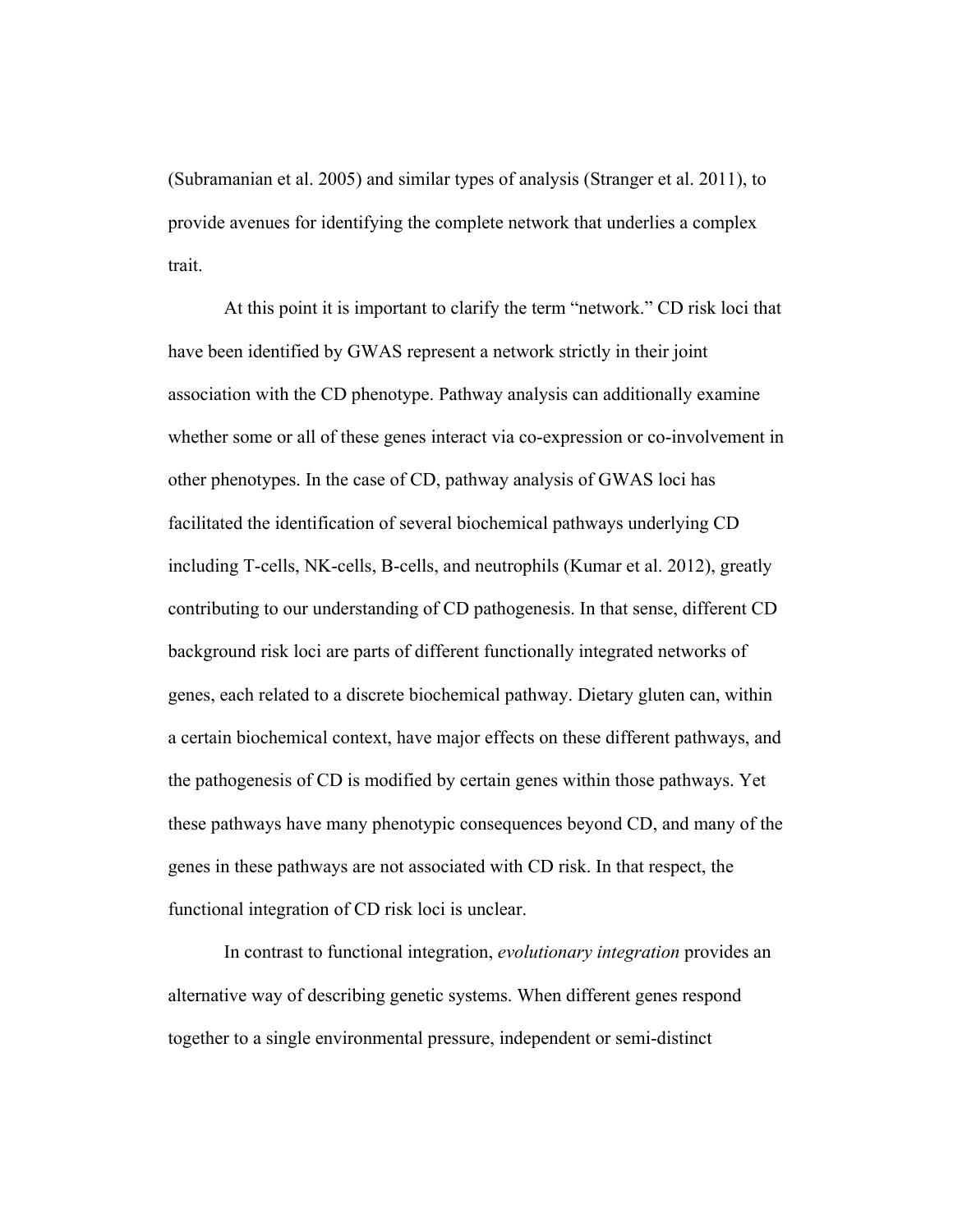functional pathways may come to exhibit patterns of similarity, either in genetic variation or differentiation. Evolutionary integration may be recognized by a common pattern of evidence for positive selection, balancing selection, loss of functional constraint, or differentiation among populations. Different populations that share common environmental factors may also help to illuminate networks of genes that respond to selection associated with similar environments (Hancock et al. 2010a, 2010b, 2011).

To the extent that a trait involves related functional networks of genes, both the environment and genetic architecture are necessary to drive evolutionary integration. CD and other immune-related conditions tend to have at least one locus contributing a majority of the genetic variance (HLA) in addition to many other loci with small effect (Stranger et al. 2011; Kumar et al. 2012). This genetic architecture of CD is similar to an exponential model of effect size, in which the non-HLA loci make increasingly tiny contributions to the additive variance in risk. HLA haplotypes account for approximately 40% of the additive genetic variance of CD and the currently known non-HLA variants together account for at most 14% (Trynka et al. 2011) (Figure 1). In this model, we expect that HLA should bear the majority of the negative fitness effects of CD. Indeed, any response to selection associated with CD will affect HLA genetic variation 40% / 14% = 2.86 times more than all of the other background loci combined. Alternatively, if we consider that the largest contribution to cumulative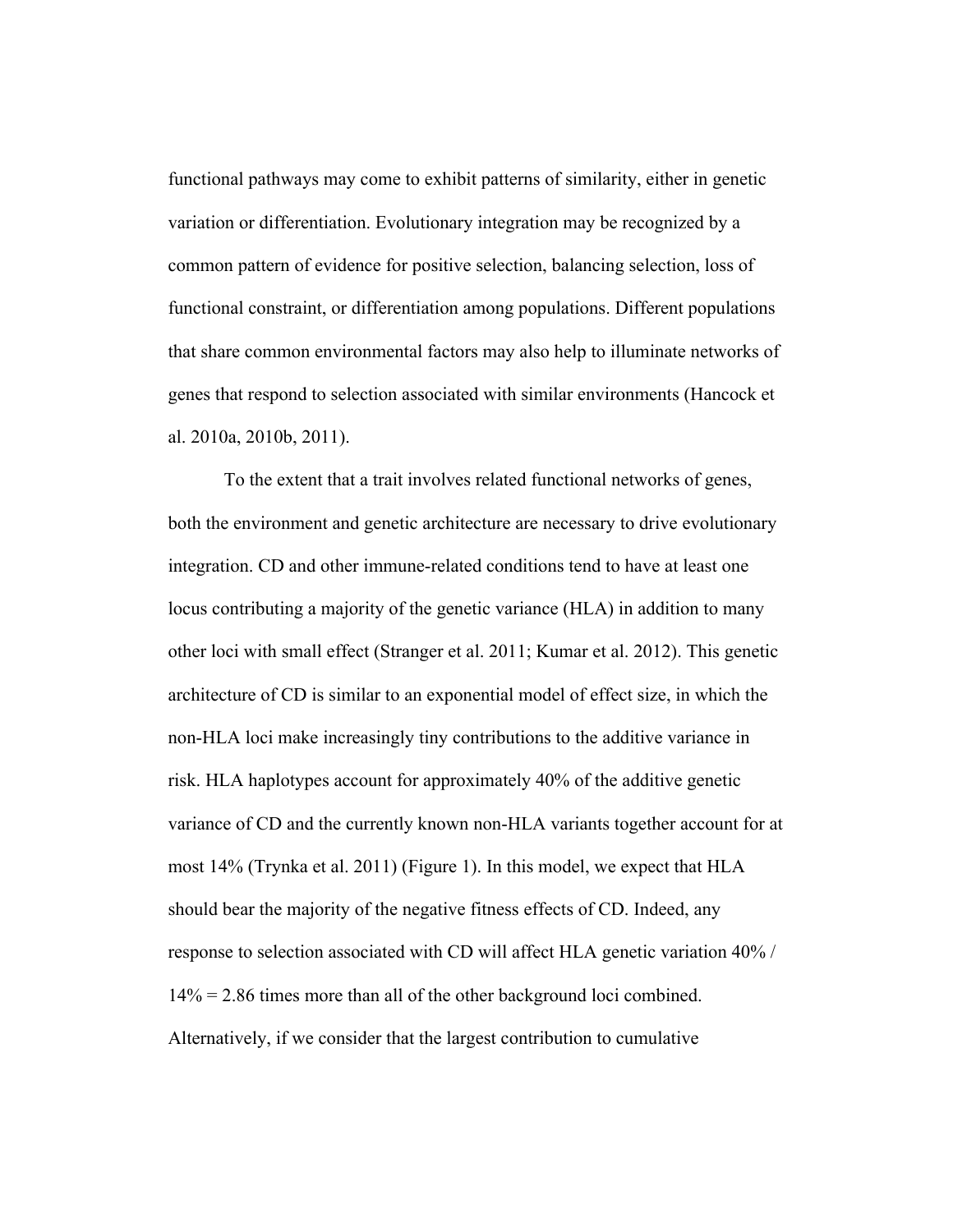heritability of any single background locus is approximately 1%, then the response to selection on HLA is approximately  $40\%$  /  $1\% = 40$  times greater than the response on the most heritable background locus.

We can conclude from these considerations that CD itself is unlikely to have driven evolutionary integration of a network of associated loci. However, it is implicit from the hypothesis that CD risk may be a *side-effect* of selection on some other phenotype that evolutionary integration may have arisen on CD risk loci from non-CD causes. The test of evolutionary integration is the pattern of evolutionary history of CD risk-associated genes. If these genes exhibit a common pattern of evolution, we may be able to discover which environmental or historical factors generated the present pattern of CD risk. Alternatively, if the evolutionary history of these loci has been heterogeneous, we may conclude that CD is an accident of unrelated evolutionary causes.

**Evolution of Non-HLA Risk Loci.** We can evaluate the evolutionary history of CD risk-associated loci by several methods. Some researchers (Pickrell et al. 2009; Barreiro and Quintana-Murci 2010; Zhernakova et al. 2010; Abadie et al. 2011) have used the iHS method to infer a role for strong recent selection on some non-HLA GWAS risk loci in Europeans. For example, Zhernakova and colleagues (2010) found evidence of recent selection in or around the genes *IL12A*, *IL18RAP*, and *SH2B3*. The risk variant in the *SH2B3* gene is functionally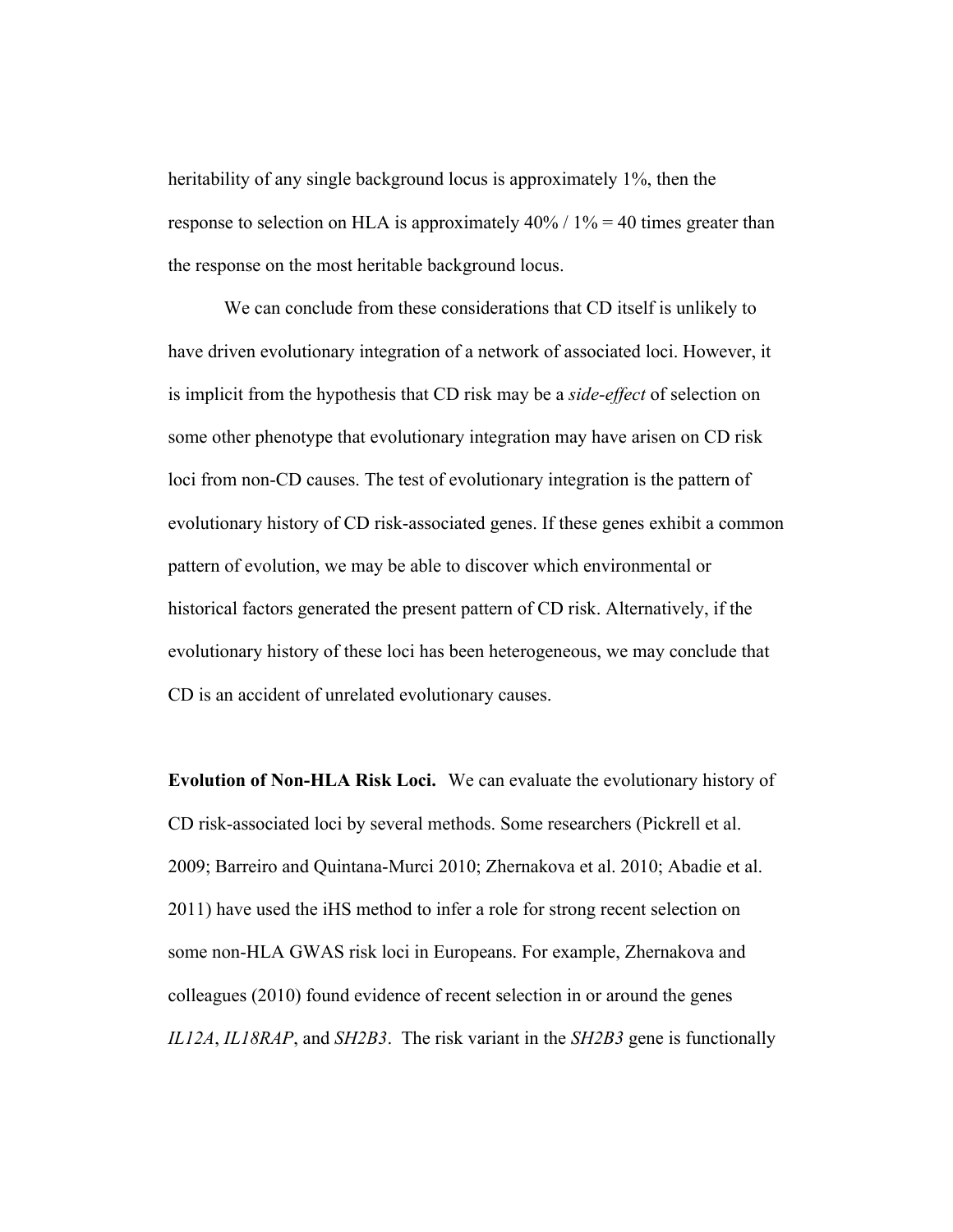involved in the NOD2 recognition pathway, suggesting that it may have been positively selected to protect against bacterial infection. The authors inferred a very recent onset of selection (between 1,200 and 1,700 years ago) by extended haplotype homozygosity (EHH) (Sabeti et al. 2002). However, Sams and Hawks (2013) found that this haplotype is present in the genome of Ötzi, the Tyrolean Iceman, which dates to 5,300 years ago (Keller et al. 2012). The apparent antiquity of the allele does not necessarily conflict with evidence for recent strong selection, if a pre-existing rare allele was selected within the last 2,000 years, but the apparent contradiction may also be explained by the wide variance in estimates of time of onset of selection. A broader comparison of genes involved in the CD risk network showed a low heterozygosity for these loci in the Ötzi genome, suggesting that many of the risk loci most tightly associated with CD risk today are not present in this ancient individual. Along these lines, Fumagalli and colleagues (2011) show, after correcting for demography, that many non-HLA genes associated with autoimmune disease are significantly correlated with pathogenic diversity. These genes include nine previously associated with CD risk, further supporting a role for local adaptation to pathogens in shaping CD risk.

While the past 10,000 years was a time of significant selection pressures on the immune system, the present risk pattern of CD may also reflect earlier events. Non-HLA regions of the genome associated with CD risk are more likely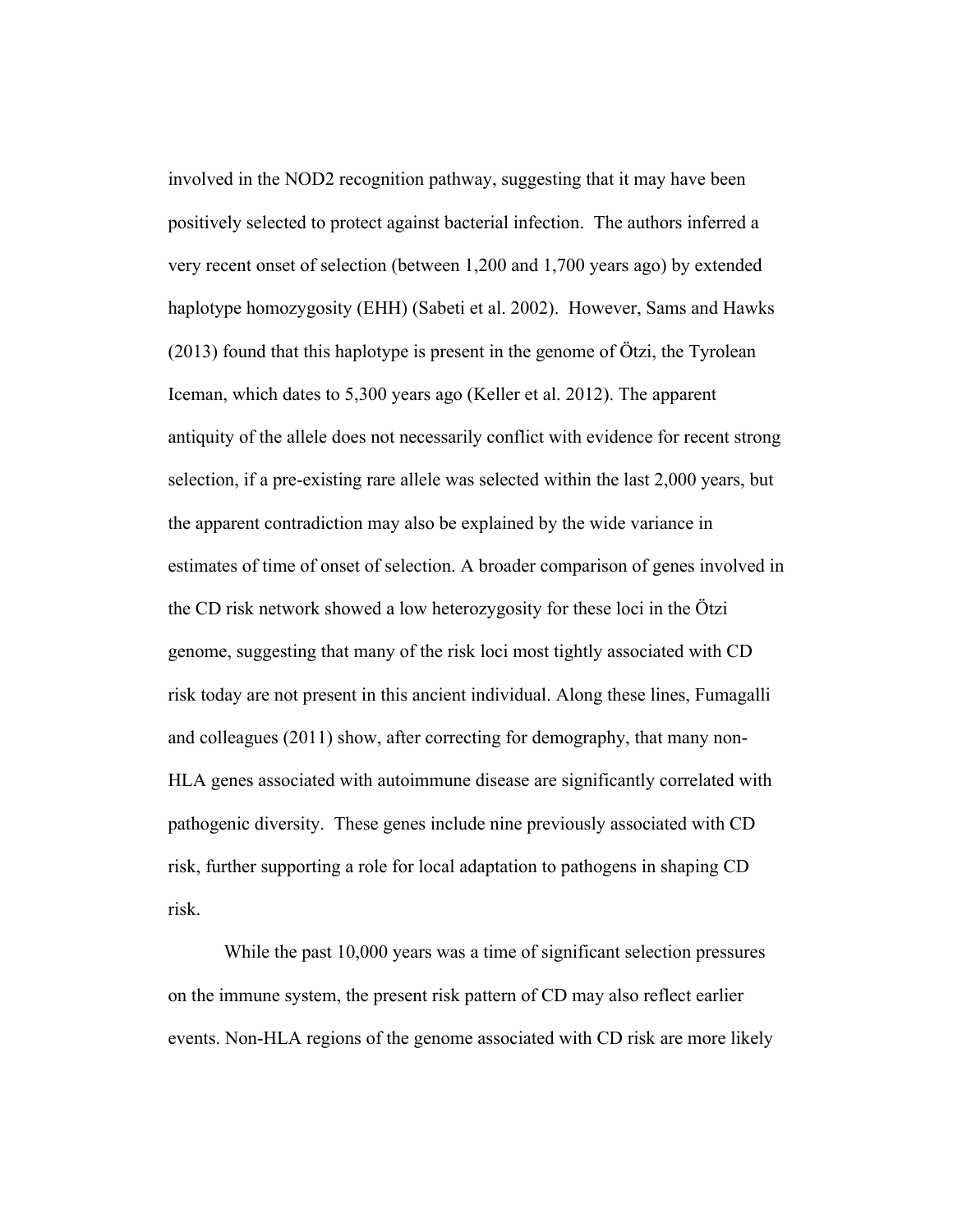to show significant differences between continents than are loci chosen randomly from the genome (Sams and Hawks 2013). Genes contributing to CD risk stand out against the overall genome-wide pattern of population structure, specifically when comparing genetic samples from Europe against East Asia. Within continents, African populations show relatively high differentiation of the CD risk network compared to the genome-wide pattern. Two samples from China also diverged more highly than the genome-wide expectation. These results point to the possibility of selection affecting some of the genes that contribute to CD risk today, at the time of differentiation of European and Asian populations, and again within Africa. Although as noted above some loci show evidence based on iHS for recent selection in Europe, this does not drive differentiation of CD risk genes as a group relative to the rest of the genome (Sams and Hawks 2013). This observation weakens the hypothesis that the broad network of CD risk loci has experienced directional selection within the last 10,000 years, although demographic factors might explain the lack of differentiation across European populations. For example, if a significant portion of the ancestry of present Europeans is found among early Neolithic Near Eastern agriculturalists as has been predicted from archaeological and genomic data (Sokal et al. 1991; Haak et al. 2010; Fu et al. 2012; Gamba et al. 2012; Pinhasi and Cramon-Taubadel 2012; Sánchez-Quinto et al. 2012; Skoglund et al. 2012), CD risk loci may have been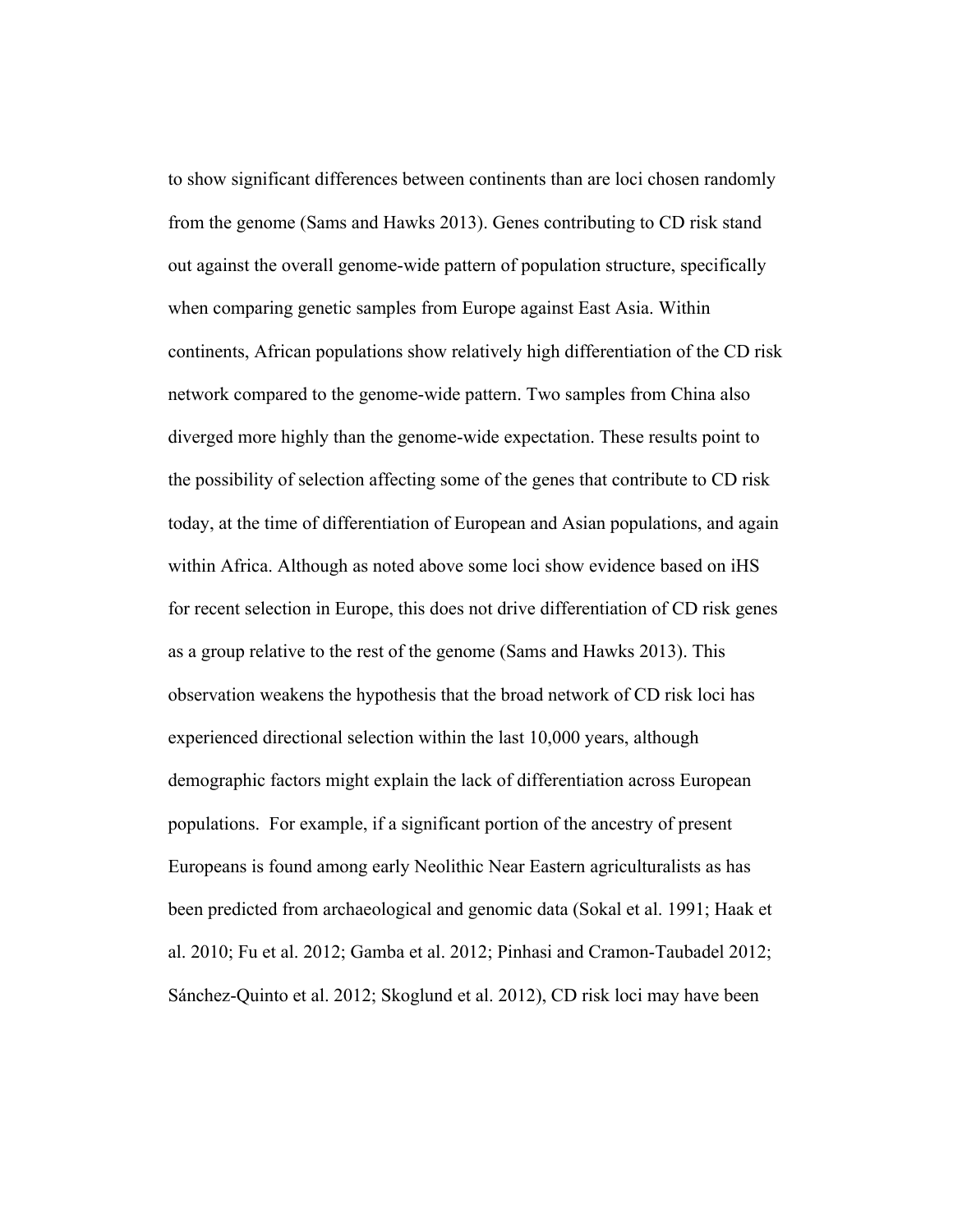selected early enough in the history of this demographic event to have spread to all present European populations

These population comparisons point not to evolutionary integration of the CD risk network, but instead to a heterogeneity of environmental influences in past populations. The CD background risk network was affected by selection at different times and in different populations, with no uniformity or consistency. Further analysis of this pattern with explicit reference to effect sizes of CDassociated loci confirms the lack of systematic integration, as the signal of selection at a CD-associated locus does not predict the effect-size of the locus on present risk (Figure 2). Hence, although the joint association network underlying CD risk in European populations today has not experienced the same selection dynamics as the rest of the genome, these genes have responded to different environments, not a single Neolithic pulse of adaptation. With respect to the background of risk outside of the HLA system, CD is not an evolutionary tradeoff.

**Conclusions about CD Evolution.** Celiac disease is a trait on the border between simple and complex. Many risk loci are known, but one (HLA) accounts for much more of the additive variance than others (Trynka et al. 2011). Given the strong evidence of ongoing balancing selection at the HLA-DQA1 and HLA-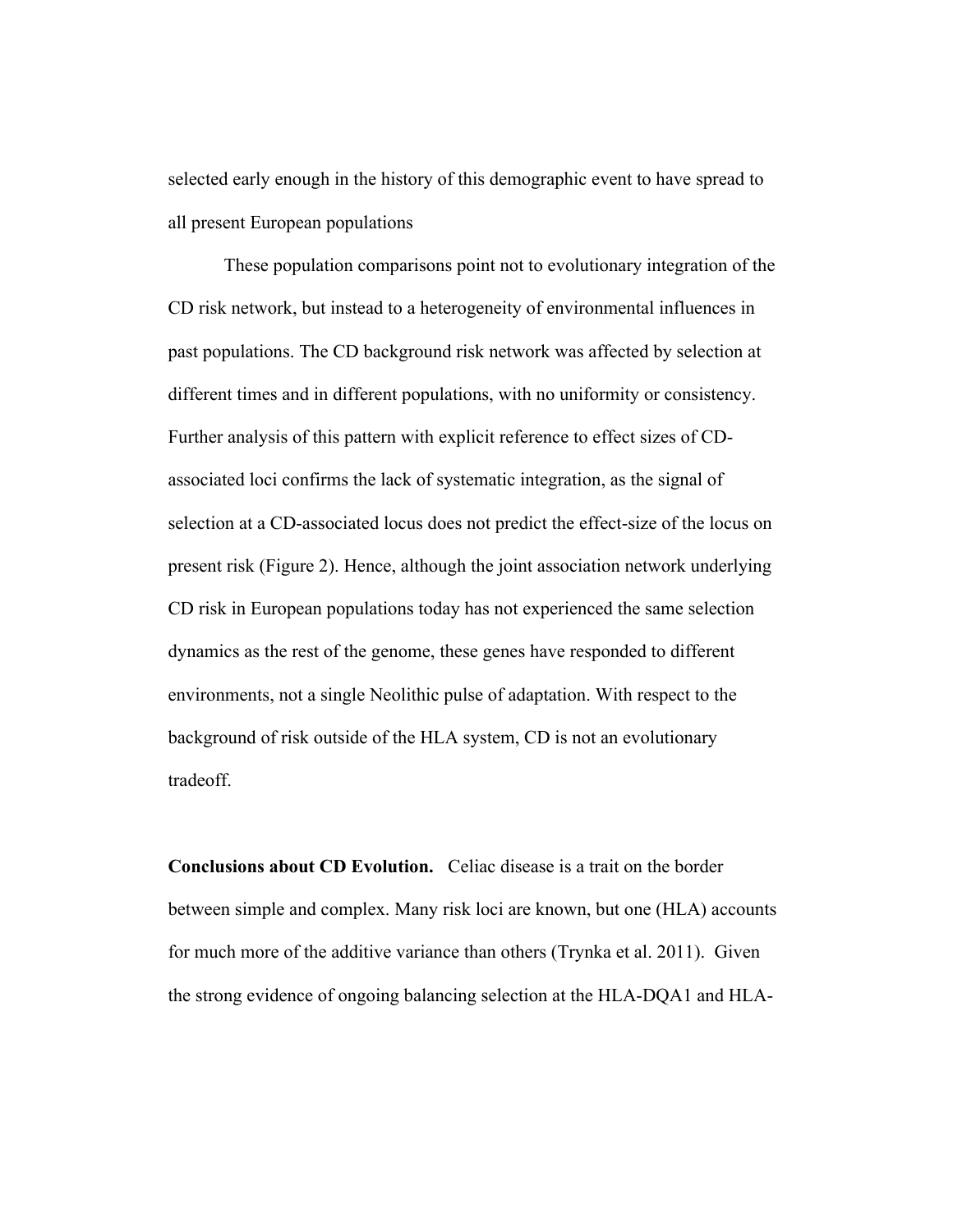DQB1 haplotypes (cited above), HLA may explain the majority of the evolutionary paradox of CD.

But this mechanism leaves much unexplained. The Saharawi of North Africa, for example, have a 5.6% occurrence of CD, in comparison to 1–2% in Southern Europe, despite similar frequencies of the primary risk HLA-DQ haplotype (Catassi et al. 1999, 2001). What explains this difference in risk? In contrast to many other populations of Europe and the Near East, wheat became a staple food among the Saharawi only within the last century, and is now introduced to the diet much earlier (in infancy) (Catassi et al. 2001). An intriguing possibility is that selection on HLA-DQ may be have led to a balance between CD risk and pathogen resistance after the spread of wheat, rye and barley agriculture during the Neolithic. More refined analysis of HLA haplotypes in CD patients from multiple combinations and tests for gene-gene interactions may reveal such a pattern.

Non-HLA risk loci for CD show a much more complex pattern of interactions between ancient environments and present-day risk. Some of these loci do appear to have responded to selection on a recent timescale, but most show no evidence of selection individually. While some parts of the CD risk jointassociation network are connected by protein–protein interactions (Figure 1), the CD risk network as a whole consists of different functional biochemical pathways (Kumar et al. 2012). Each may have been influenced by different environmental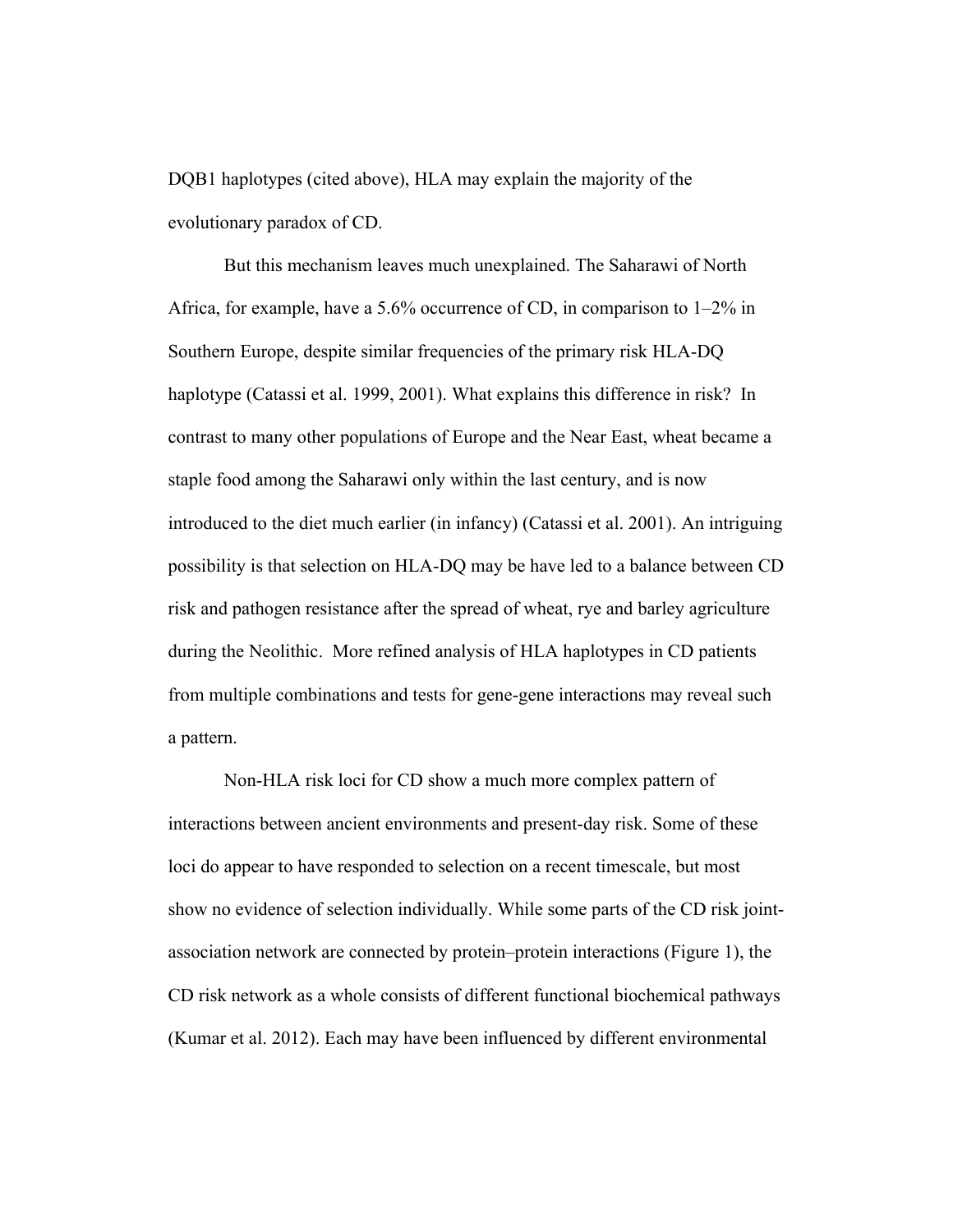and historical factors, and overall there is no evidence for evolutionary integration among them. The pathogenesis of CD shows that the condition results from the functional and regulatory activity of these loci. These were influenced by different environmental pressures, at different times in human evolutionary history. Celiac disease is a side effect of evolution, apparently in multiple ancient environments. Its persistence despite the consumption of wheat in ancient human populations may be attributed both to balancing selection on HLA class II alleles and the low additive variance contributed by many other loci associated with CD risk. Other autoimmune conditions share a similar pattern of risk dominated by HLA class II variation and overlapping greatly with CD risk in many cases (Rioux et al. 2009; Cotsapas et al. 2011; Gutierrez-Achury et al. 2011; Ahn et al. 2012; Cifuentes et al. 2012). Celiac disease may provide a model for understanding the relations of the present risk of autoimmune conditions to past human environments.

### **Literature Cited**

- Abadie, V., L. M. Sollid, L. B. Barreiro et al. 2011. Integration of genetic and immunological insights into a model of celiac disease pathogenesis. *Annu. Rev. Immunol.* 29:493–525.
- Ahn, R., Y. Ding, J. Murray et al. 2012. Association analysis of the extended MHC region in celiac disease implicates multiple independent susceptibility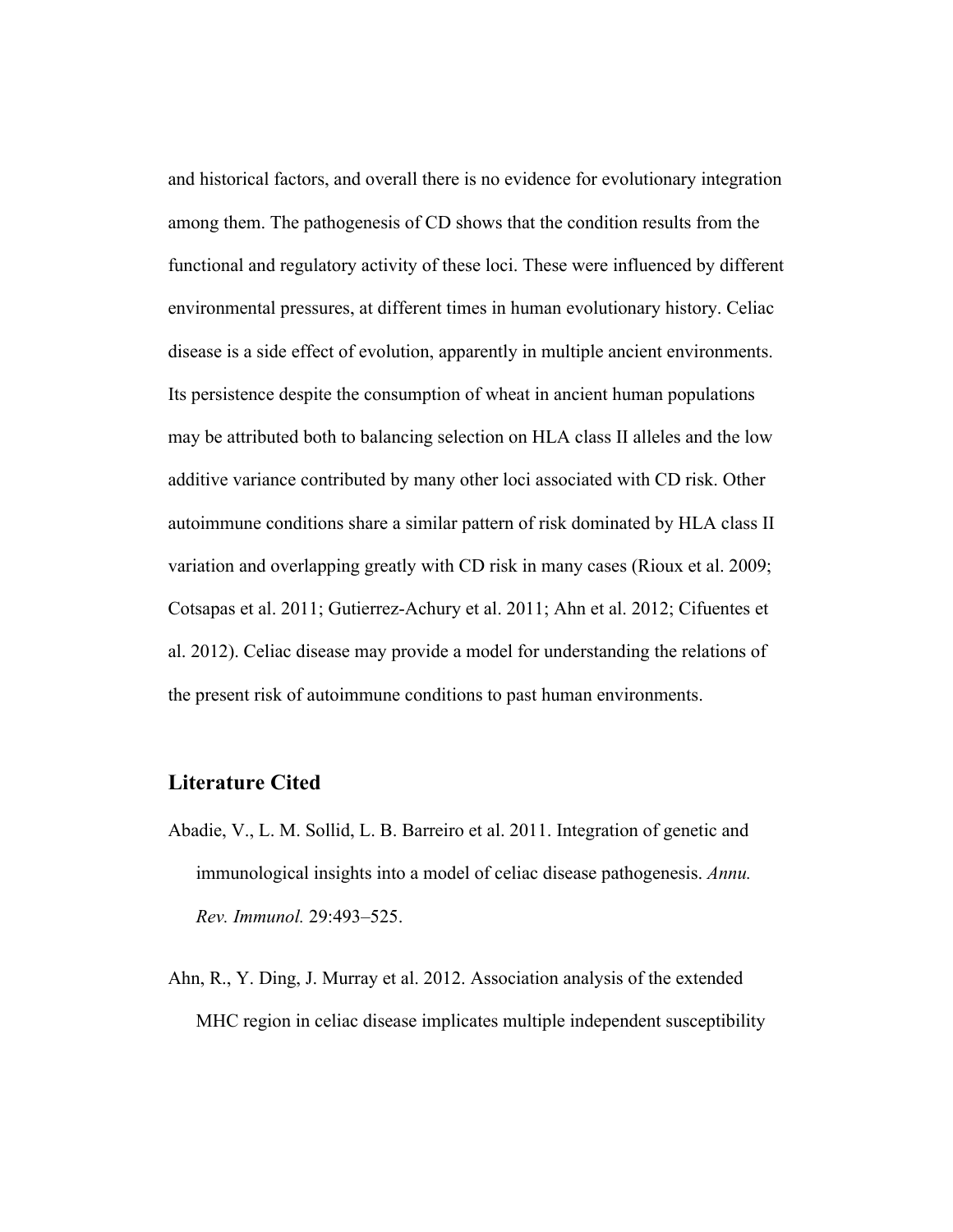loci. *PLoS ONE* 7:e36926.

- Albrechtsen, A., I. Moltke, and R. Nielsen. 2010. Natural selection and the distribution of identity-by-descent in the human genome. *Genetics* 186:295– 308.
- Alvey, C., C. M. Anderson, and M. Freeman. 1957. Wheat gluten and coeliac disease. *Arch. Dis. Child.* 32:434–437.
- Anderson, C. M., J. M. French, H. G. Sammons et al. 1952. Coeliac disease: Gastrointestinal studies and the effect of dietary wheat flour. *Lancet* 1:836– 842.
- Armelagos, G. J., and K. N. Harper. 2005. Genomics at the origins of agriculture, part two. *Evol. Anthropol.* 14:109–121.
- Asimit, J., and E. Zeggini. 2010. Rare variant association analysis methods for complex traits. *Annu. Rev. Genet.* 44:293–308.
- Barker, J., and E. Liu. 2008. Celiac disease: Pathophysiology, clinical manifestations, and associated autoimmune conditions. *Adv. Pediatr.* 55:349– 365.
- Barreiro, L. B., and L. I. S. Quintana-Murci. 2010. From evolutionary genetics to human immunology: How selection shapes host defence genes. *Nat. Rev.*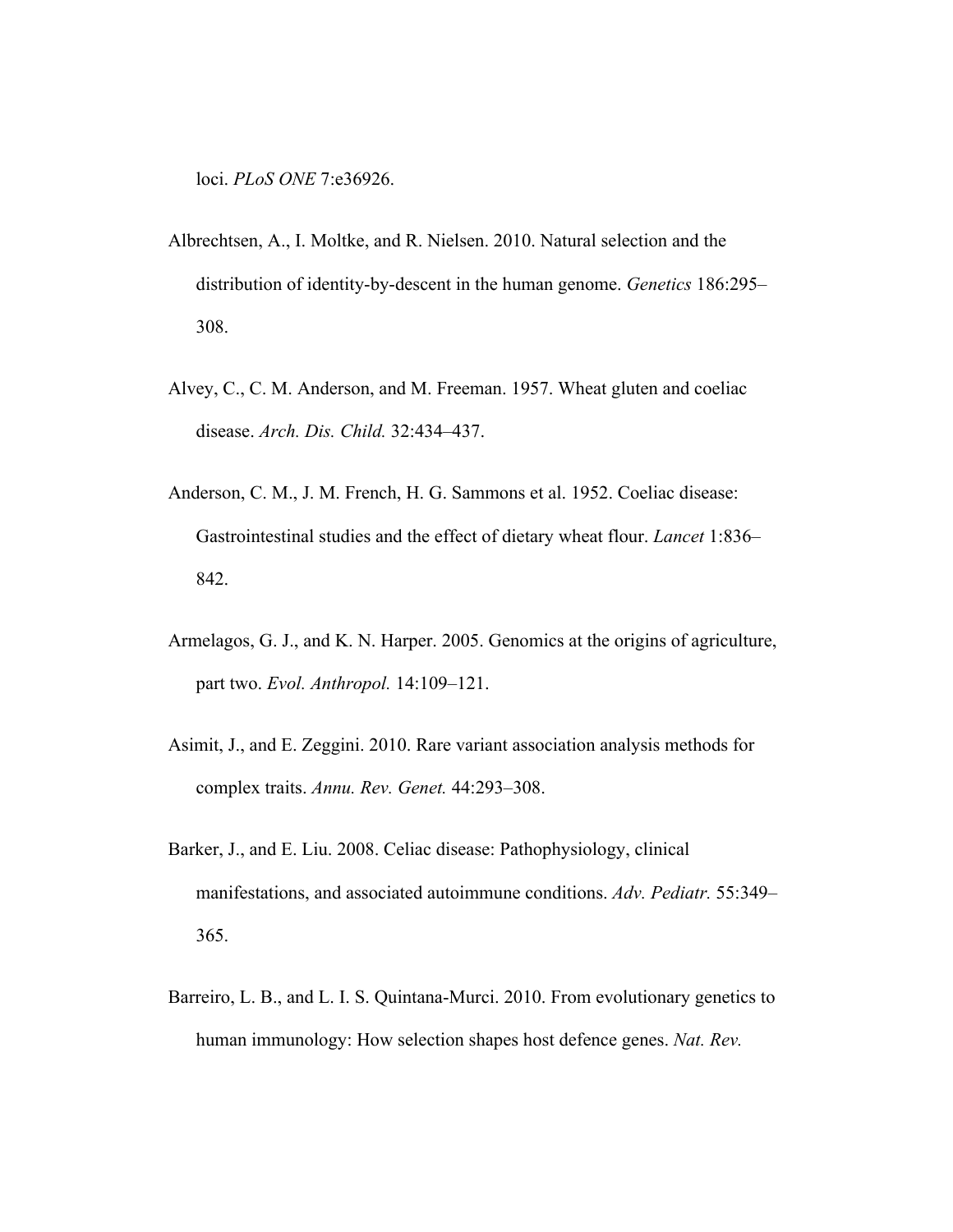*Genet.* 11:17–30.

- Barrett, J. C., D. G. Clayton, P. Concannon et al. 2009. Genome-wide association study and meta-analysis find that over 40 loci affect risk of type 1 diabetes. *Nat. Genet.* 41:703–707.
- Bergström, T., and U. Gyllensten. 1995. Evolution of MHC class II polymorphism: The rise and fall of class II gene function in primates. *Immunol. Rev.* 143:13–31.
- Bevan, S., S. Popat, C. P. Braegger et al. 1999. Contribution of the MHC region to the familial risk of coeliac disease. *J. Med. Genet.* 36:687–690.
- Bodmer, W., and C. Bonilla. 2008. Common and rare variants in multifactorial susceptibility to common diseases. *Nat. Genet.* 40:695–701.
- Botstein, D., J. M. Cherry, M. Ashburner et al. 2000. Gene ontology: Tool for the unification of biology. *Nat. Genet.* 25:25–29.
- Bucci, P., F. Carile, A. Sangianantoni et al. 2007. Oral aphthous ulcers and dental enamel defects in children with coeliac disease. *Acta. Paediatr.* 95:203–207.
- Buhler, S., and A. Sanchez-Mazas. 2011. HLA DNA sequence variation among human populations: Molecular signatures of demographic and selective events. *PLoS ONE* 6:e14643.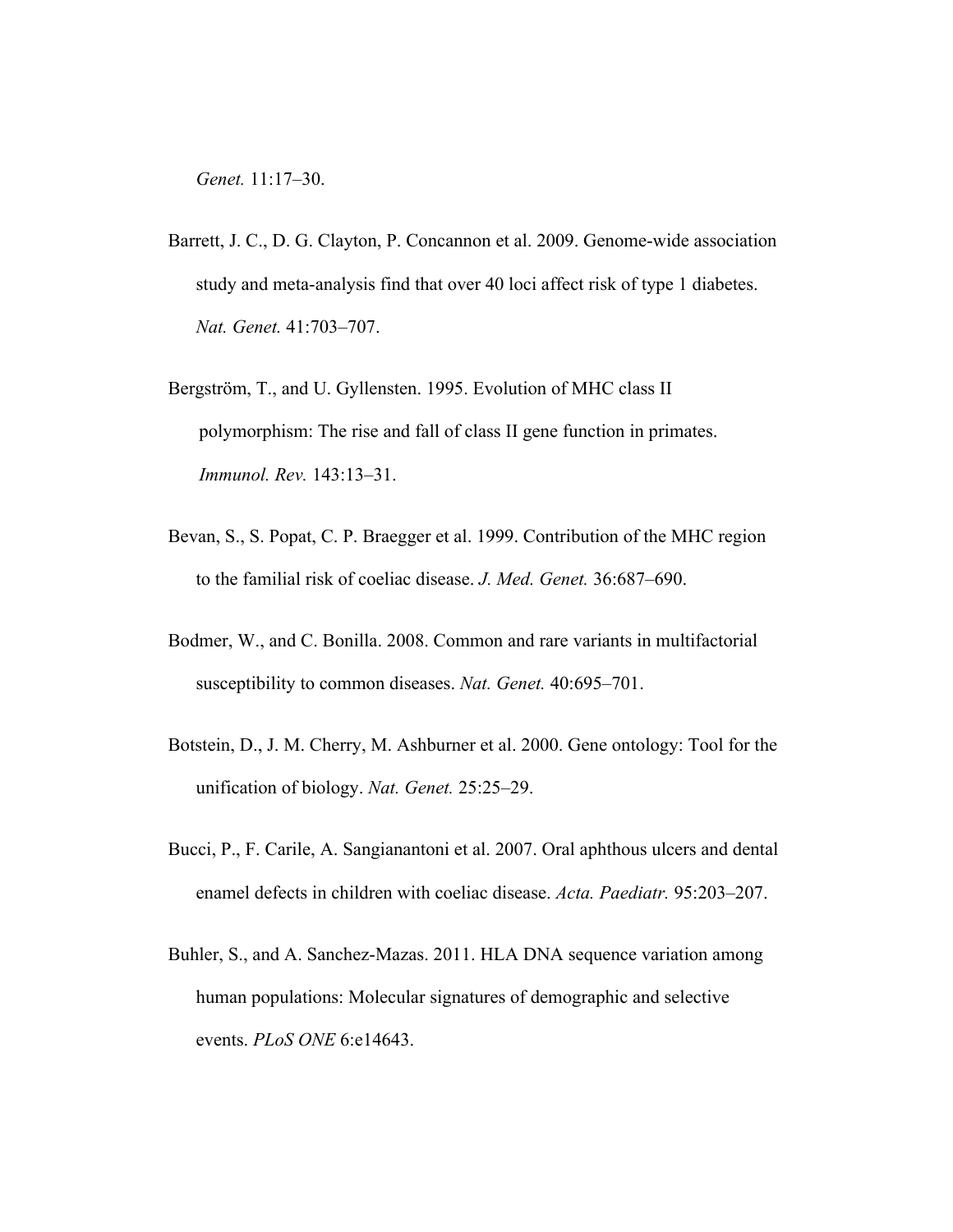- Campisi, G., C. Di Liberto, G. Iacono et al. 2007. Oral pathology in untreated coelic disease. *Aliment. Pharmacol. Thera.* 26:1,529–1,536.
- Catassi, C., M. Doloretta Macis, I. M. Ratsch et al. 2001. The distribution of DQ genes in the Saharawi population provides only a partial explanation for the high celiac disease prevalence. *Tissue Antigens* 58:402–406.
- Catassi, C., E. Fabiani, I. M. Ratsch et al. 1996. The coeliac iceberg in Italy. A multicentre antigliadin antibodies screening for coeliac disease in school-age subjects. *Acta. Paediatr.* 85:29–35.
- Catassi, C., I. Ratsch, L. Gandolfi et al. 1999. Why is coeliac disease endemic in the people of the Sahara? *Lancet* 354:647–648.
- Ch'ng, C. L., M. K. Jones, and J. G. C. Kingham. 2007. Celiac disease and autoimmune thyroid disease. *Clin. Med. Res.* 5:184–192.
- Cheng, J., M. Kalliomäki, H. G. H. J. Heilig et al. 2013. Duodenal microbiota composition and mucosal homeostasis in pediatric celiac disease. *BMC Gastroenterol.* 13:113.
- Cheng, J., T. Malahias, P. Brar et al. 2010. The association between celiac disease, dental enamel defects, and aphthous ulcers in a United States cohort. *J. Clin. Gastroenterol.* 44:191–194.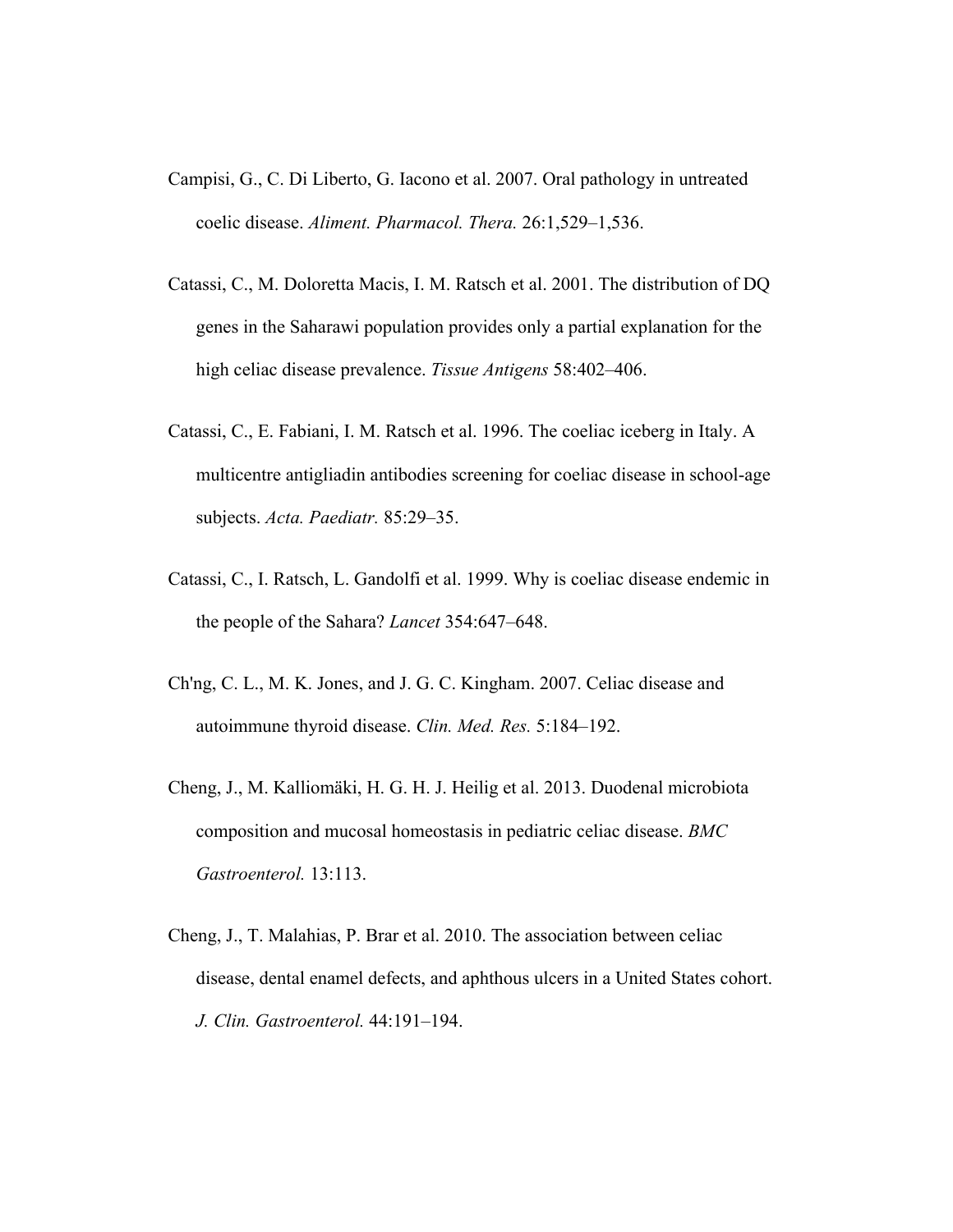- Cifuentes, R. A., D. Restrepo-Montoya, and J.-M. Anaya. 2012. The autoimmune tautology: An in silico approach. *Autoimmune Dis.* 2012:1–10.
- Corrao, G., G. R. Corazza, V. Bagnardi et al. 2001. Mortality in patients with coeliac disease and their relatives: A cohort study. *Lancet* 358:356–361.
- Corrao, G., P. Usai, G. Galatola et al. 1996. Estimating the incidence of coeliac disease with capture-recapture methods within four geographic areas in Italy. *J. Epidemiol. Community Health* 50:299–305.
- Cortes, A., and M. A. Brown. 2011. Promise and pitfalls of the Immunochip. *Arthritis Res. Ther.* 13:101.
- Cotsapas, C., B. F. Voight, E. Rossin et al. 2011. Pervasive sharing of genetic effects in autoimmune disease. *PLoS Genet.* 7:e1002254
- DeMarchi, M., I. Borelli, E. Olivetti et al. 1979. Two HLA-D and DR alleles are associated with coeliac disease. *Tissue Antigens* 14:309–316.
- Dicke, W. K. 1950. *Coeliakie: Een onderzoek naar de nadelige invloed van sommige graansoorten op de lijder aan coeliakie.* Thesis, Rijksuniversiteit te Utrecht.
- Dicke, W. K., H. A. Weijers, and J. H. V. D. Kamer. 1953. Coeliac disease: The presence in wheat of a factor having a deleterious effect in cases of coeliac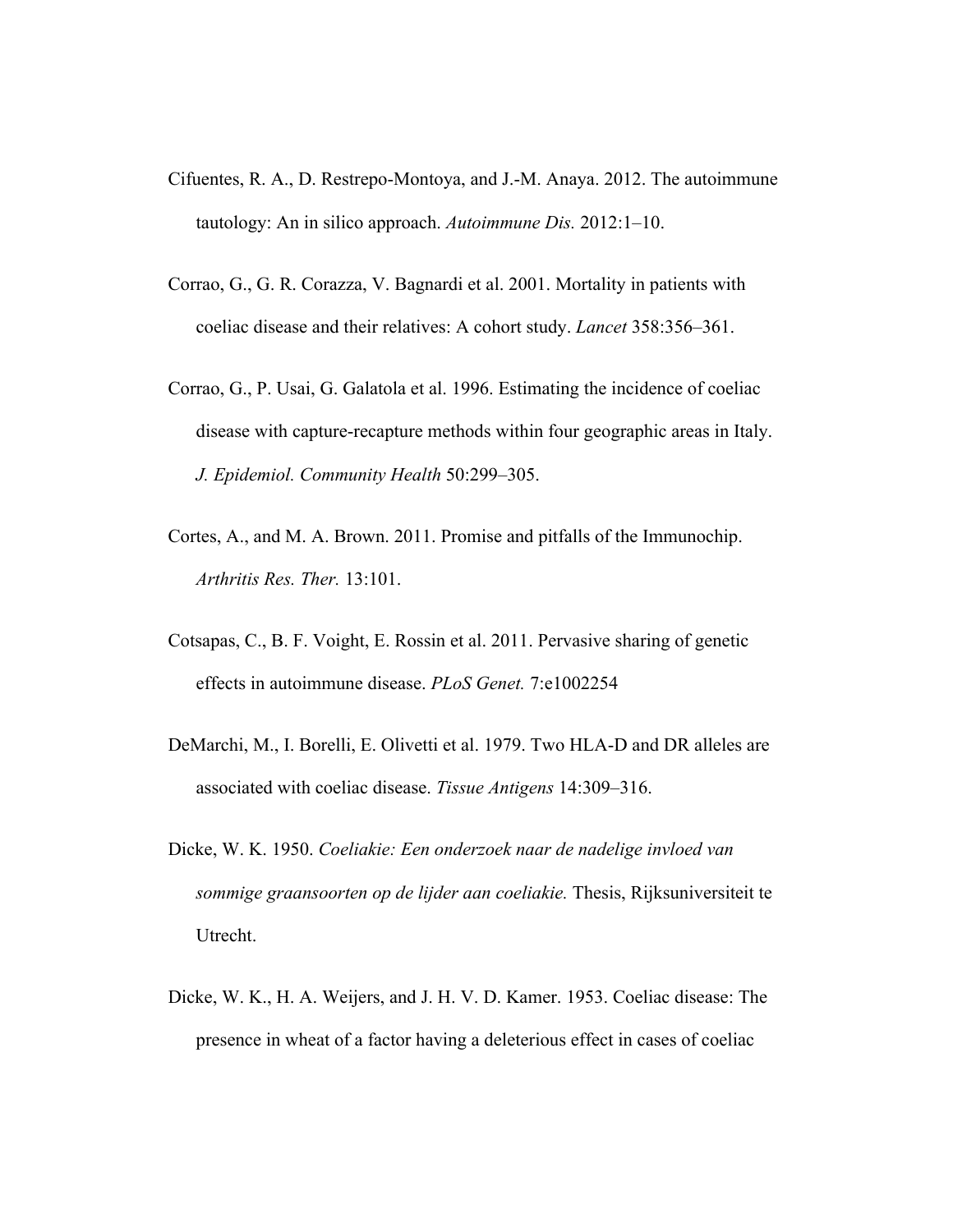disease. *Acta Paediatr.* 42:34–42.

- Dieterich, W., T. Ehnis, M. Bauer et al. 1997. Identification of tissue transglutaminase as the autoantigen of celiac disease. *Nat. Med.* 3:797–801.
- Dowd, B., and J. Walker-Smith. 1974. Samuel Gee, Aretaeus, and the coeliac affection. *Br. Med. J.* 2:45.
- Dubois, P. C. A., G. Trynka, L. Franke et al. 2010. Multiple common variants for celiac disease influencing immune gene expression. *Nat. Genet.* 42:295–302.
- Falchuk, Z. M., G. N. Rogentine, and W. Strober. 1972. Predominance of histocompatibility antigen HL-A8 in patients with gluten-sensitive enteropathy. *J. Clin. Invest.* 51:1,602–1,605.
- Farrell, R. J., and C. P. Kelly. 2002. Celiac sprue. *N. Engl. J. Med.* 346:180–188.
- Fasano, A. 2005. Clinical presentation of celiac disease in the pediatric population. *Gastroenterol.* 128:S68–S73.
- Festen, E. A. M., P. Goyette, R. Scott et al. 2009. Genetic variants in the region harbouring IL2/IL21 associated with ulcerative colitis. *Gut* 58:799–804.
- Festen, E. A. M., P. Goyette, T. Green et al. 2011. A meta-analysis of genomewide association scans identifies IL18RAP, PTPN2, TAGAP, and PUS10 as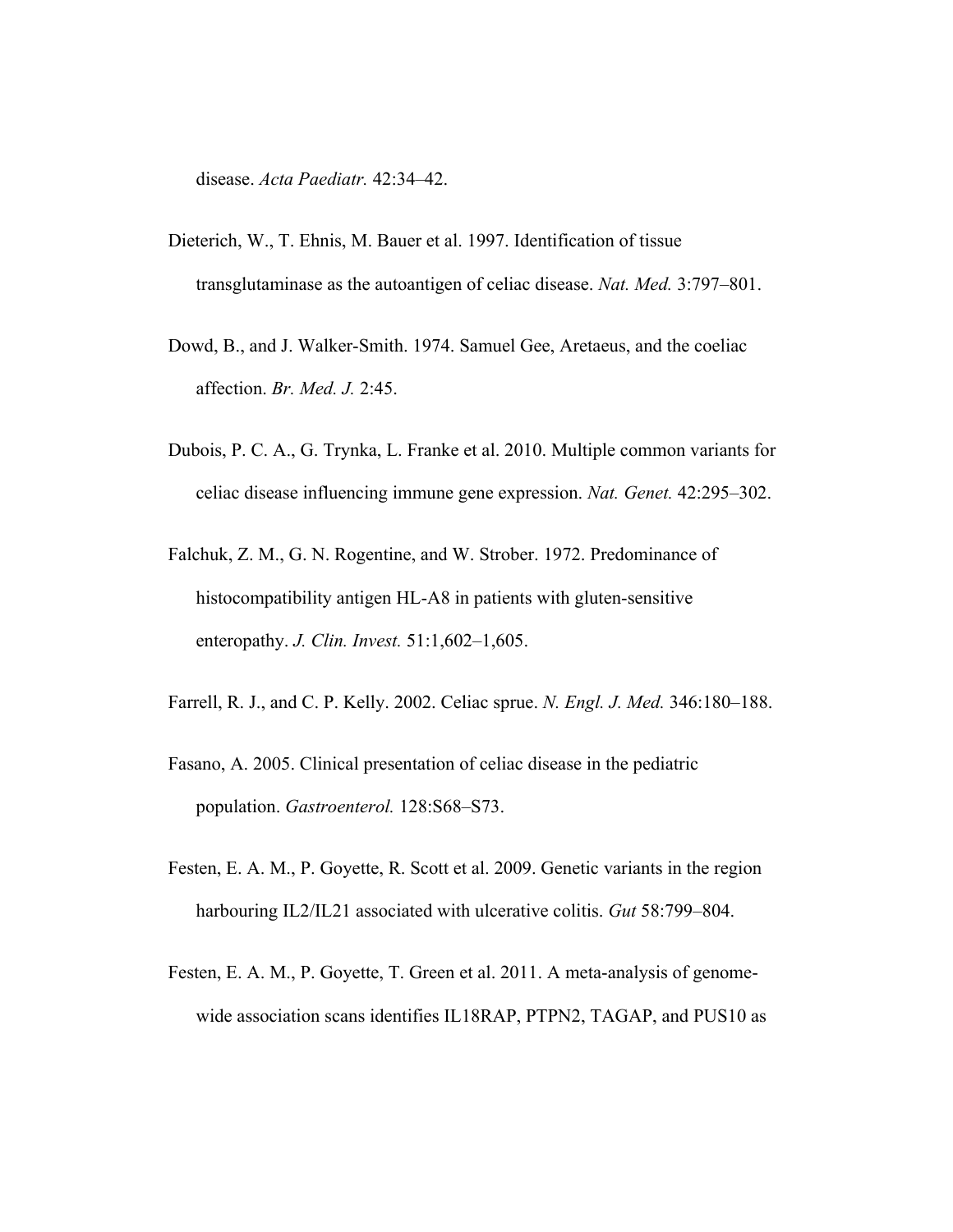shared risk loci for Crohn's disease and celiac disease. *PLoS Genet.* 7:e1001283.

- Fleckenstein, B. 2004. Molecular characterization of covalent complexes between tissue transglutaminase and gliadin peptides. *J. Biol. Chem.* 279:17,607– 17,616.
- Fleckenstein, B., Ø. Molberg, S.-W. Qiao et al. 2002. Gliadin T cell epitope selection by tissue transglutaminase in celiac disease. *J. Biol. Chem.* 277:34,109–34,116.
- Forsberg, G., A. Fahlgren, P. Hörstedt et al. 2004. Presence of bacteria and innate immunity of intestinal epithelium in childhood celiac disease. *Am. J. Gastroenterol.* 49:170–176.
- Franceschini, A., D. Szklarczyk, S. Frankild et al. 2013. STRING v9.1: Protein– protein interaction networks, with increased coverage and integration. *Nucleic Acids Res.* 41(Database issue):D808–815.
- Frenette, P. S., and G. F. Atweh. 2007. Sickle cell disease: Old discoveries, new concepts, and future promise. *J. Clin. Invest.* 117:850–858.
- Fu, Q., P. Rudan, S. Pääbo et al. 2012. Complete mitochondrial genomes reveal Neolithic expansion into Europe. *PLoS ONE* 7:e32473.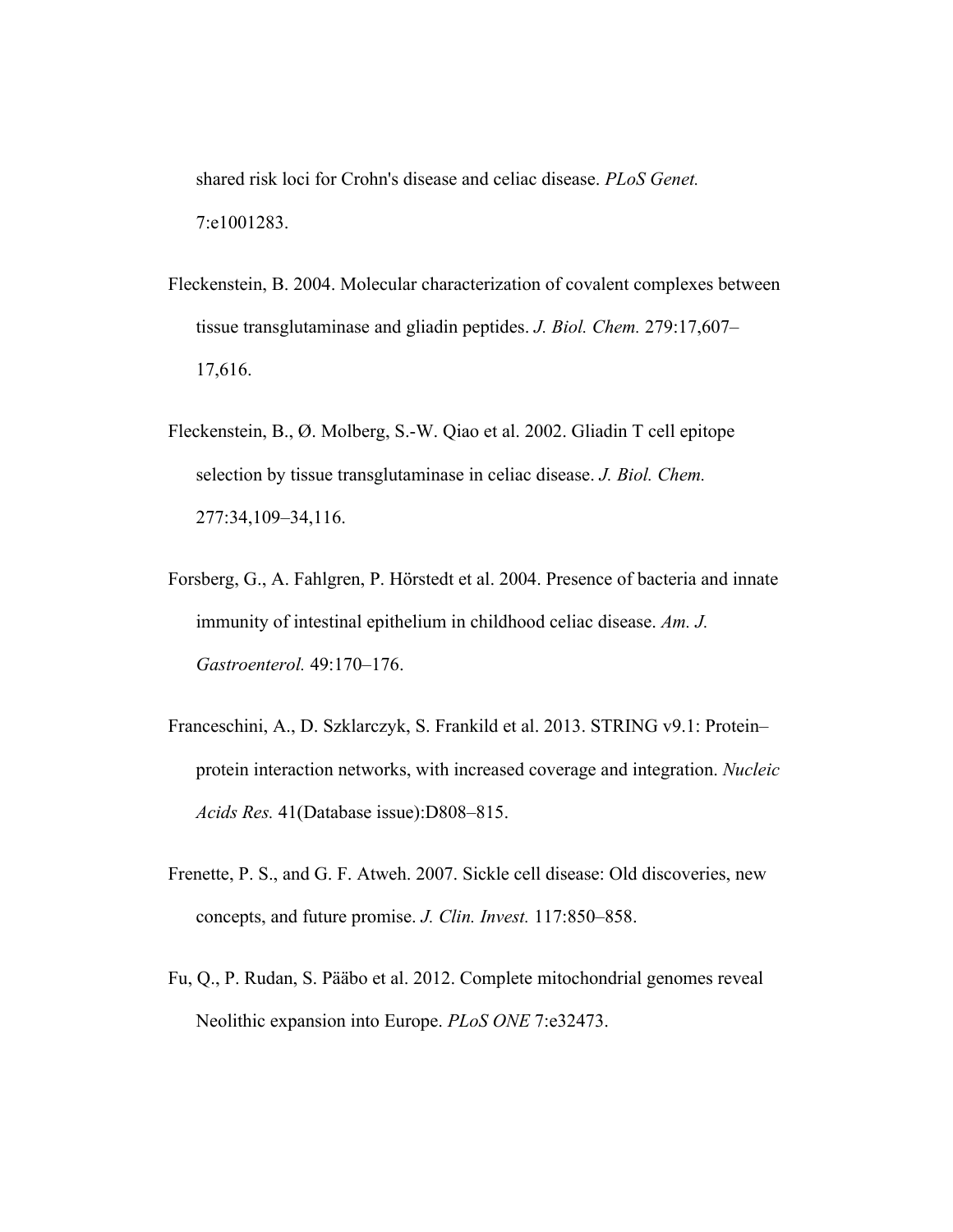- Fujimura, K. E., N. A. Slusher, M. A. Cabana, and S. A. Lynch. 2010. Role of the gut microbiota in defining human health. *Expert Rev. Anti Infect. Ther.* 8:435–454.
- Fumagalli, M., M. Sironi, U. Pozzoli et al. 2011. Signatures of environmental genetic adaptation pinpoint pathogens as the main selective pressure through human evolution. *PLoS Genet.* 7:e1002355.
- Gamba, C., E. Fernández, M. Tirado et al. 2012. Ancient DNA from an early neolithic Iberian population supports a pioneer colonization by first farmers. *Mol. Ecol.* 21:45–56.
- Gandolfi, L., R. Pratesi, J. Cordoba et al. 2000. Prevalence of celiac disease among blood donors in Brazil. *Am. J. Gastroenterol.* 95:689–692.
- Gonzalez-Galarza, F. F., S. Christmas, D. Middleton, and A. R. Jones. 2011. Allele frequency net: A database and online repository for immune gene frequencies in worldwide populations. *Nucleic Acid Res.* 39:D913–D919.
- Gorlov, I. P., O. Y. Gorlova, S. R. Sunyaev et al. 2008. Shifting paradigm of association studies: Value of rare single-nucleotide polymorphisms. *Am. J. Hum. Genet.* 82:100–112.
- Greco, L. 2002. The first large population based twin study of coeliac disease.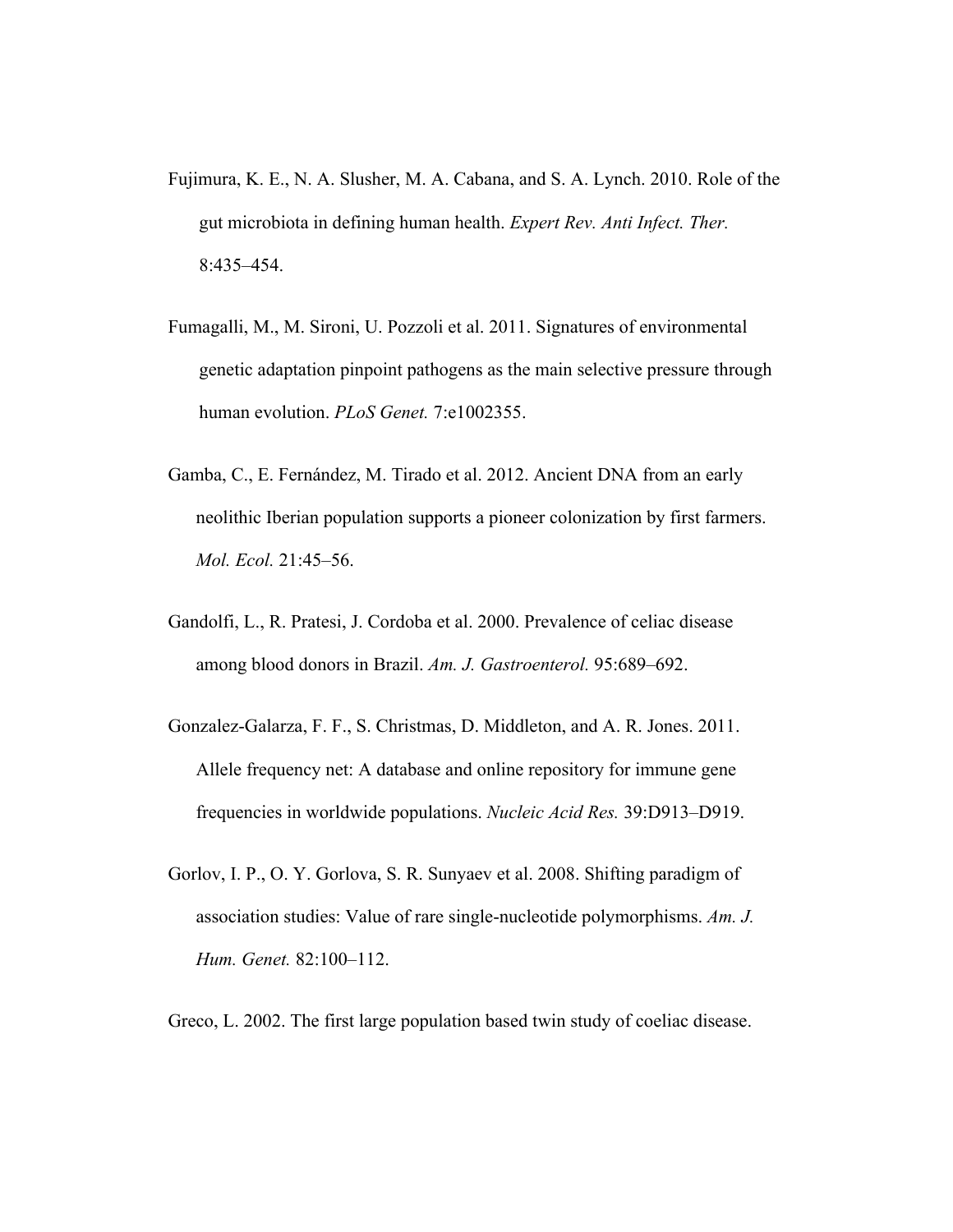*Gut* 50:624–628.

- Greco, D., M. Pisciotta, F. Gambina et al. 2012. Celiac disease in subjects with type 1 diabetes mellitus: a prevalence study in western Sicily (Italy). *Endocrine* 43:108–111.
- Green, P., and C. Cellier. 2007. Celiac disease. *N. Engl. J. Med.* 357:1,731–1,743.
- Gutierrez-Achury, J., R. Coutinho de Almeida, and C. Wijmenga. 2011. Shared genetics in coeliac disease and other immune-mediated diseases. *J. Int. Med.* 269:591–603.
- Haak, W., O. Balanovsky, J. J. Sanchez et al. 2010. Ancient DNA from European early neolithic farmers reveals their near eastern affinities. *PLoS Biol.* 8:e1000536.
- Haas, S. V. 1924. The value of the banana in the treatment of celiac disease. *Arch. Pediatr. Adolesc. Med.* 28:421–437.
- Hancock, A. M., G. Alkorta-Aranburu, D. B. Witonsky et al. 2010a. Adaptations to new environments in humans: The role of subtle allele frequency shifts. *Philos. Trans. R. Soc. Lond. B. Biol. Sci*. 365:2459–2468.
- Hancock, A. M., D. B. Witonsky, G. Alkorta-Aranburu et al. 2011. Adaptations to climate-mediated selective pressures in humans. *PLoS Genet.* 7:e1001375.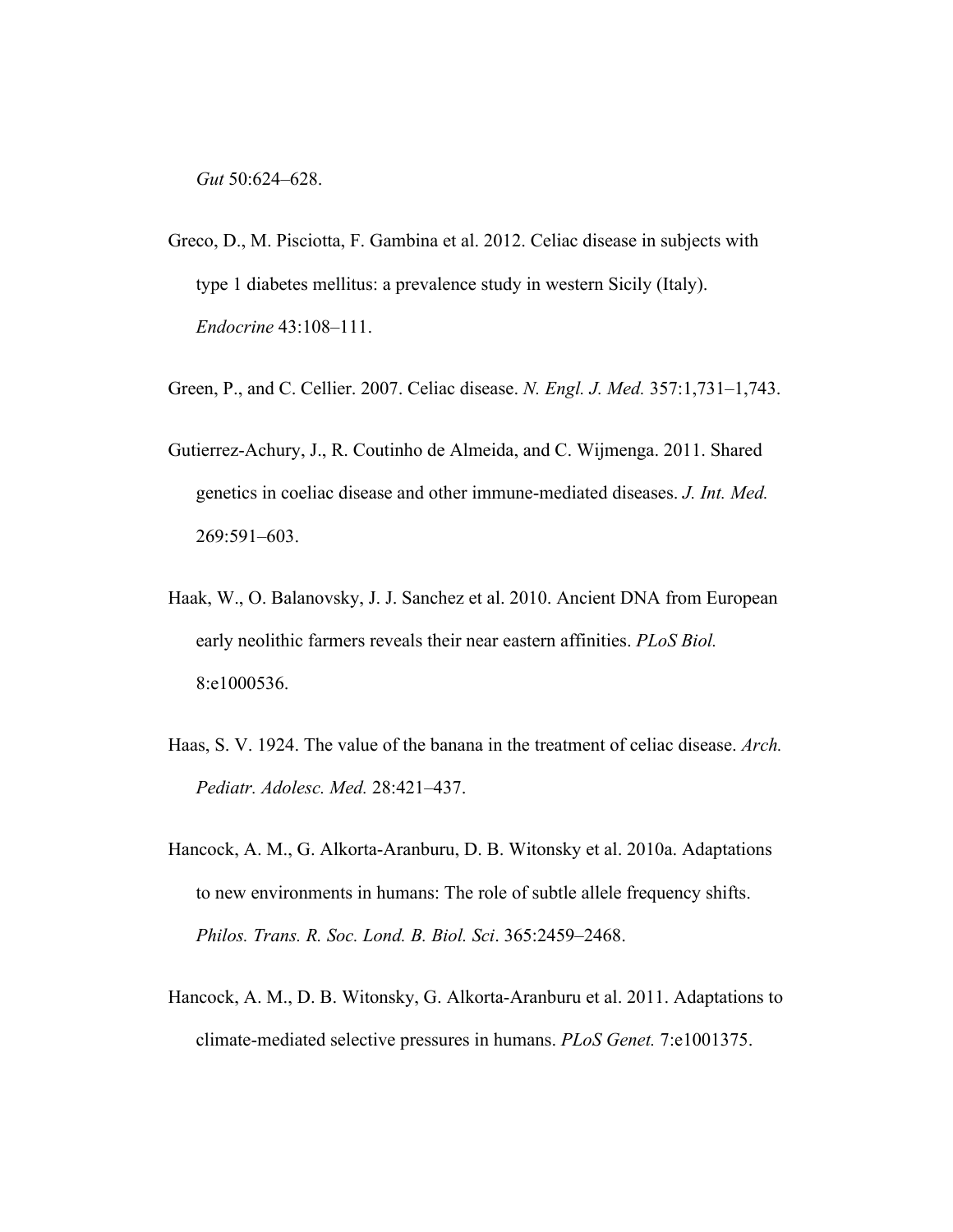- Hancock, A. M., D. B. Witonsky, E. Ehler et al. 2010b. Colloquium paper: Human adaptations to diet, subsistence, and ecoregion are due to subtle shifts in allele frequency. *Proc. Nat. Acad. Sci. USA* 107:8,924–8,930.
- Hawks, J., E. T. Wang, G. M. Cochran et al. 2007. Recent acceleration of human adaptive evolution. *Proc. Nat. Acad. Sci. USA* 104:20,753–20,758.
- Hunt, K. A., V. Mistry, N. A. Bockett et al. 2013. Negligible impact of rare autoimmune-locus coding-region variants on missing heritability. *Nature* 498:232–235.
- Hunt, K. A., A. Zhernakova, G. Turner et al. 2008. Newly identified genetic risk variants for celiac disease related to the immune response. *Nat. Genet.* 40:395–402.
- Hüe, S., J. J. Mention, R. C. Monteiro et al. 2004. A direct role for NKG2D/MICA interaction in villous atrophy during celiac disease. *Immunity* 21:367–377.
- Kagnoff, M. F. 1984. Possible role for a human adenovirus in the pathogenesis of celiac disease. *J. Exp. Med.* 160:1,544–1,557.
- Kagnoff, M. F. 2007. Celiac disease: Pathogenesis of a model immunogenetic disease. *J. Clin. Invest.* 117:41–49.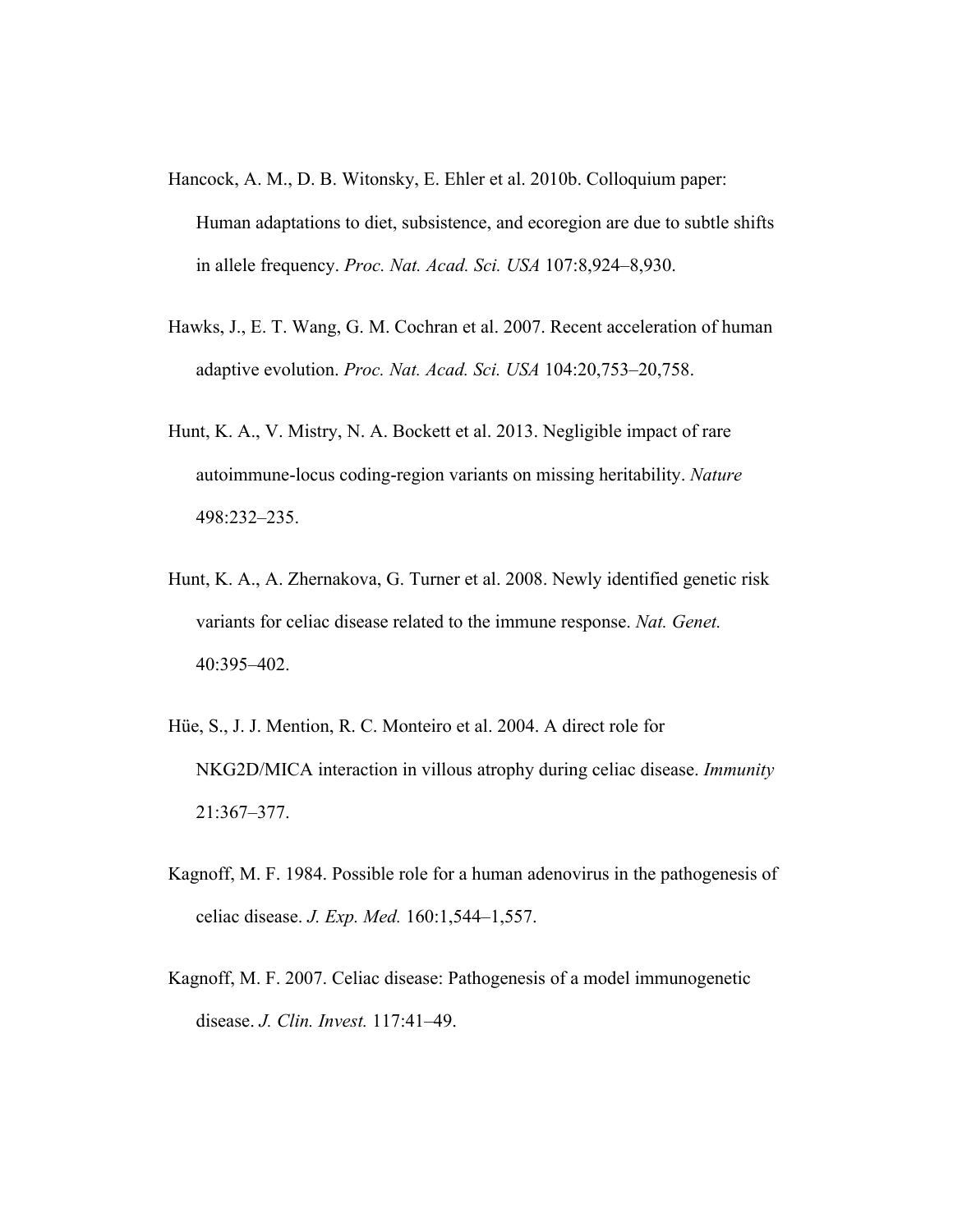Karell, K., A. S. Louka, S. J. Moodie et al. 2003. HLA types in celiac disease patients not carrying the DQA1\* 05-DQB1\* 02(DQ2) heterodimer: Results from the European genetics cluster on celiac disease. *Hum. Immunol.* 64:469– 477.

- Karinen, H., P. Kärkkäinen, J. Pihlajamäki et al. 2006. Gene dose effect of the DQB1\*0201allele contributes to severity of coeliac disease. *Scand. J. Gastroenterol.* 41:191–199.
- Keller, A., A. Graefen, M. Ball et al. 2012. New insights into the Tyrolean Iceman's origin and phenotype as inferred by whole-genome sequencing. *Nat. Comms.* 3:698.
- Kilian, B., H. Özkan, C. Pozzi et al. 2009. Domestication of the Triticeae in the fertile crescent. In *Genetics and Genomics of the Triticeae,* Vol. 7., C. Feuillet and G. J. Muehlbauer, eds. London; New York: Springer, 81–119.
- Koning, F. 2012. Celiac disease: Quantity matters. *Semin. Immunopathol*. Online Preprint 34:541–549.
- Kumar, V., C. Wijmenga, and S. Withoff. 2012. From genome-wide association studies to disease mechanisms: celiac disease as a model for autoimmune diseases. *Semin. Immunopathol.* Online Preprint:1–14.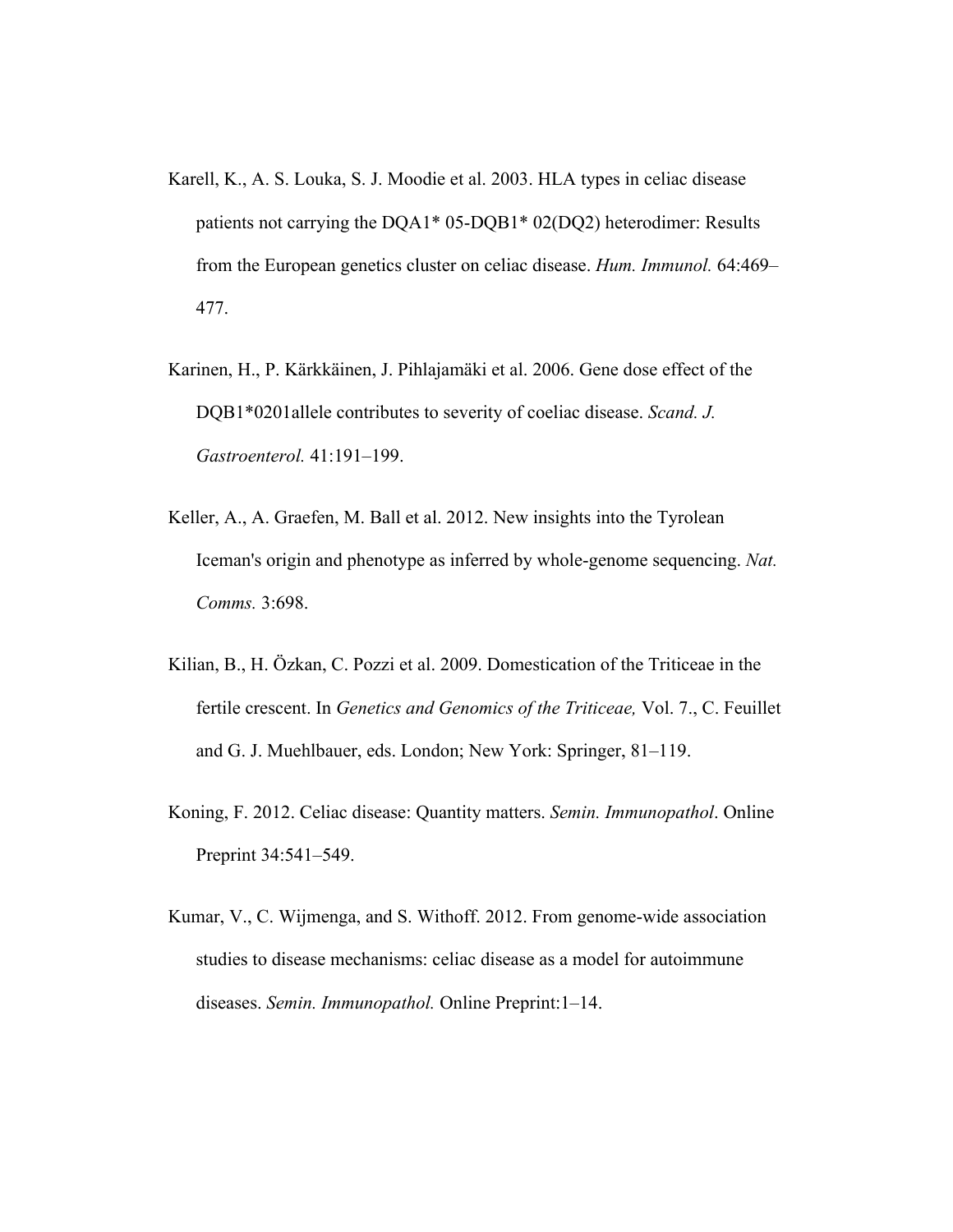- Larsen, C. S. 2006. The agricultural revolution as environmental catastrophe: Implications for health and lifestyle in the Holocene. *Quat. Int*. 150:12–20.
- Lawlor, D., J. Zemmour, P. Ennis et al. 1990. Evolution of class-I MHC genes and proteins: From natural selection to thymic selection. *Annu. Rev. Immunol.* 8:23–63.
- Losowsky, M. S. 2008. A history of coeliac disease. *Dig. Dis.* 26:112–120.
- Ma, L., A. Brautbar, E. Boerwinkle et al. 2012. Knowledge-driven analysis identifies a gene–gene interaction affecting high-density lipoprotein cholesterol levels in multi-ethnic populations. *PLoS Genet.* 8:e1002714.
- Margaritte-Jeannin, P., M. C. Babron, M. Bourgey et al. 2004. HLA DQ relative risks for coeliac disease in European populations: A study of the European genetics cluster on coeliac disease. *Tissue Antigens* 63:562–567.
- Marsh, M. N. 1992. Mucosal pathology in gluten sensitivity. In *Coeliac Disease*, M. N. Marsh, ed. Oxford, UK: Blackwell Scientific Publishing, 136–191.
- Mäki, M., K. Mustalahti, and J. Kokkonen. 2003. Prevalence of celiac disease among children in Finland. *N. Engl. J. Med.* 348:2,517–2,524.
- Mention, J. J., M. Ben Ahmed, B. Bègue et al. 2003. Interleukin 15: A key to disrupted intraepithelial lymphocyte homeostasis and lymphomagenesis in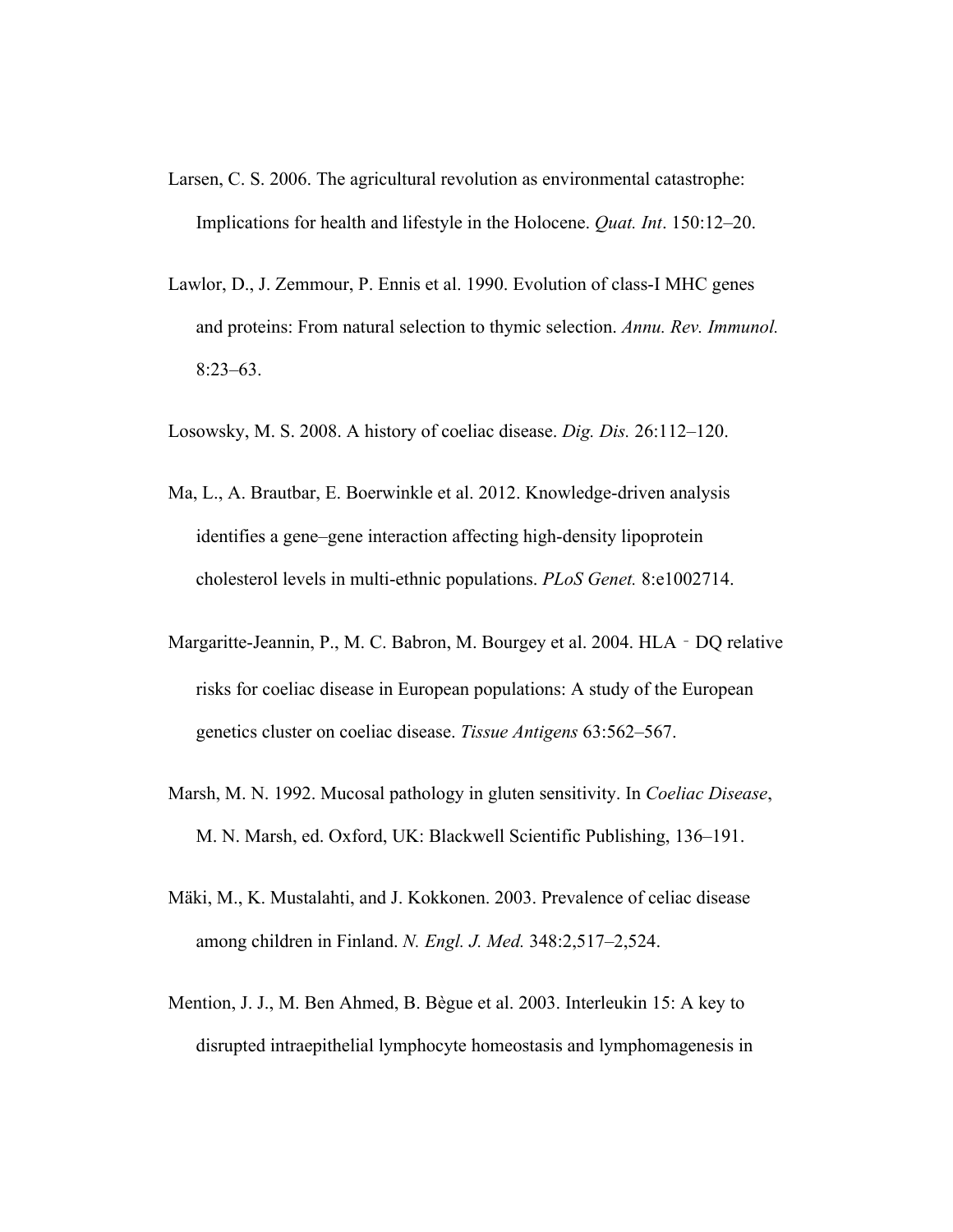celiac disease. *Gastroenterol*. 125:730–745.

- Meresse, B., Z. Chen, C. Ciszewski et al. 2004. Coordinated induction by IL15 of a TCR-independent NKG2D signaling pathway converts CTL into lymphokine-activated killer cells in celiac disease. *Immunity* 21:357I366.
- Molberg, Ø., S. N. McAdam, R. Körner et al. 1998. Tissue transglutaminase selectively modifies gliadin peptides that are recognized by gut-derived T cells in celiac disease. *Nat. Med.* 4:713–717.
- Murray, J. A., S. B. Moore, C. T. van Dyke et al. 2007. HLA DQ gene dosage and risk and severity of celiac disease. *Clin. Gastroenterol. and Hepatol.* 5:1,406– 1,412.
- Nilsen, E. M., F. L. Jahnsen, K. Lundin et al. 1998. Gluten induces an intestinal cytokine response strongly dominated by interferon gamma in patients with celiac disease. *Gastroenterol.* 115:551–563.
- Nistico, L. 2006. Concordance, disease progression, and heritability of coeliac disease in Italian twins. *Gut* 55:803–808.
- Ou, G., M. Hedberg, P. Hörstedt et al. 2009. Proximal small intestinal microbiota and identification of rod-shaped bacteria associated with childhood celiac disease. *Am. J. Gastroenterol.* 104:3,058–3,067.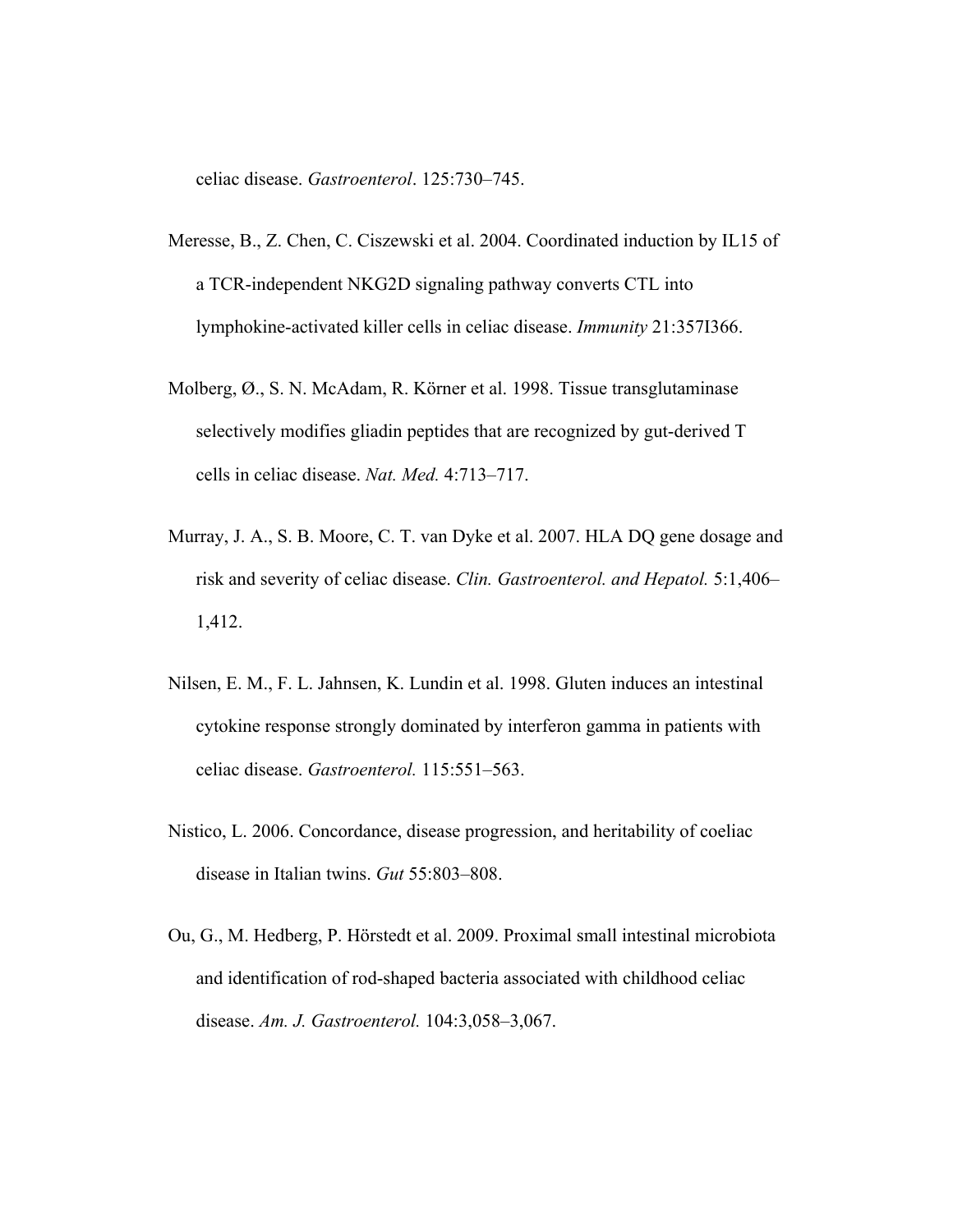- Palmer, C., E. M. Bik, D. B. Digiulio et al. 2007. Development of the human infant intestinal microbiota. *PLoS Biol.* 5:e177.
- Petronzelli, F., M. Bonamico, and P. Ferrante. 1997. Genetic contribution of the HLA region to the familial clustering of coeliac disease. *Ann. Hum. Genet.* 61:307–317.
- Pham Short, A., K. C. Donaghue, G. Ambler et al. 2012. Coeliac disease in Type 1 diabetes from 1990 to 2009: higher incidence in young children after longer diabetes duration. *Diabet. Med.* 29:e286–e289.
- Pickrell, J. K., G. Coop, J. Novembre et al. 2009. Signals of recent positive selection in a worldwide sample of human populations. *Genome Res.* 19:826– 837.
- Pinhasi, R., and N. von Cramon-Taubadel. 2012. A craniometric perspective on the transition to agriculture in Europe. *Hum. Biol.* 84:45–66.
- Procaccini, M., G. Campisi, P. Bufo et al. 2007. Lack of association between celiac disease and dental enamel hypoplasia in a case-control study from an Italian central region. *Head Face Med.* 3:25.
- Rajapakse, I., M. D. Perlman, P. J. Martin et al. 2012. Multivariate detection of gene–gene interactions. *Genet. Epidemiol.* 36:622–630.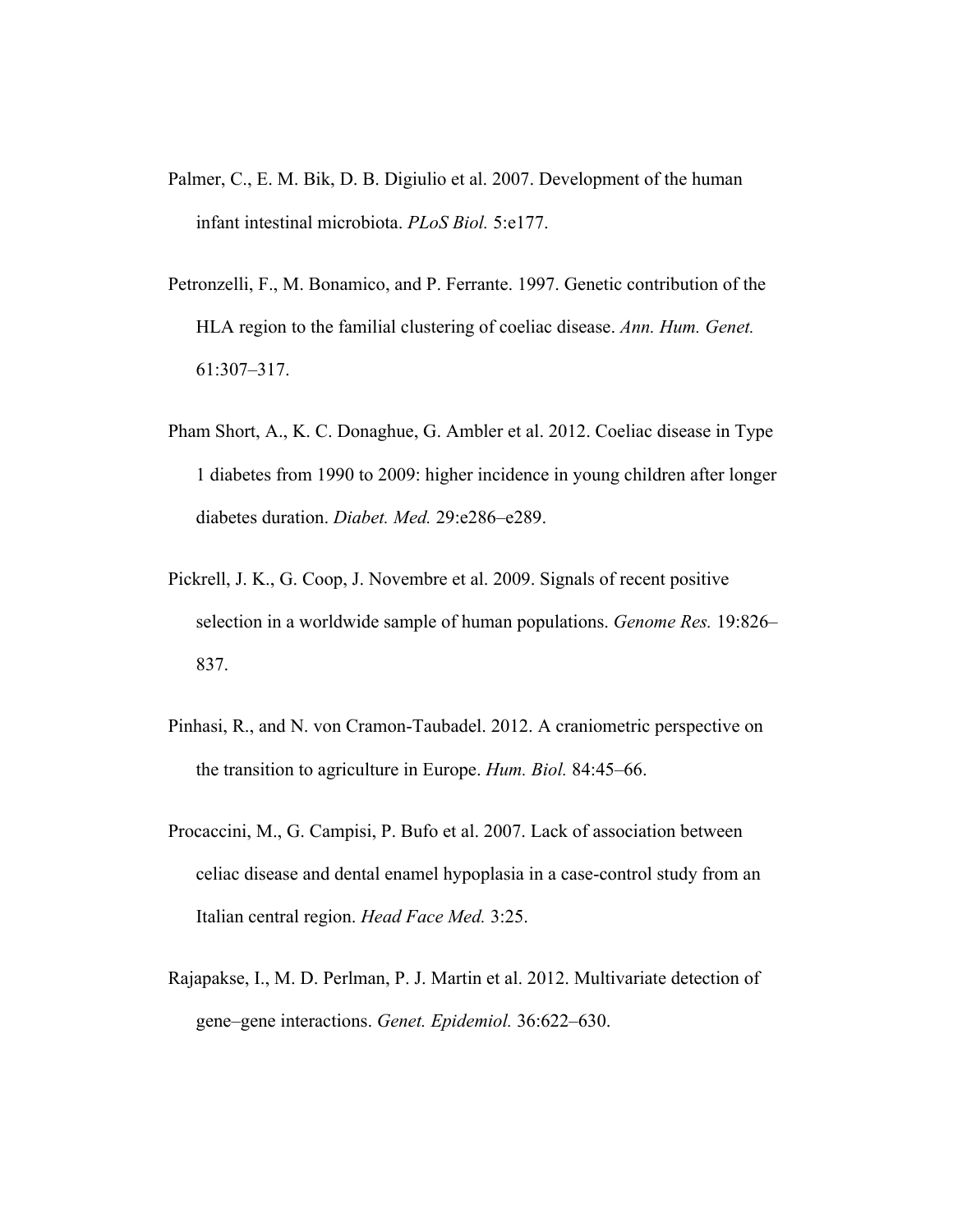- Rao, S., M. Yuan, X. Zuo et al. 2011. A novel evolution-based method for detecting gene-gene interactions. *PLoS ONE* 6:e26435.
- Ricaño-Ponce, I., and C. Wijmenga. 2013. Mapping of immune-mediated disease genes. *Annu. Rev. Genomics Hum. Genet.* 14:11.1–11.29.
- Riddle, M. S., J. A. Murray, and C. K. Porter. 2012. The incidence and risk of celiac disease in a healthy US adult population. *Am. J. Gastroenterol.* 107:1,248–1,255. Advance online: DOI: 10.1146/annurev-genom-091212- 153450
- Rioux, J., P. Goyette, T. Vyse et al. 2009. Mapping of multiple susceptibility variants within the MHC region for 7 immune-mediated diseases. *Proc. Nat. Acad. Sci. USA* 106:18,680–18,685.
- Risch, N. 1987. Assessing the role of HLA-linked and unlinked determinants of disease. *Am. J. Hum. Genet.* 40:1–14.
- Rubio-Tapia, A., J. F. Ludvigsson, T. L. Brantner et al. 2012. The prevalence of celiac disease in the United States. *Am. J. Gastroenterol.* 107:1,538–1,544.
- Sabeti, P. C., D. E. Reich, J. M. Higgins et al. 2002. Detecting recent positive selection in the human genome from haplotype structure. *Nature* 419:832– 837.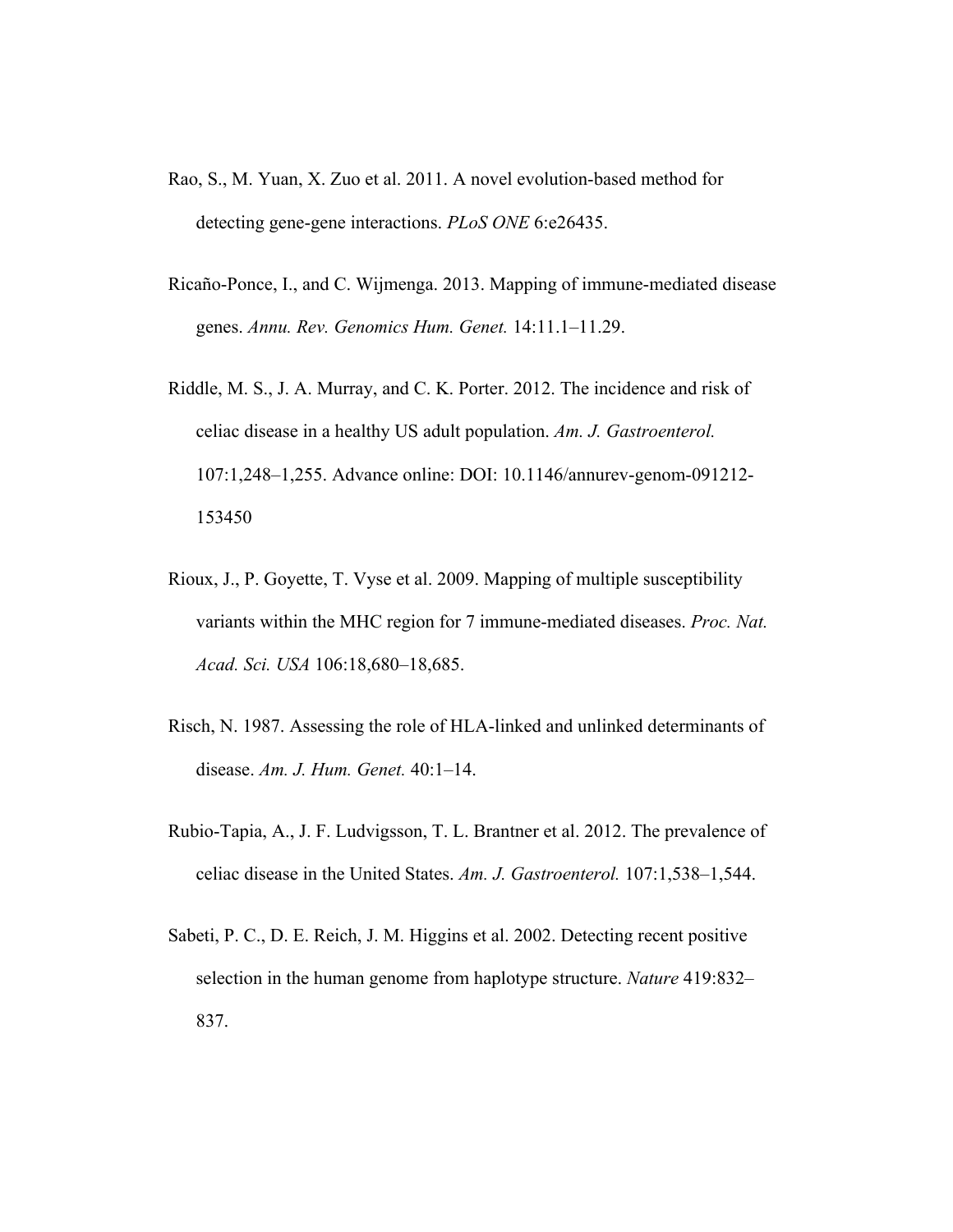- Sams, A., and J. Hawks. 2013. Patterns of population differentiation and natural selection on the celiac disease background risk network. *PLoS ONE* 8:e70564.
- Sanz, Y., G. De Palma, M. Laparra. 2011. Unraveling the ties between celiac disease and intestinal microbiota. *Int. Rev. Immunol.* 30:207–218.
- Sánchez-Quinto, F., H. Schroeder, O. Ramirez et al. 2012. Genomic affinities of two 7,000-year-old Iberian hunter-gatherers. *Curr. Biol.* 22:R631–R633.
- Sellito, M., G. Bai, G. Serena et al. 2012. Proof of concept of microbiomemetabolome analysis and delayed gluten exposure on celiac disease autoimmunity in genetically at-risk infants. *PLoS ONE* 7:e33387.
- Shan, L., Ø. Molberg, I. Parrot et al. 2002. Structural basis for gluten intolerance in celiac sprue. *Science* 297:2,275–2,279.
- Simoons, F. J. 1981. Celiac disease as a geographic problem. In *Food, Nutrition, and Evolution: Food as an Environmental Factor in the Genesis of Human Variability*, N. Kretchmer and D. N. Walcher, eds. New York: Masson, 179– 199.
- Sjöberg, V., O. Sandström, M. Hedberg et al. 2013. Intestinal T-cell responses in celiac disease: Impact of celiac disease associated bacteria. *PLoS ONE* 8:e53414.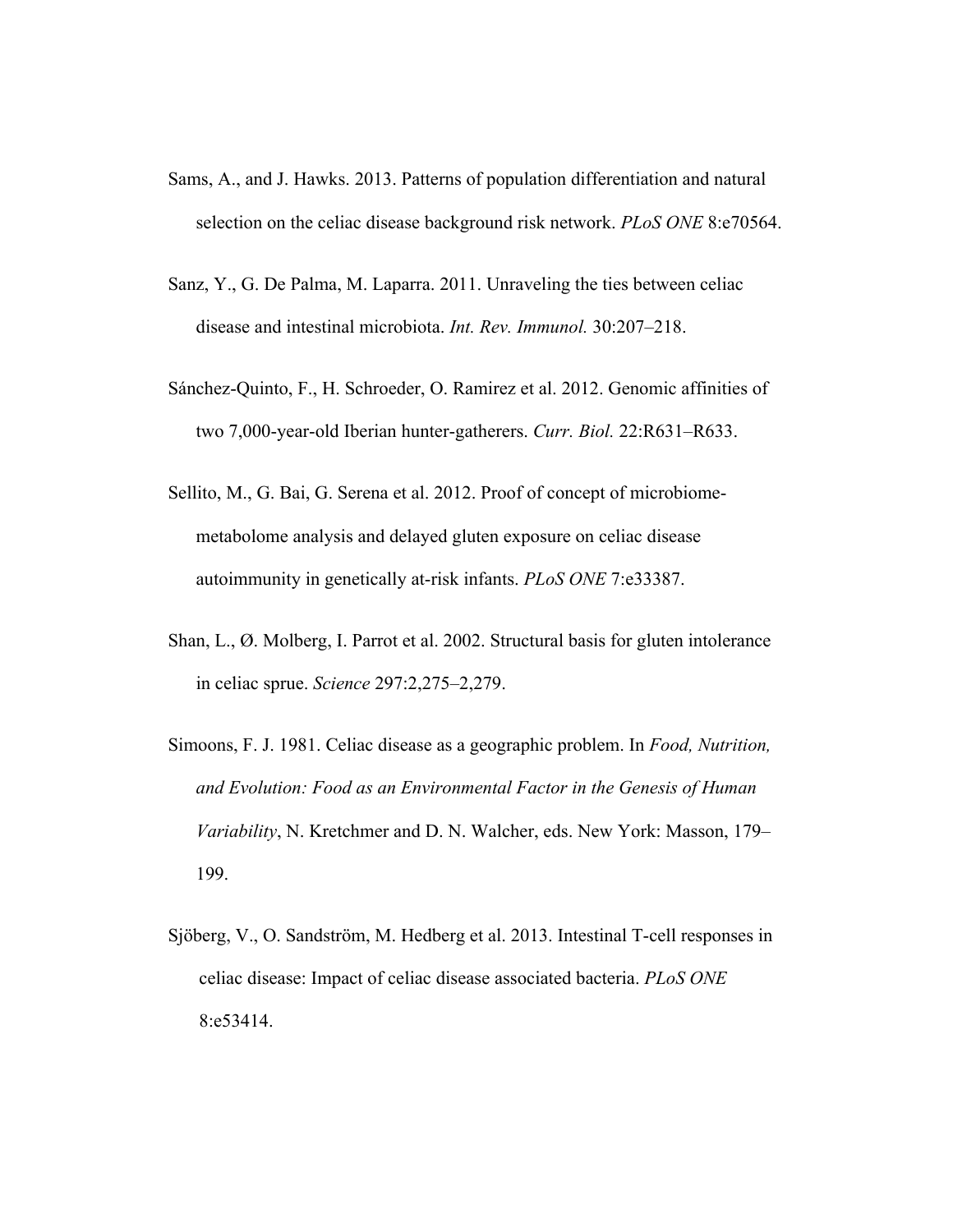- Skoglund, P., H. Malmström, M. Raghavan et al. 2012. Origins and genetic legacy of neolithic farmers and hunter-gatherers in Europe. *Science* 336:466– 469.
- Smith, W. P., Q. Vu, S. S. Li et al. 2006. Toward understanding MHC disease associations: partial resequencing of 46 distinct HLA haplotypes. *Genomics* 87:561.
- Smyth, D. J., V. Plagnol, N. M. Walker et al. 2008. Shared and distinct genetic variants in type 1 diabetes and celiac disease. *N. Engl. J. Med.* 359:2,767– 2,777.
- Sokal, R. R., N. L. Oden, and C. Wilson. 1991. Genetic evidence for the spread of agriculture in Europe by demic diffusion. *Nature* 351:143–145.
- Solberg, O. D., S. J. Mack, A. K. Lancaster et al. 2008. Balancing selection and heterogeneity across the classical human leukocyte antigen loci: A metaanalytic review of 497 population studies. *Hum. Immunol.* 69:443–464.
- Sollid, L. M. 1989. Evidence for a primary association of celiac disease to a particular HLA-DQ alpha/beta heterodimer. *J. Exp. Med.* 169:345–350.
- Sollid, L. M., and E. Thorsby. 1990. The primary association of celiac disease to a given HLA-DQ  $\alpha/\beta$  heterodimer explains the divergent HLA-DR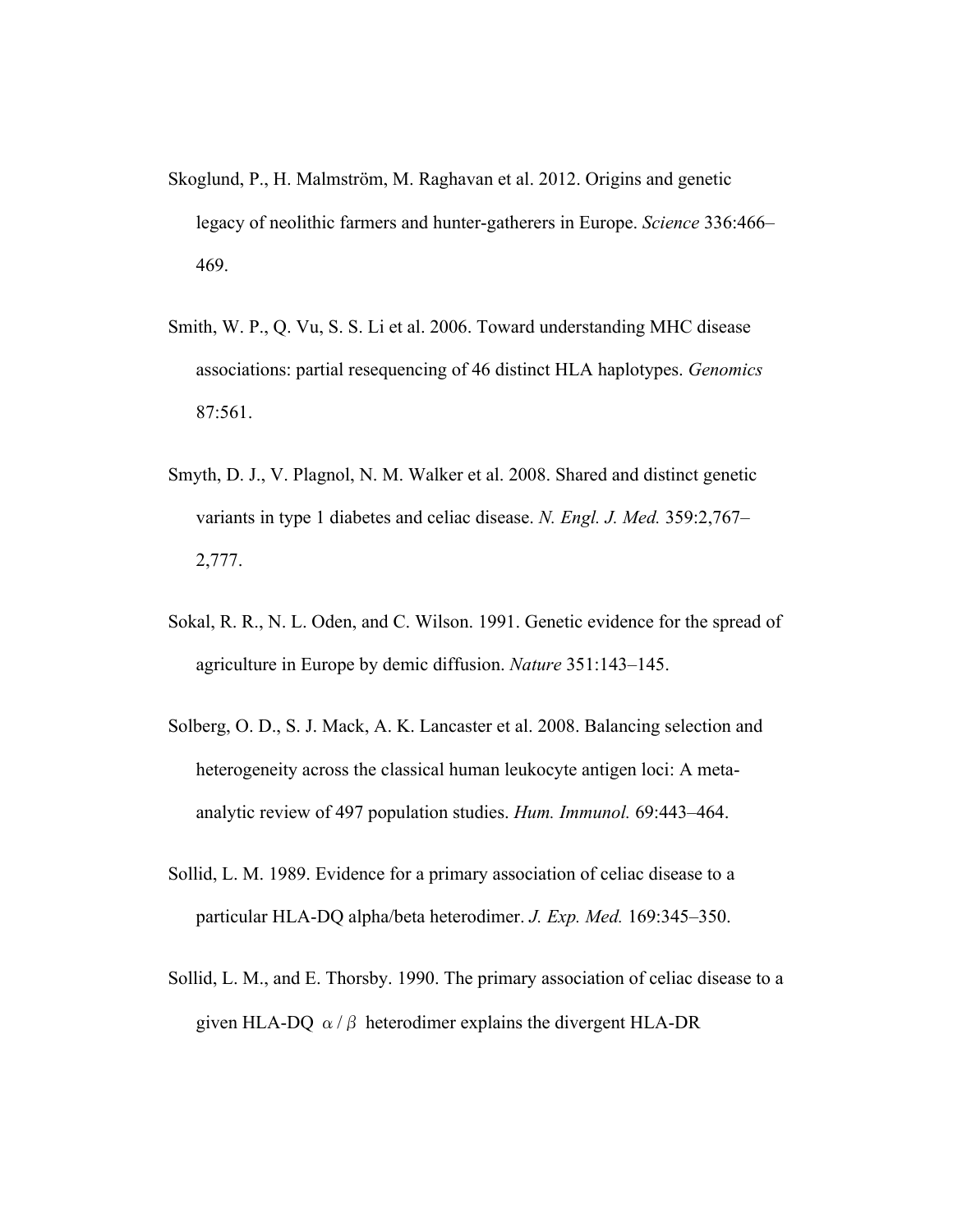associations observed in various Caucasian populations. *Tissue Antigens* 36:136–137.

- Soni, S., and S. Badawy. 2010. Celiac disease and its effect on human reproduction. *J. Reprod. Med.* 55:3–8.
- Spurkland, A., L. M. Sollid, K. S. Rønningen et al. 1990. Susceptibility to develop celiac disease is primarily associated with HLA-DQ alleles. *Hum. Immunol.* 29:157–165.
- Stene, L. C., M. C. Honeyman, E. J. Hoffenberg et al. 2006. Rotavirus infection frequency and risk of celiac disease autoimmunity in early childhood: A longitudinal study. *Am. J. Gastroenterol.* 101:2333–2340.
- Stranger, B. E., E. A. Stahl, and T. Raj. 2011. Progress and promise of genomewide association studies for human complex trait genetics. *Genetics* 187:367– 383.
- Subramanian, A., P. Tamayo, V. K. Mootha et al. 2005. Gene set enrichment analysis: A knowledge-based approach for interpreting genome-wide expression profiles. *Proc. Nat. Acad. Sci. USA* 102:15,545–15,550.
- Szperl, A. M., I. Ricaño-Ponce, J. K. Li et al. 2011. Exome sequencing in a family segregating for celiac disease. *Clin. Genet.* 80:138–147.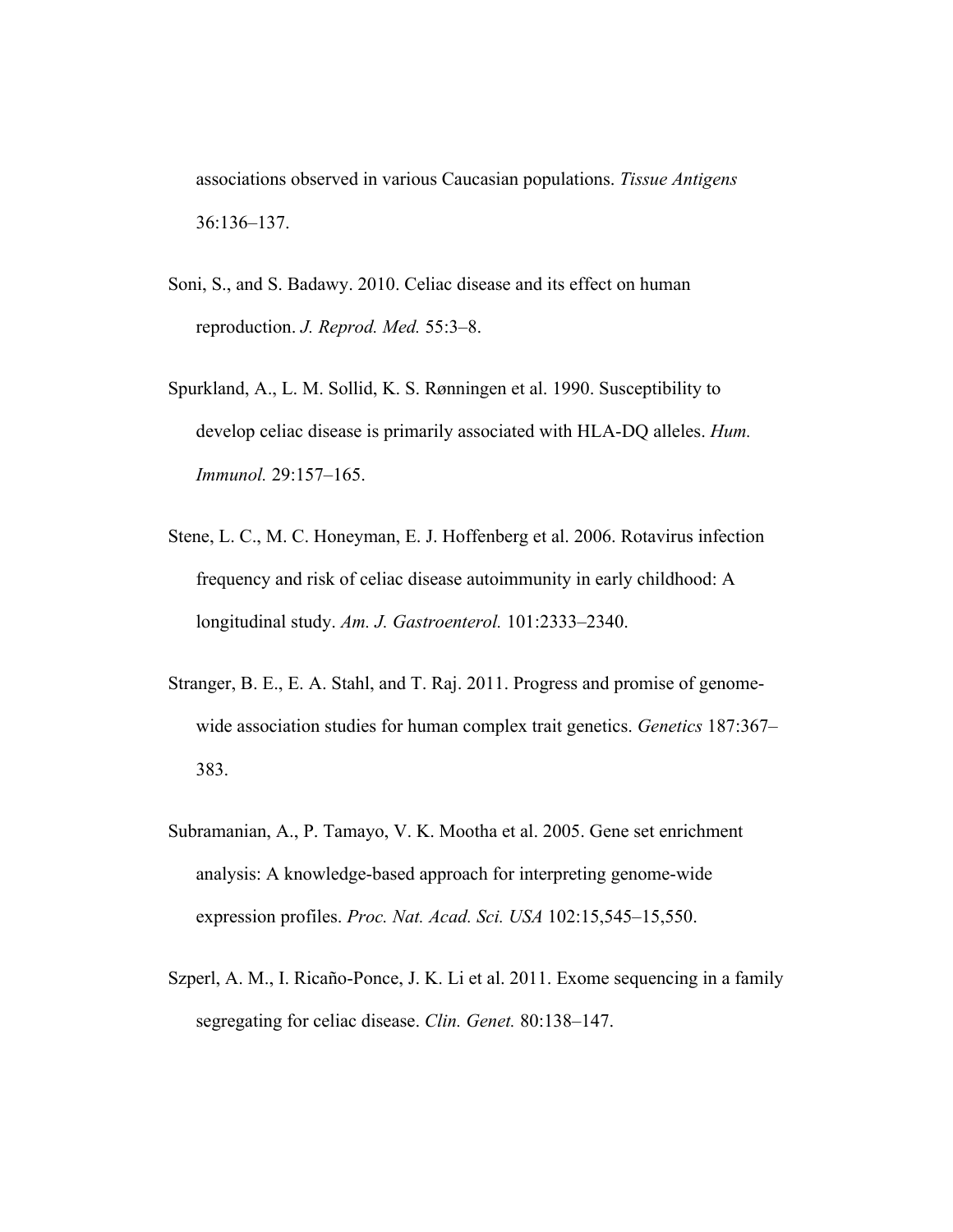- Takahata, N., and M. Nei. 1990. Allelic genealogy under overdominant and frequency-dependent selection and polymorphism of major histocompatibility complex loci. *Genetics* 124:967–978.
- Takahata, N., Y. Satta, and J. Klein. 1992. Polymorphism and balancing selection at major histocompatibility complex loci. *Genetics* 130:925–938.
- Townsend, A., and H. Bodmer. 1989. Antigen recognition by class I-restricted T lymphocytes. *Annu. Rev. Immunol.* 7:601–624.
- Traherne, J. A. 2008. Human MHC architecture and evolution: Implications for disease association studies. *Int. J. Immunogenet.* 35:179–192.
- Tresset, A., and J. D. Vigne. 2011. Last hunter-gatherers and first farmers of Europe. *C. R. Biol.* 334:182–189.
- Trynka, G., K. A. Hunt, N. A. Bockett et al. 2011. Dense genotyping identifies and localizes multiple common and rare variant association signals in celiac disease. *Nat. Genet.* 43:1,193–1,201.
- Trynka, G., A. Zhernakova, J. Romanos et al. 2009. Coeliac disease-associated risk variants in TNFAIP3 and REL implicate altered NF- B signalling. *Gut* 58:1,078–1,083.
- Van De Wal, Y., Y. Kooy, P. Van Veelen et al. 1998. Cutting edge: Selective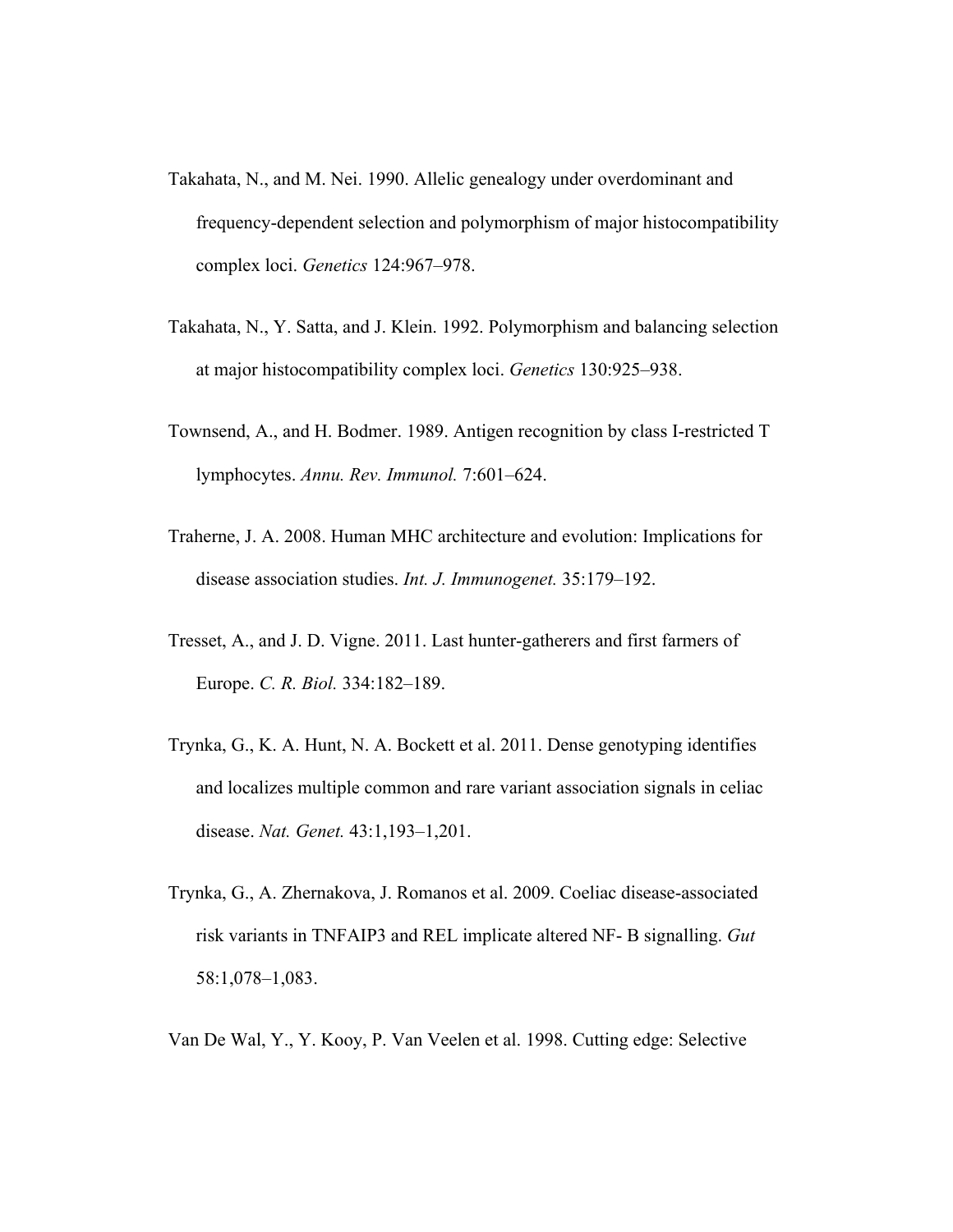deamidation by tissue transglutaminase strongly enhances gliadin-specific T cell reactivity. *J. Immunol.* 161:1585–1588.

- Van Heel, D. A., L. Franke, K. A. Hunt et al. 2007. A genome-wide association study for celiac disease identifies risk variants in the region harboring IL2 and IL21. *Nat. Genet*. 39:827–829.
- Willcox, G. 2012. The beginnings of cereal cultivation and domestication in Southwest Asia. In *A Companion to the Archaeology of the Ancient Near East: Volume I,* D. T. Potts, ed. Chichester, West Sussex; Malden, MA: Blackwell Publishing Ltd., 163–180.
- Zeder, M. A. 2011. The origins of agriculture in the Near East. *Curr. Anthropol.* 52:S221–S235.
- Zelnik, N., A. Pacht, R. Obeid et al. 2004. Range of neurologic disorders in patients with celiac disease. *Pediatrics* 113:1672–1676.
- Zhernakova, A., B. Z. Alizadeh, M. Bevova et al. 2007. Novel association in chromosome 4q27 region with rheumatoid arthritis and confirmation of type 1 diabetes point to a general risk locus for autoimmune diseases. *Am. J. Hum. Genet.* 81:1,284–1,288.

Zhernakova, A., C. C. Elbers, B. Ferwerda et al. 2010. Evolutionary and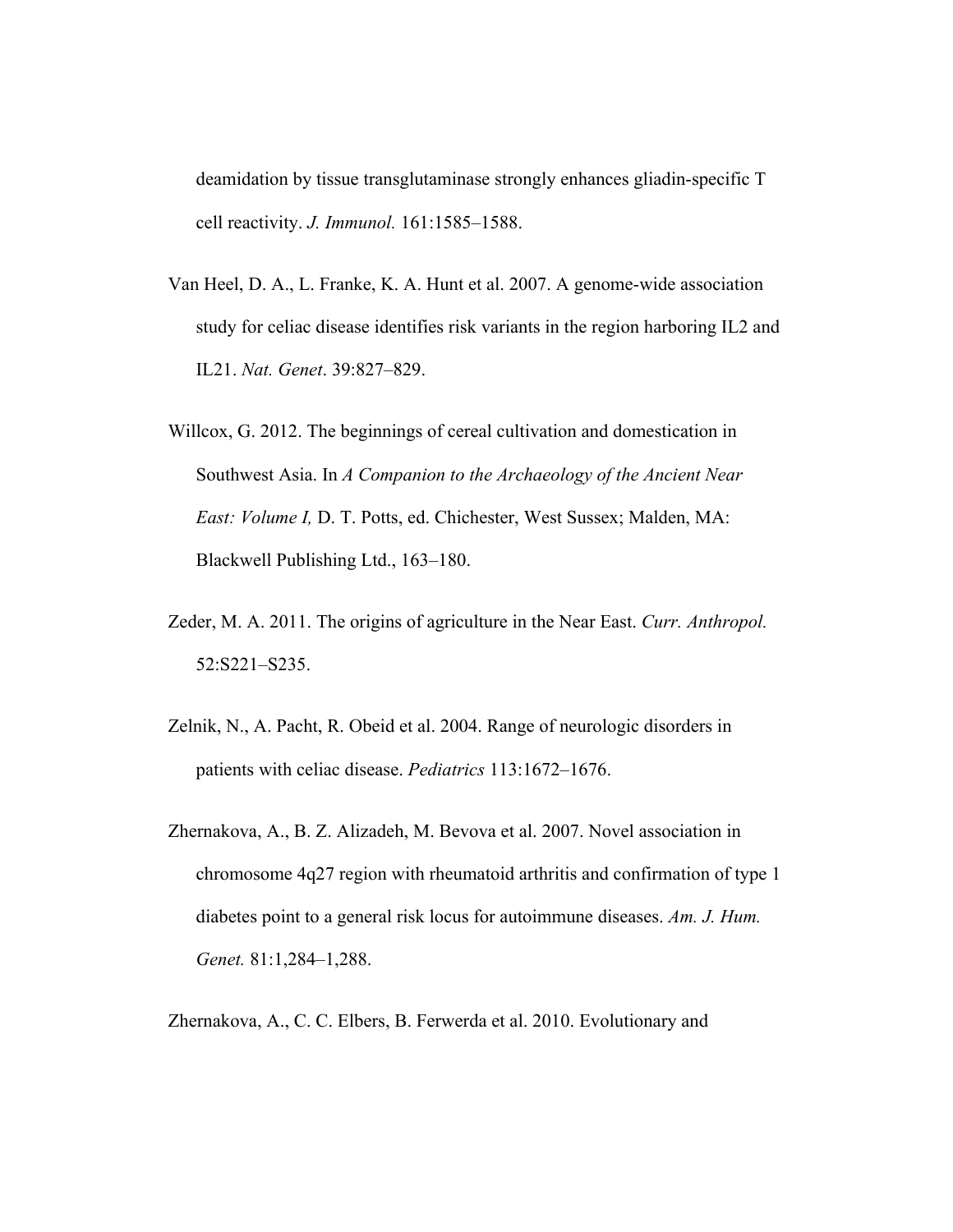functional analysis of celiac risk loci reveals SH2B3 as a protective factor against bacterial infection. *Am. J. Hum. Genet*. 86:970–977.

- Zhernakova, A., E. A. Stahl, G. Trynka et al. 2011. Meta-analysis of genomewide association studies in celiac disease and rheumatoid arthritis identifies fourteen non-HLA shared loci. *PLoS Genet.* 7:e1002004.
- Zuk, O., E. Hechter, S. R. Sunyaev et al. 2012. The mystery of missing heritability: Genetic interactions create phantom heritability. *Proc. Nat. Acad. Sci. USA* 109:1,193–1,198.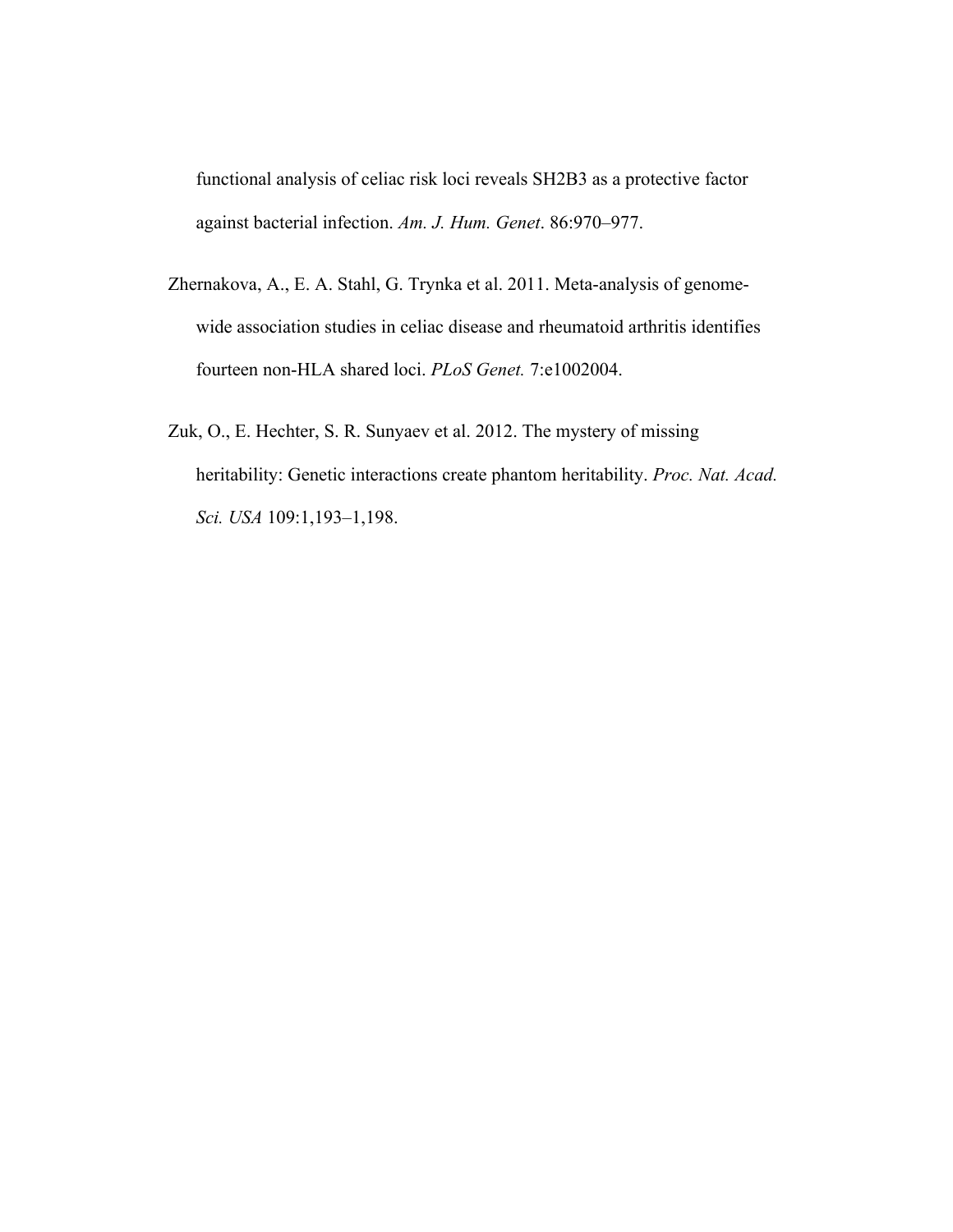

Figure 1. Protein–protein interactions and effect-sizes among non-HLA celiac disease risk loci. Protein–protein interactions among non-HLA CD risk loci via the STRING (v.9.1) database (Franceschini et al. 2013), which is a database of known and predicted protein interactions derived from multiple contexts. Node colors reflect the number of independent associations to CD at the locus centered on each gene (Yellow = 1; Blue = 2; Green = 3). Relative node sizes reflect the total effect size of each locus, with independent signals at each locus summed. Edge thicknesses reflect the confidence in each interaction according to the STRING database.